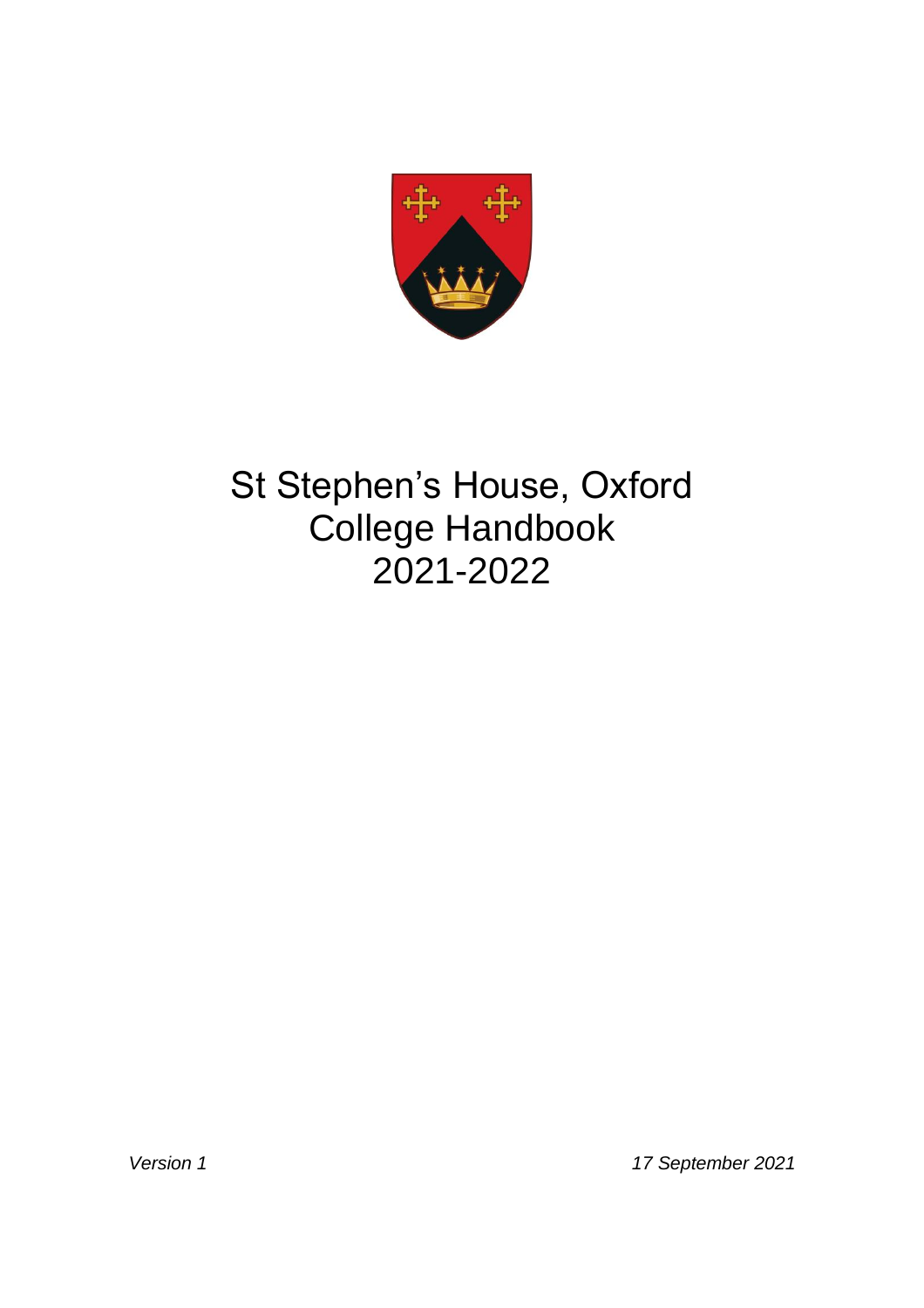| 1.             |                                                                      |  |
|----------------|----------------------------------------------------------------------|--|
| 2.             |                                                                      |  |
|                |                                                                      |  |
|                |                                                                      |  |
|                |                                                                      |  |
|                |                                                                      |  |
| 3.             |                                                                      |  |
| 3.1            |                                                                      |  |
| 3.2            | Structures for Student Representation and Consultation  4            |  |
| 3.2.1          |                                                                      |  |
| 3.2.2          |                                                                      |  |
| 3.2.3          |                                                                      |  |
| 3.2.4          |                                                                      |  |
| 3.2.5          |                                                                      |  |
| 3.2.6          |                                                                      |  |
| 4.             |                                                                      |  |
|                |                                                                      |  |
| 5.             |                                                                      |  |
| 5.1            |                                                                      |  |
| 5.2            |                                                                      |  |
| 5.3            |                                                                      |  |
| 5.4            |                                                                      |  |
| 5.5            |                                                                      |  |
| 5.6            |                                                                      |  |
| 5.7<br>5.8     |                                                                      |  |
| 5.9            |                                                                      |  |
| 5.10           |                                                                      |  |
|                |                                                                      |  |
|                |                                                                      |  |
| 6.1            |                                                                      |  |
| 6.1.1          |                                                                      |  |
| 6.1.2<br>6.1.3 |                                                                      |  |
| 6.2            |                                                                      |  |
| 6.3            |                                                                      |  |
| 6.4            |                                                                      |  |
| 6.4.1          | Academic Disciplinary Procedure (Oxford University Students and Non- |  |
|                |                                                                      |  |
|                | 6.4.2 Academic Disciplinary Procedure (Common Award Students)  13    |  |
| 6.5            |                                                                      |  |
| 6.5.1          |                                                                      |  |
| 6.5.2          | Academic Progression, Examination and Concession in Common Awards 13 |  |
| 6.6            |                                                                      |  |
| 6.7            |                                                                      |  |
| 6.7.1          |                                                                      |  |
| 6.7.2          |                                                                      |  |
| 6.8            |                                                                      |  |
| 6.9            |                                                                      |  |
| 6.10           |                                                                      |  |
| 6.11           |                                                                      |  |
|                |                                                                      |  |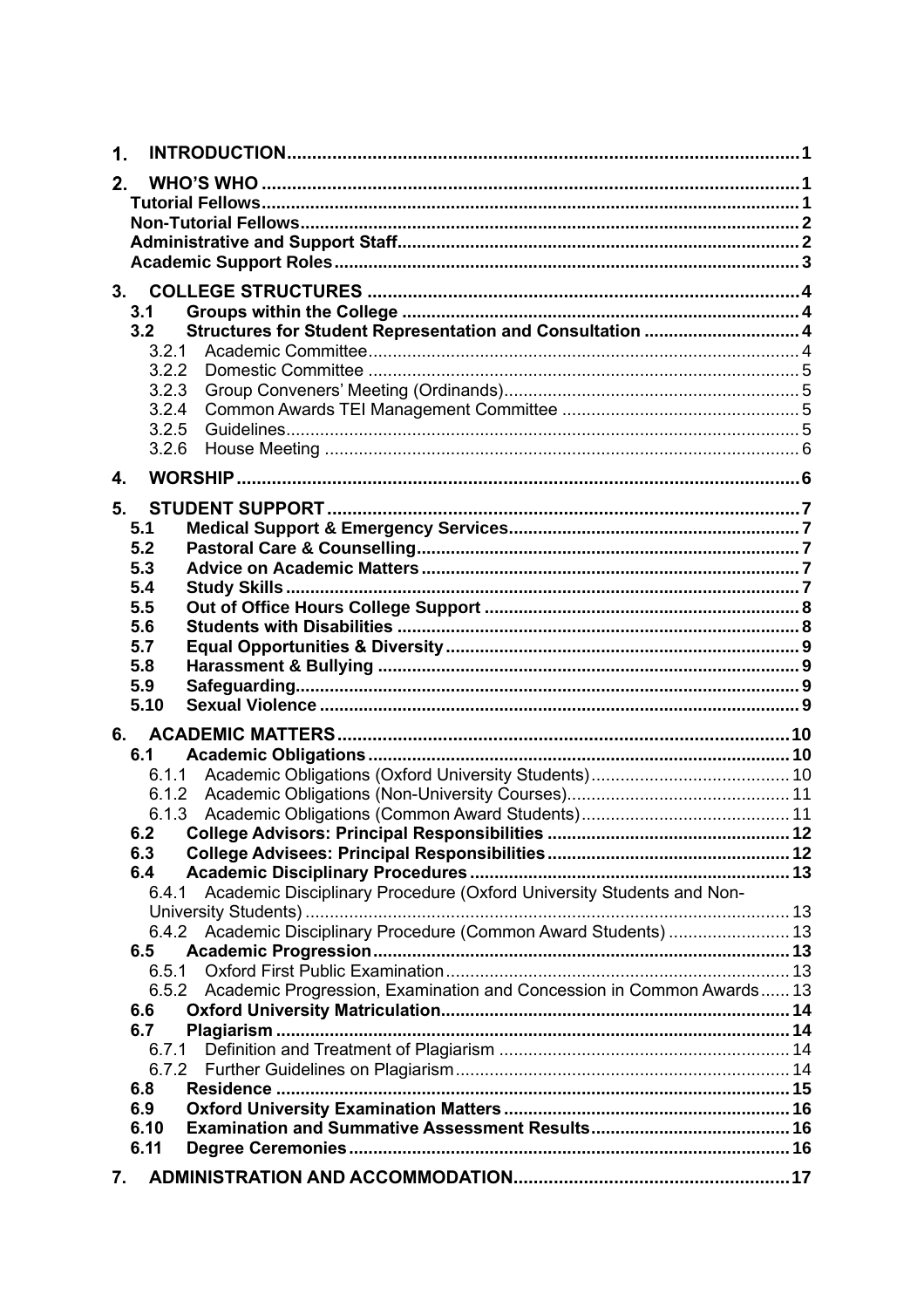| 7.1.   |                                                                       |  |
|--------|-----------------------------------------------------------------------|--|
| 7.1.1  |                                                                       |  |
| 7.1.2  |                                                                       |  |
| 7.1.3  |                                                                       |  |
| 7.2    |                                                                       |  |
| 7.3    |                                                                       |  |
| 7.4    |                                                                       |  |
|        |                                                                       |  |
|        |                                                                       |  |
|        |                                                                       |  |
|        |                                                                       |  |
|        |                                                                       |  |
| 7.5    |                                                                       |  |
| 7.6    |                                                                       |  |
| 7.7    |                                                                       |  |
| 7.8    |                                                                       |  |
| 7.9    |                                                                       |  |
| 7.10   |                                                                       |  |
| 7.11   |                                                                       |  |
| 7.12   |                                                                       |  |
| 7.13   |                                                                       |  |
| 7.14   |                                                                       |  |
| 7.15   |                                                                       |  |
| 7.16   |                                                                       |  |
| 7.17   |                                                                       |  |
| 7.18   |                                                                       |  |
| 7.19   |                                                                       |  |
| 7.20   |                                                                       |  |
| 7.21   |                                                                       |  |
| 8.     |                                                                       |  |
| 8.1    |                                                                       |  |
| 8.2    |                                                                       |  |
| 8.3    |                                                                       |  |
| 8.5    |                                                                       |  |
| 8.6    |                                                                       |  |
| 8.6.1  |                                                                       |  |
| 8.6.2  |                                                                       |  |
| 8.6.3  |                                                                       |  |
| 8.6.4  |                                                                       |  |
| 8.6.5  |                                                                       |  |
| 8.6.6  |                                                                       |  |
| 8.7    |                                                                       |  |
| 8.8    |                                                                       |  |
| 8.8.1  | Student Complaints (Oxford University and non-University Students) 29 |  |
| 8.8.2  | Common Awards Student Academic Complaints Policy and Procedure30      |  |
| 8.9    |                                                                       |  |
| 8.10   | Rules for Use of College Computers and Computer Facilities 32         |  |
| 8.10.1 |                                                                       |  |
| 8.10.2 |                                                                       |  |
| 8.10.3 |                                                                       |  |
| 8.10.4 |                                                                       |  |
| 8.10.5 |                                                                       |  |
| 8.10.6 |                                                                       |  |
|        |                                                                       |  |
| 9.     | MATERIAL RELATING TO ORDINAND STUDENTS ONLY 34                        |  |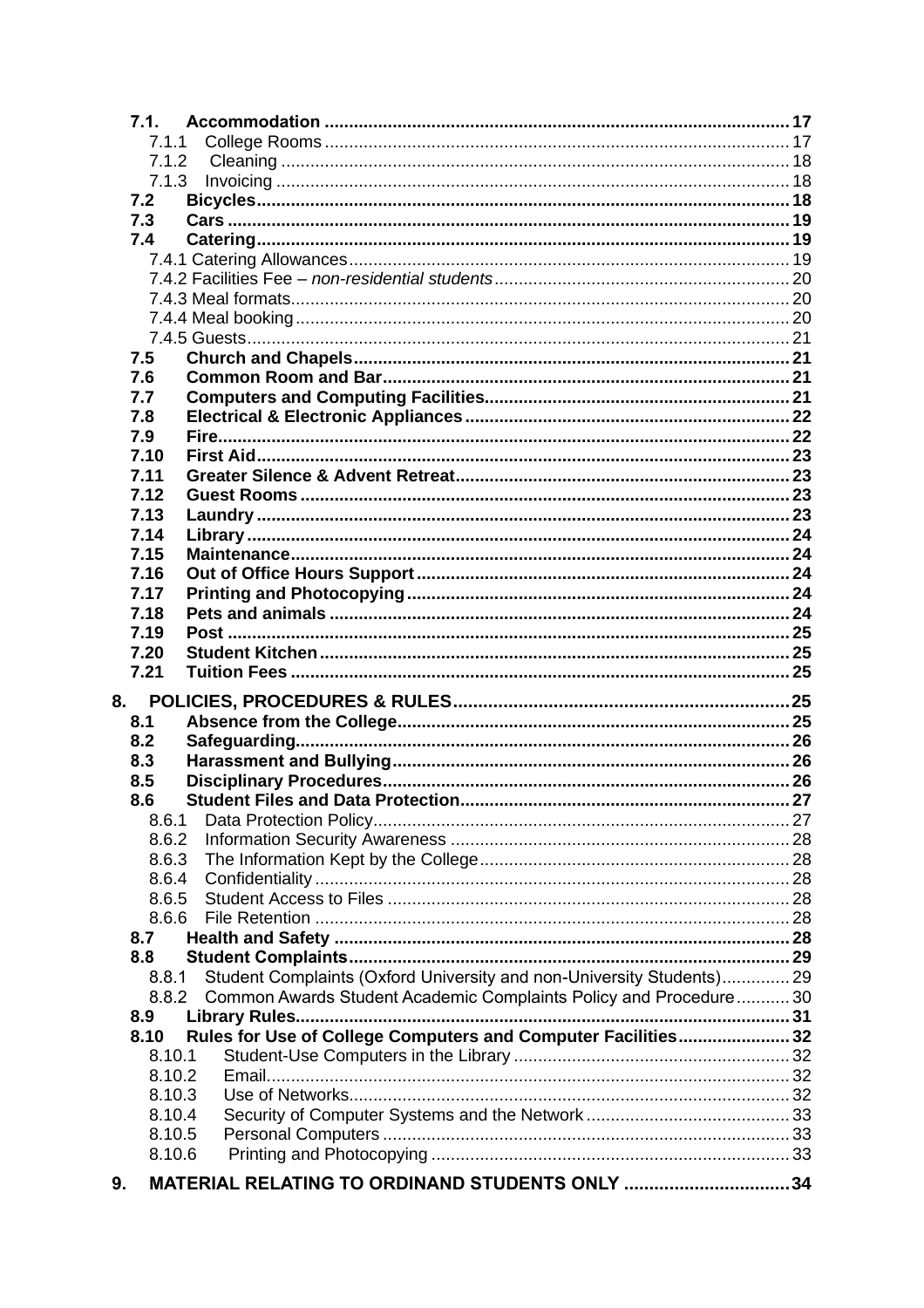| 9.1   |                                                            |  |
|-------|------------------------------------------------------------|--|
| 9.2   |                                                            |  |
| 9.3   |                                                            |  |
| 9.4   |                                                            |  |
|       |                                                            |  |
| 9.5   |                                                            |  |
| 9.6   |                                                            |  |
| 9.6.1 |                                                            |  |
| 9.6.2 |                                                            |  |
| 9.6.3 |                                                            |  |
| 9.6.4 |                                                            |  |
| 9.6.5 |                                                            |  |
| 9.6.6 |                                                            |  |
| 9.6.7 |                                                            |  |
| 9.6.8 |                                                            |  |
| 9.7   |                                                            |  |
| 9.7.1 |                                                            |  |
| 9.7.2 |                                                            |  |
| 9.7.3 |                                                            |  |
| 9.7.4 |                                                            |  |
| 9.7.5 |                                                            |  |
| 9.8   |                                                            |  |
| 9.9   | Spiritual Direction and the Sacrament of Reconciliation 41 |  |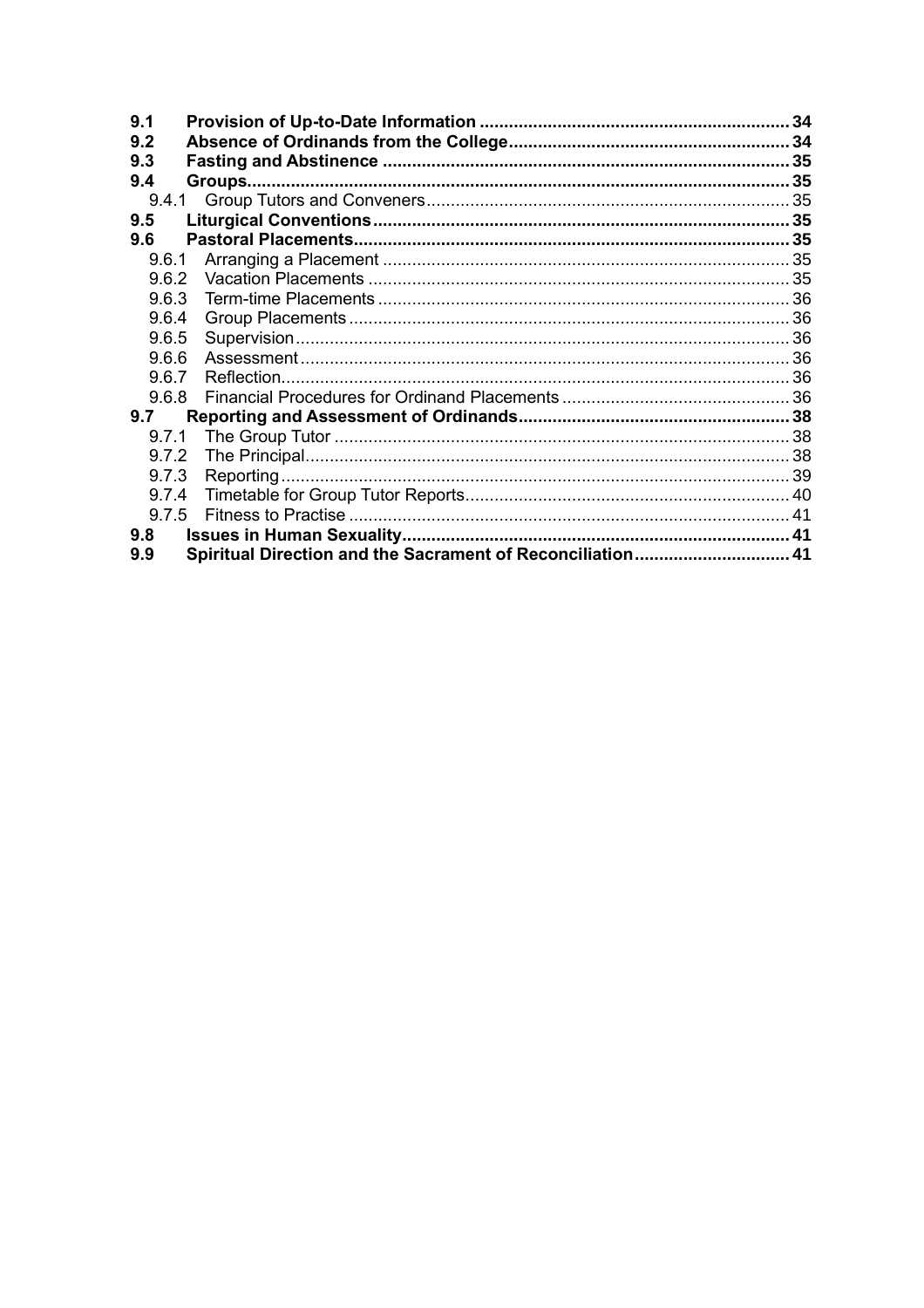# <span id="page-4-0"></span>**1. INTRODUCTION**

St Stephen's House is an Anglican theological foundation and a Permanent Private Hall in the University of Oxford, offering formation, education and training for a variety of qualifications. The College is constituted as a company limited by guarantee registered in England & Wales (company number 11199178), registered as a charity (charity number 1177459), with its registered office at 16 Marston Street, Oxford OX4 1JX.

The student body is rich in variety and diversity and contains within itself a number of different types of students; those preparing for ordination ('ordinands'), those training to be teachers with the Oxford University Post-Graduate Certificate of Education (PGCE), those reading for postgraduate courses of the University, and some studying for non-University courses. In addition, we often have here sabbatical scholars or clergy, or visitors who have come for a retreat, as well as B&B and conference guests, and performers and audiences for concerts in St John's Church when it is hosting SJE Arts performances.

The building of a strong and mutually supportive community in such circumstances requires dedicated work, information, and rules. Those rules are gathered as far as possible into this *Handbook*, and students are advised that its contents are regulations, not 'guidance' or 'advice'. They are required to act promptly when requested to do so by the College; those who have questions about the *Handbook*'s contents are asked to raise them with the Vice Principal in the first instance.

# <span id="page-4-1"></span>**WHO'S WHO**

## <span id="page-4-2"></span>**Tutorial Fellows**

The Revd Canon Dr Robin Ward, the Principal, is Head of House and provides leadership, oversight and direction for the College. He has ultimate responsibility for matters of student and staff welfare and discipline, as well as ordinand admissions. His primary teaching interests are Patristics and Ethics. The Principal is available to all members of the College; but, as a general rule, students are asked not to approach him in the first instance about matters that can appropriately be handled by other members of staff. The Principal's email is [robin.ward@ssho.ox.ac.uk](mailto:robin.ward@ssho.ox.ac.uk)

The Revd Andreas Wenzel is the Vice-Principal and Director of Pastoral Studies. He deputizes for the Principal as required, and has oversight of, and responsibility for, many aspects of the day-to-day life of the College, including the life of the Chapel. He also oversees the admission of graduate students and is the Designated Officer for Safeguarding. As Director of Pastoral Studies, Fr Andreas supervises matters relating to ordinand placements and pastoral programmes. He is available to students' spouses, partners and families if they have pastoral concerns that they would like to raise with a member of staff. The Vice Principal's email address is [andreas.wenzel@ssho.ox.ac.uk](mailto:andreas.wenzel@ssho.ox.ac.uk)

Dr Mark Philpott is Senior Tutor and J.M. Neale Fellow in Church History. He holds overall responsibility for the running of the College's academic programme. He is also Tutor for Graduates, Deputy Designated Officer for Safeguarding, Inclusion Officer and Dean of Degrees. Students seeking advice on academic matters should, in the first instance, seek guidance from their Course Director or College Advisor. The Senior Tutor's email is [mark.philpott@ssho.ox.ac.uk](mailto:mark.philpott@ssho.ox.ac.uk)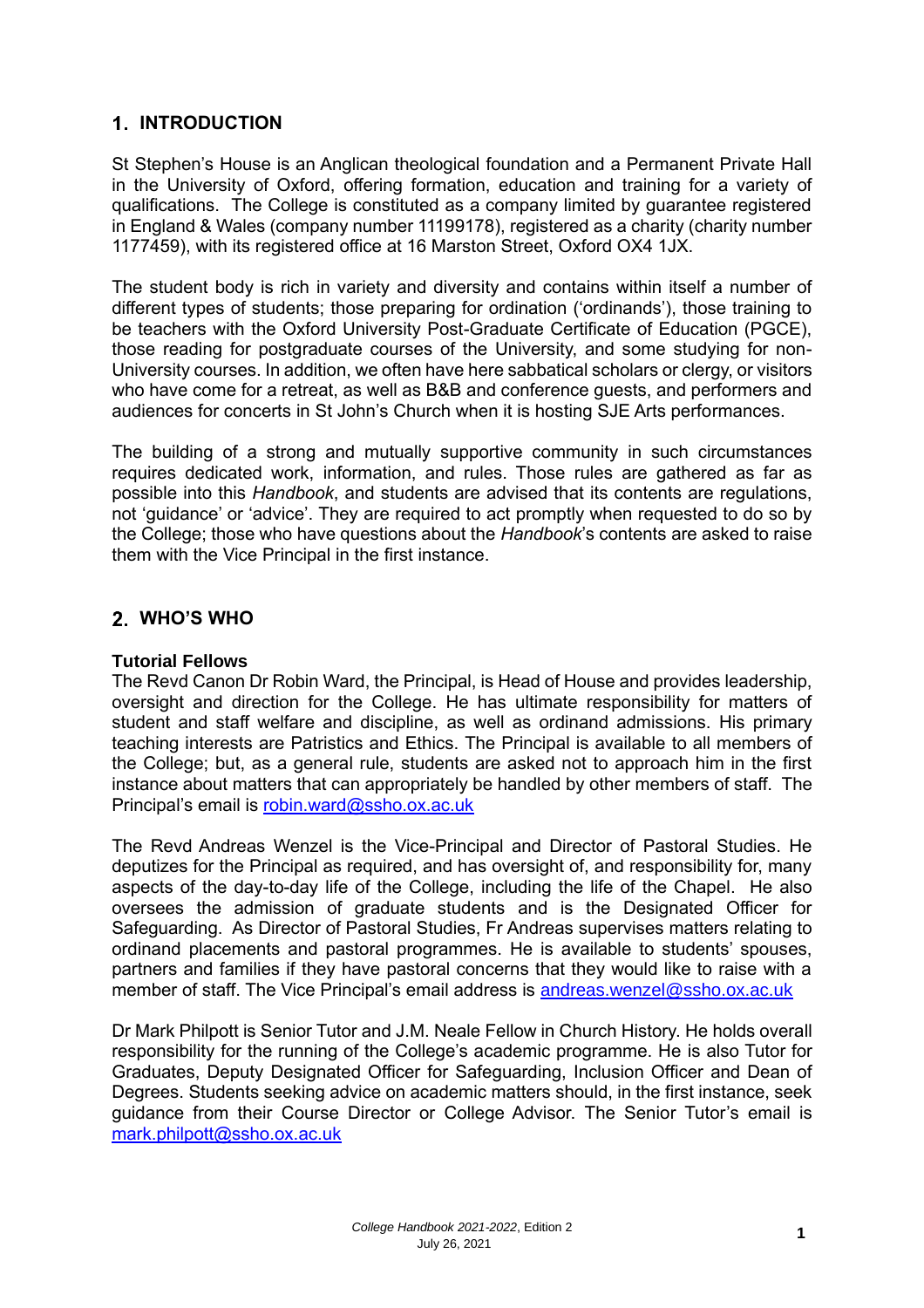The Revd Dr AKM Adam is Tutor in New Testament Studies. His email is [andrew.adam@ssho.ox.ac.uk](mailto:andrew.adam@ssho.ox.ac.uk)

The Revd Lucy Gardner is Tutor in Christian Doctrine, as well as Disability Lead, Harassment Adviser, and our specialist tutor in Study Skills. Mthr Lucy is normally in College three days a week in termtime, and her email is [lucy.gardner@ssho.ox.ac.uk](mailto:lucy.gardner@ssho.ox.ac.uk)

#### <span id="page-5-0"></span>**Non-Tutorial Fellows**

Mrs Alison Parker, as Bursar, is the senior administrative officer for the College. Matters of finance or non-academic administration should be directed to her in the first instance and advice will be given as appropriate. Her email is **bursar@ssho.ox.ac.uk** 

Dr James Whitbourn, the Senior Research Fellow, is responsible for the academic summer school programme, including those offered in partnership with Oxford University's Department for Continuing Education and with international universities. He also fulfils other duties within the bursarial team and acts as the College's Data Protection Officer. Email: [james.whitbourn@music.ox.ac.uk](mailto:james.whitbourn@music.ox.ac.uk)

#### <span id="page-5-1"></span>**Administrative and Support Staff**

Mr Andrew Hudson is the Librarian and is normally in College on Tuesdays, Wednesday mornings, and Thursdays in term time. Email: [library@ssho.ox.ac.uk](mailto:library@ssho.ox.ac.uk)

The College Secretary (*currently under recruitment)* coordinates many aspects of College administration. She also acts as Personal Assistant to the Principal, and as Admissions Secretary. Her drop-in hours are Monday to Friday 8.30-10.30 am, and 2-4 pm Email: [college.secretary@ssho.ox.ac.uk](mailto:college.secretary@ssho.ox.ac.uk) *or* admissions@ssho.ox.ac.uk

Mrs Stephanie Sparkes, the Academic Secretary, handles academic administration for the College, in conjunction with the Senior Tutor. She also works with Mthr Lucy Gardner as Disability Coordinator. She works three days a week throughout the year. Email: [stephanie.sparkes@ssho.ox.ac.uk](mailto:stephanie.sparkes@ssho.ox.ac.uk)

Mrs Janice Anderson, the Finance and Domestic Officer, works from Monday to Friday each week, 8 am to 3 pm. She handles financial and contractual matters as well as dayto-day supervision of the Housekeeping Team. Email: [accounts@ssho.ox.ac.uk](mailto:accounts@ssho.ox.ac.uk)

Ms Louise Gregory, the College Housekeeper, is responsible (along with other members of the Housekeeping Team) for student accommodation. Email: [housekeeping@ssho.ox.ac.uk](mailto:housekeeping@ssho.ox.ac.uk)

Mr Maciej Pietruszewski leads the Maintenance Team, which has particular responsibility for the upkeep of the buildings and grounds. Maintenance requests should be put in the book in the Maintenance pigeonhole, or emailed to [maintenance@ssho.ox.ac.uk](mailto:maintenance@ssho.ox.ac.uk)

Mr Gabriele di Piazza, the Chef Manager supervises the kitchens and mealtime arrangements, assisted by Mrs Christine Wilcox, the Dining Room Supervisor. Email: [kitchen@ssho.ox.ac.uk](mailto:kitchen@ssho.ox.ac.uk)

Mr Nick Daisley, the IT Manager, works at the College three days a week, but can be contacted by email at other times: [itmanager@ssho.ox.ac.uk](mailto:itmanager@ssho.ox.ac.uk)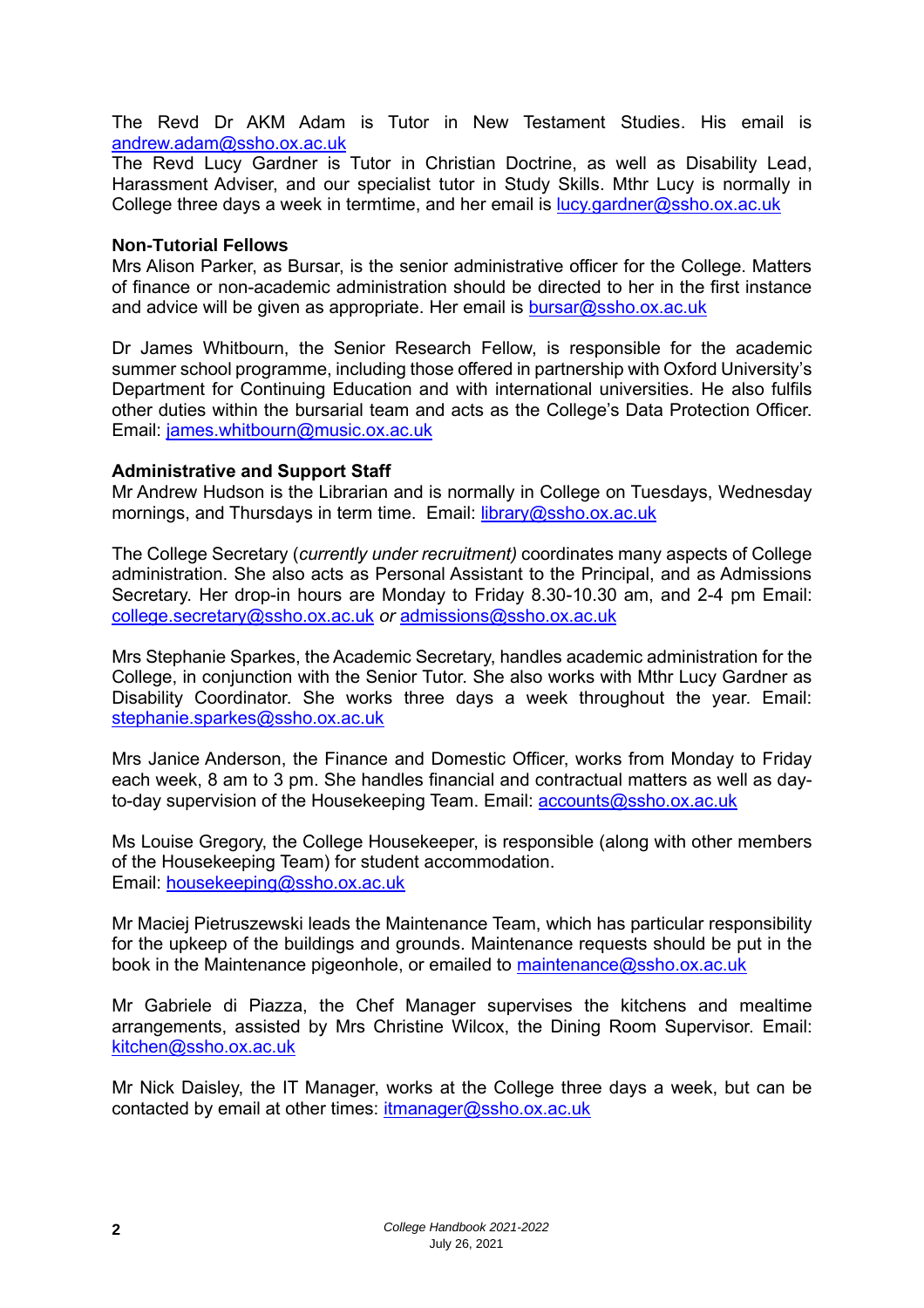Rachel Makari is Director of Development and Alumni Relations. She also edits the College Newsletter, and would be delighted to hear your suggestions for the next issue: [rachel.makari@ssho.ox.ac.uk](mailto:Rachel.makari@ssho.ox.ac.uk) 

Mrs Michèle Smith is the Artistic Director of SJE Arts which organises an extensive programme of concerts in the church of St John the Evangelist. Her email is [michele.smith@ssho.ox.ac.uk](mailto:michele.smith@ssho.ox.ac.uk)

Ms Emma Pascoe is the SJE Arts Concert Manager. She is responsible for the day-today running of SJE Arts. Students interested in volunteering to help with concerts should contact Ms Pascoe by email at concert.manager@ssho.ox.ac.uk

#### <span id="page-6-0"></span>**Academic Support Roles**

The Academic Staff or Tutors (Fr Ward, Fr Wenzel, Dr Philpott, Fr Adam and Mthr Gardner) are responsible for the College's undergraduate academic **teaching.** A number of Visiting Tutors also teach for the College. The College has a group of Honorary Fellows, appointed for their contribution to the life of the College, for outstanding contributions to the Church, University, or to the study of Theology. Our Honorary Research Fellows, in Theology and Education and our Senior Research Fellow in Music, contribute to our academic life.

Students on undergraduate-level and Common Awards courses have a **Course Director**, who has primary responsibility for their academic progress; Oxford postgraduate students have a **College Advisor** to provide a focal point for their relationship to the College. Currently, they are:

Oxford BA & PGDip in Theology & Religion Fr AKM Adam (Course Director) Common Awards **Dr Mark Philpott (Course Director)** Non-University Courses **Dream Courses** Dr Mark Philpott (Course Director) Post Qualification Award Mthr Lucy Gardner (Course Director) MTh & PGDip in Applied Theology Mthr Lucy Gardner (Course Director) Dr Mark Philpott (College Advisor MSt/MPhil (in the Faculty of Theology & Religion) Fr AKM Adam (College Advisor) MSt/MPhil (Late Antique & Byzantine Studies) Dr Mark Philpott (College Advisor) MSt/MPhil (Islamic Studies & History) Dr Mark Philpott (College Advisor) MSc in Education **Professor Nigel Fancourt (College Advisor)** PGCE & MSc (Learning & Teaching p.t.) Fr Andreas Wenzel (College Advisor) D.Phil. in Theology **Example 20** Fr AKM Adam or Dr Mark Philpott *as arranged*. (College Advisor) D.Phil. in Oriental Studies, and Psychiatry Dr Mark Philpott (College Advisor) D.Phil. in Education **Professor Nigel Fancourt or Dr Mark** Philpott *as arranged*. (College Advisor)

Each student is allocated to a particular tutor for their **primary pastoral care.** Ordinands have a Group Tutor (Fr Wenzel, Dr Philpott), who takes responsibility for the pastoral welfare and assessment of a group of ordinands within the life of the College. Nonordinand postgraduate students have their College Advisor, and all other students are assigned to a Pastoral Tutor. The local parish priest, Fr Philip Ritchie also visits the College regularly, and arrangements for seeing him for spiritual guidance or Confession are published in advance.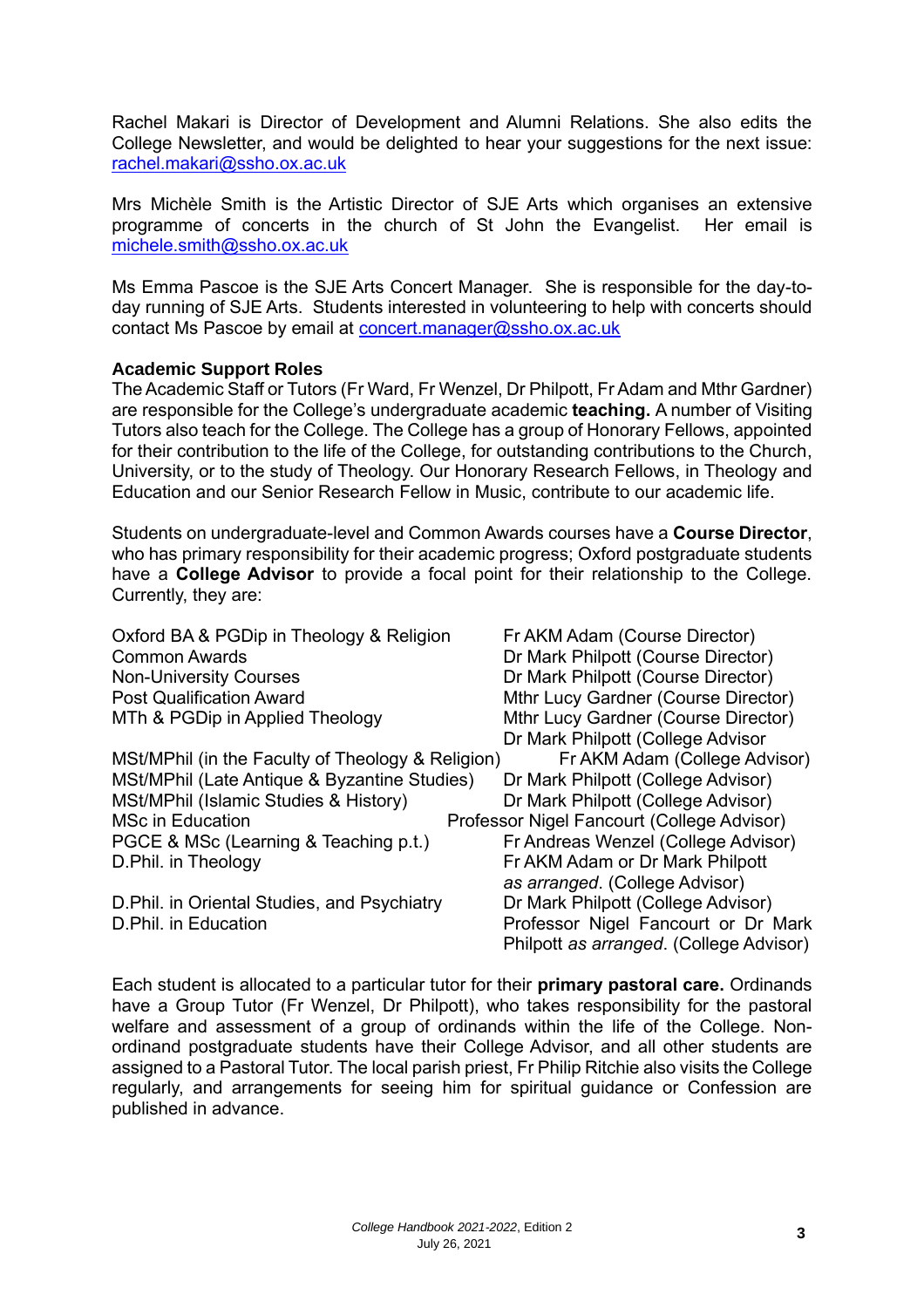## <span id="page-7-0"></span>**3. COLLEGE STRUCTURES**

#### <span id="page-7-1"></span>**3.1 Groups within the College**

#### **Governance**

The **House Council** is the College's governing body, responsible for overall direction and strategy. This is chaired by the Rt Revd Dr Martin Warner, Bishop of Chichester. The Council meets once per term, with a residential meeting every other summer. The Council includes staff and student representatives. Its sub-committee, the **Finance and General Purposes Committee**, meets more frequently.

#### **Staff**

The Academic Staff and Bursar have a fortnightly term-time formal meeting, which is chaired by the Principal.

#### **Students**

The collective body of students at the College is known as 'the Common Room' (The names 'Common Room' or 'Student Common Room' are also given to the room in the College designated as a student living space – see under 'Facilities'). This body has a constitution and an annually-elected committee. The Common Room has a website at [https://www.sshcr.co.uk](https://www.sshcr.co.uk/).

#### <span id="page-7-2"></span>**3.2 Structures for Student Representation and Consultation**

Students may raise matters of concern at regular Common Room meetings and the President of the Common Room meets the Principal weekly to discuss these and other issues. Students are represented on the House Council, and in addition, four committees meet termly to discuss different areas of the College's life, as follows.

#### <span id="page-7-3"></span>**3.2.1 Academic Committee**

#### **Function**

The Academic Committee acts as a consultative committee to discuss matters of academic interest and concern.

#### **Representation**

The Senior Tutor (chair) and the Academic Secretary (secretary) are *ex officio* members of the committee, and are responsible for setting the variable part of the agenda in advance of each meeting. The College Librarian is also in attendance.

The Academic Staff nominates one representative. One student representative is elected at the beginning of the academic year from each of the following groups of courses:

- (1) Common Awards Undergraduate Year 1
- (2) Common Awards Undergraduate Year 2
- (3) Common Awards Undergraduate Year 3
- (4) Common Awards Postgraduate Year 1
- (5) Common Awards Postgraduate Year 2
- (6) Oxford BA/PGDip in Theology
- (7) MTh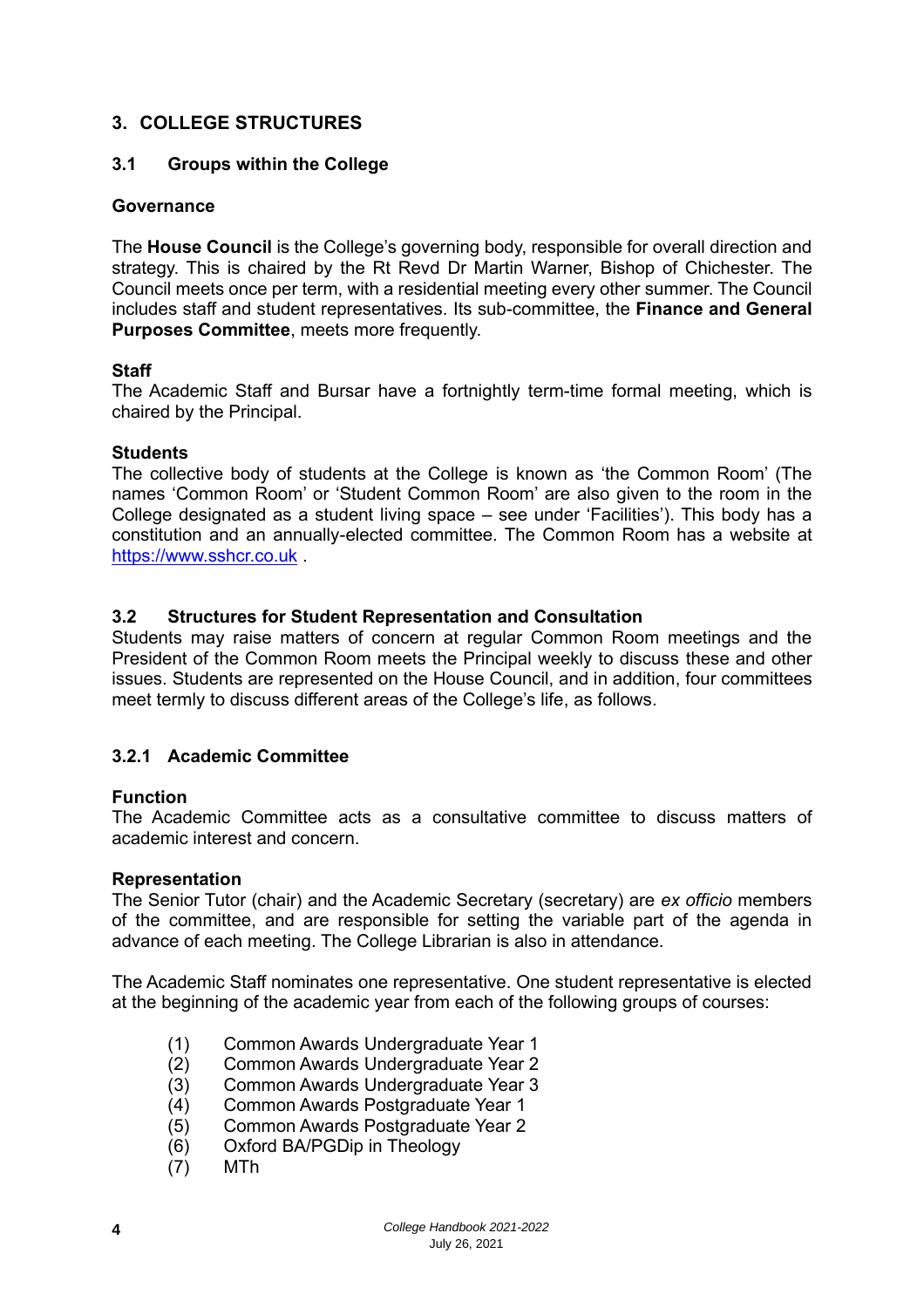- (8) Other Oxford Postgraduate Taught (MSc/MSt/MPhil)
- (9) Postgraduate Research (MLitt/DPhil)
- **PGCE**
- (11) Non-University Courses

If a representative is unable to attend, another member of the course cohort may attend in their place.

## <span id="page-8-0"></span>**3.2.2 Domestic Committee**

#### **Function**

The Domestic Committee exists to enable the Bursar, housekeeping, finance, catering and maintenance teams to be aware of ongoing staff and student interest and concern about the environment and fabric of the College, and the catering arrangements.

#### **Representation**

The Bursar (chair), Housekeeper and College Secretary (secretary) are *ex officio* members of the committee. In addition, meetings are attended by a representative of the Academic Staff, the Common Room Domestic Officer, and members of the domestic and maintenance staff.

## <span id="page-8-1"></span>**3.2.3 Group Conveners' Meeting (Ordinands)**

#### **Function**

Group conveners (or other group representatives) meet with the Vice-Principal to discuss issues in training and formation, and other matters concerning the Group system.

#### **Representation**

The Vice-Principal (chair), the Ordinands' Representative, and group conveners from each group. The College Secretary minutes the meetings. If a group convener is unable to attend, another member of the group may attend in their place.

## <span id="page-8-2"></span>**3.2.4 Common Awards TEI Management Committee**

#### **Function**

To monitor quality and standards of learning and teaching in the Common Awards, discuss good practice, make recommendations and report to the overarching Common Awards Management Board, and consider matters referred to it by the Management Board. Certain official business of the Management Committee may be 'reserved' for consideration without the student representatives.

#### **Representation**

The Principal or his nominee (chair), Common Awards Representatives (as on the Academic Committee), the Course Director, other members of staff, and the University Liaison Officer appointed by the University of Durham.

#### <span id="page-8-3"></span>**3.2.5 Guidelines**

The following guidelines cover the work of all four committees: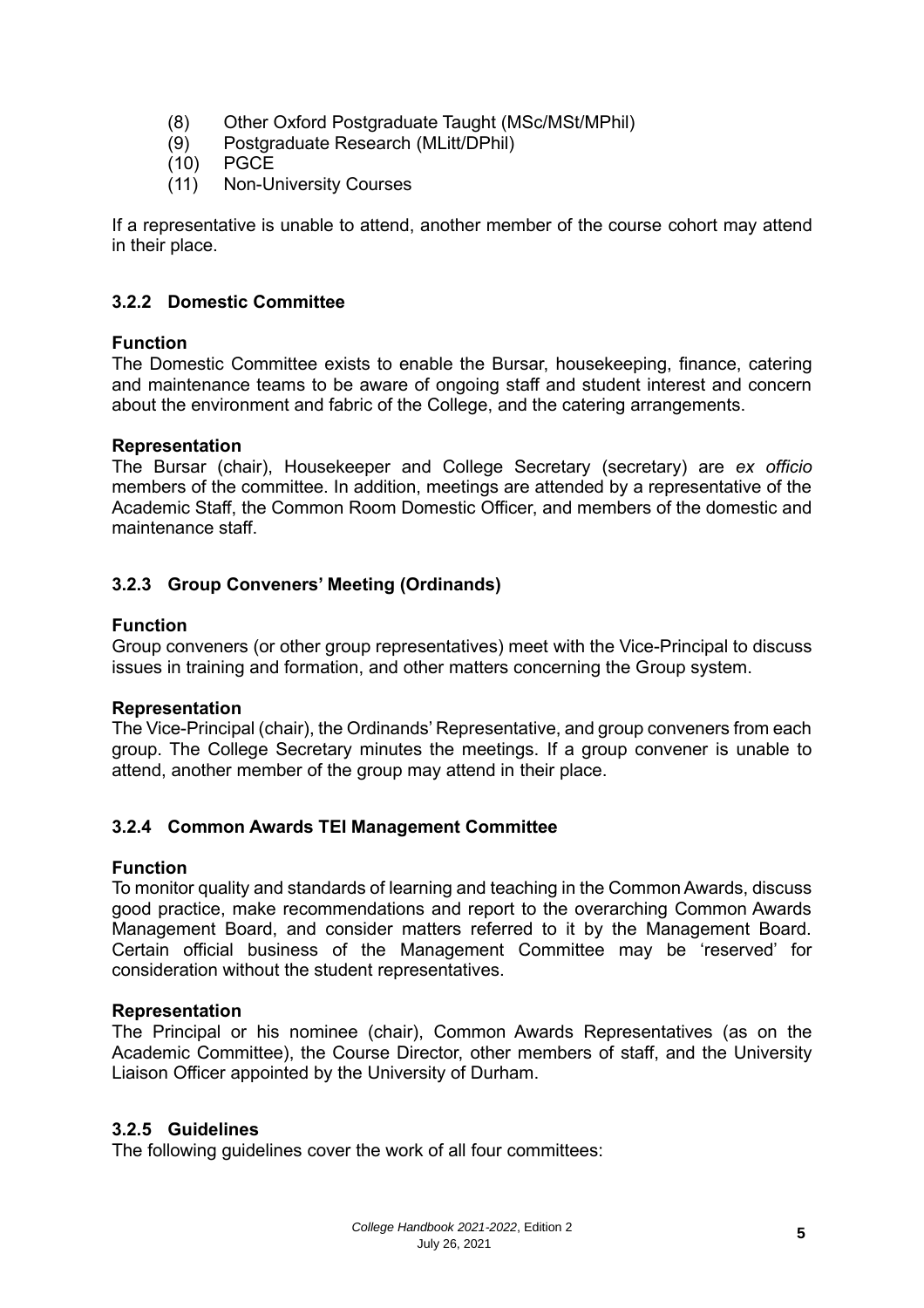## **A. Remit**

The committee structure is intended to foster effective consultation and communication between staff and students.

The committees are not intended to replace other channels for raising issues or concerns directly with members of staff (e.g. in academic matters, with Course Directors, College Advisors, evaluation forms).

## **B. Consultation**

It follows that representatives are responsible for meeting with their constituency groups in good time prior to the meetings, preparing reports which adequately reflect the views expressed, and reporting back after the meeting.

#### **C. Conduct and Reporting of Discussions**

The general protocols of chaired meetings are followed. The meeting will be conducted by the Chair, and representatives are encouraged to speak through the Chair.

|                                                                                | <b>Domestic</b><br><b>Committee</b> | <b>Academic</b><br><b>Committee</b> | Group<br><b>Conveners'</b><br><b>Meeting</b> | <b>Common Awards</b><br><b>TEI Management</b><br><b>Committee</b> |
|--------------------------------------------------------------------------------|-------------------------------------|-------------------------------------|----------------------------------------------|-------------------------------------------------------------------|
| <b>Meets</b>                                                                   | Thurs Week 4                        | Wed Week 5                          | Tue Week 6                                   | Fri Week 7                                                        |
| <b>Draft minutes</b>                                                           | Tues Week 5                         | Wed Week 6                          | Tue Week 7                                   | Fri Week 8                                                        |
| <b>Corrections</b><br>due                                                      | Wed Week 6                          | Wed Week 7                          | Wed Week 8                                   | Wed Week 9                                                        |
| <b>Final version</b><br>(with actions)<br>presented to<br><b>Staff Meeting</b> | Fri Week 7                          | Fri Week 7                          | Fri Week 9                                   | Fri Week 9                                                        |

Minutes will be prepared and circulated according to the following timetable:

Copies of the approved minutes are circulated to members and academic staff, and posted on WebLearn.

#### <span id="page-9-0"></span>**3.2.6 House Meeting**

In addition to the above structures, a weekly House Meeting is held in the Common Room at 9 am on Mondays, and, occasionally, on other days at the beginning of term or at halfterm. Notices are given by staff and students. Attendance at the House Meeting is obligatory for ordinands. The College Secretary minutes the meeting, and circulates the minutes to all students and staff.

## <span id="page-9-1"></span>**4. WORSHIP**

St Stephen's House is a Christian foundation, which has worship at the heart of its life. Morning Prayer is said on weekday and Sunday mornings, and Evening Prayer is sung four days per week (normally Morning and Evening Prayer both take place in the House Chapel). The Eucharist is celebrated daily during term time, and most weeks of the vacations, usually in the House Chapel. All students of the College are welcome to all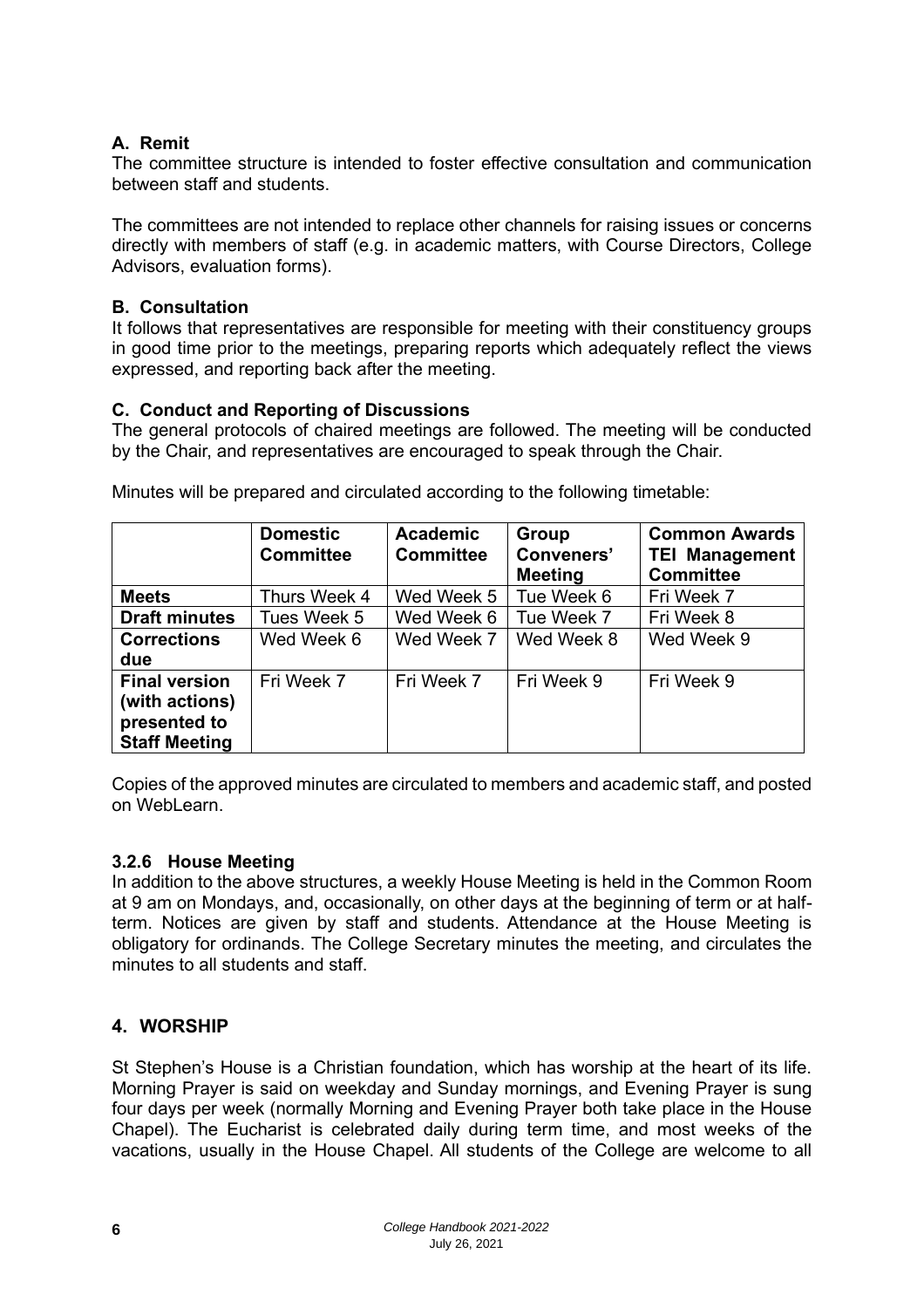services, and those who would like to attend Morning and/or Evening Prayer regularly should contact the Vice-Principal, to arrange for a designated seat in the House Chapel. There is a weekly chapel practice at 9.10am on Mondays, when the music for the coming week is rehearsed. It is hoped that all those who are attending services regularly will come to this, in order to ensure that singing is of a high standard. Chapel practice is of obligation for ordinands.

# <span id="page-10-0"></span>**5. STUDENT SUPPORT**

## <span id="page-10-1"></span>**5.1 Medical Support & Emergency Services**

Students must register soon after arrival with a local doctor. The College Doctors are based at the St Clement's Surgery at 39 Temple Street (01865 248550 http://www.stclementssurgery.org/ ) and will register any members of the College and their resident families.

**Whatever the time of day if you are experiencing or witnessing an emergency (extreme illness, serious injury, fire, violent crime), contact the Emergency Services immediately by phoning 999 or 112**.

## <span id="page-10-2"></span>**5.2 Pastoral Care & Counselling**

Primary pastoral care is available from a student's College Advisor, Pastoral Tutor or Group Tutor, as applicable. They will provide you with details of how you can reach them out of office hours. When students have pastoral concerns that they would like to discuss, these tutors should normally be the first port of call. They will then be able to make suggestions about how particular matters may best be handled. In cases where your allocated tutor does not seem to be the appropriate person with whom to raise what is concerning you, the Principal and Senior Tutor are also available, or you can also speak in confidence to Fr Ritchie who visits the College regularly. (The College Secretary will be able to tell you when next he is due, or to put you in touch.) Spouses and partners of students are welcome to contact a member of staff for similar help if they wish.

The Oxford University Counselling Service website has some very useful online resources and courses <https://www.ox.ac.uk/students/welfare/counselling> as well as providing details of how members of the university can contact them in case of significant emotional distress. Similar support can usually be arranged for other students, who should contact their Group Tutors in the first instance

## <span id="page-10-3"></span>**5.3 Advice on Academic Matters**

Many questions on academic matters can be answered by searching your Faculty's or Department's website, relevant WebLearn, Canvas or Moodle pages or your course handbook, but for more general, more complicated - or more personal - advice about your course and studies, you should contact your College Advisor or Course Director, who may refer you to the Senior Tutor or Academic Secretary. For questions relating to specific papers or topics, it is often best in the first instance to talk to the relevant subject tutor. Other students on your course, particularly those who have been studying for longer, can also provide helpful advice, information and perspectives about your studies. Nonetheless, please do let your College Advisor or Course Director know promptly of any circumstances which are affecting, or are likely to affect, your ability to study.

## <span id="page-10-4"></span>**5.4 Study Skills**

Oxford Faculties and Departments often provide specialist courses on study skills, as do libraries and I.T. Services (see [https://www.it.ox.ac.uk](https://www.it.ox.ac.uk/)) The College also offers a series of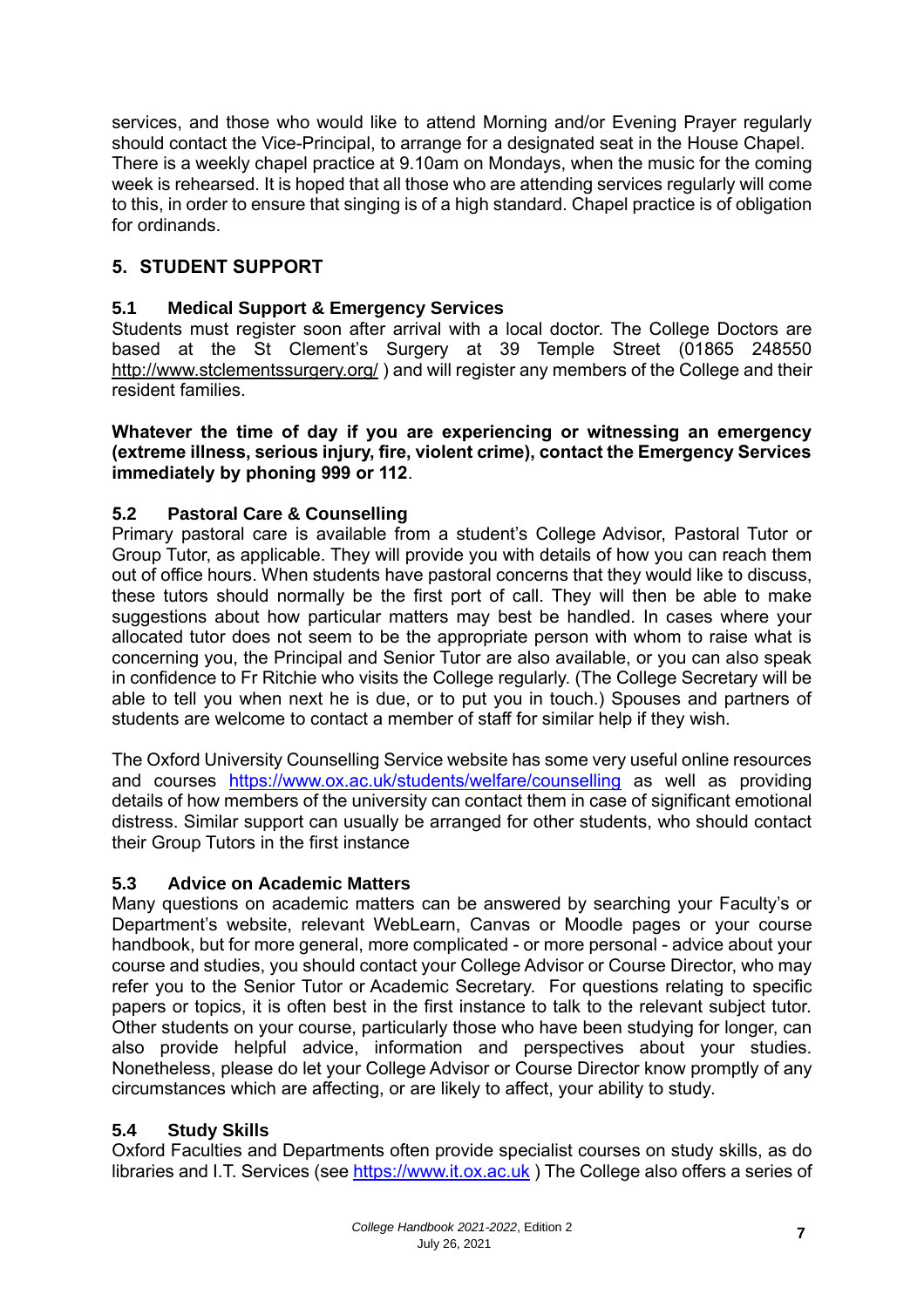introductory Study Skills workshops in Michaelmas Term; workshops for graduates can be arranged if there is interest. For more personal advice, please contact your College Advisor, Course Director, or Mthr Lucy Gardner.

# <span id="page-11-0"></span>**5.5 Out of Office Hours College Support**

Your College Advisor, Pastoral Tutor or Group Tutor will provide you with details of how you can reach them out of office hours in pastoral need. More practical matters are covered in Section 7.16 below

## <span id="page-11-1"></span>**5.6 Students with Disabilities**

The College is committed to supporting its students with disabilities (physical or mental), and ensuring equality of treatment in University examinations in accordance with the University of Oxford Common Framework. The College's Disability Lead is Mthr Lucy Gardner, who is able to give advice and assistance with disability-related matters, in this she is assisted by Mrs Stephanie Sparkes who acts as Disability Coordinator. Oxford University's Disability Advisory Service helps us to draw up and deliver an appropriate individual Student Support Plan for any student who declares a disability (including those on Common Awards courses). Their staff can also arrange Educational Psychologist's assessments and reports for students who may have undiagnosed specific learning difficulties (such as dyspraxia, dyspraxia, autism). You can contact the college's DAS Advisor, Mrs Julie Marsh, directly via email at [julie.marsh@admin.ox.ac.uk](mailto:julie.marsh@admin.ox.ac.uk); Common Awards students should consult Mthr Lucy first.

Although students are not obliged to disclose that they have a disability, there are advantages in doing so. These may include appropriate academic support, and special examination arrangements. It is therefore important to speak to the Disability Lead or the Disability Coordinator about this as early as possible in the course. It is in University of Oxford student's interest to make a disclosure as soon as possible after accepting a place, as the University has strict deadlines about applications for special examination arrangements.

The University of Oxford requires recent appropriate evidence of any disability in order to provide appropriate additional support and to make any special examination arrangements. In the case of students with dyslexia, dyspraxia and other recognised learning difficulties this may require a new educational psychologist's assessment and report to be arranged through them. Students who wish to have such an assessment, or wish to talk about it further, should speak to the College's Disability Lead, or Disability Coordinator.

The University of Durham makes similar requirements for evidence of disability; the necessary assessments and support can be arranged through Oxford University's Disability Advisory Service for ordinands on non-Oxford University courses, and it is usually possible for the costs of this to be met by Ministry Division or the Diocese. Again, students should contact the College's Disability Lead, or Disability Coordinator.

In certain cases, a student may need to apply for a period of suspension from their course ('intermission') on the grounds of ill-health or their disability. In such cases, the College will discuss with the student what level of access to College facilities will be permitted during the period of intermission. <https://www.ssho.ox.ac.uk/policies/>

The College has a portable loop system for the use of hearing-impaired students. It may be signed out from the College Secretary.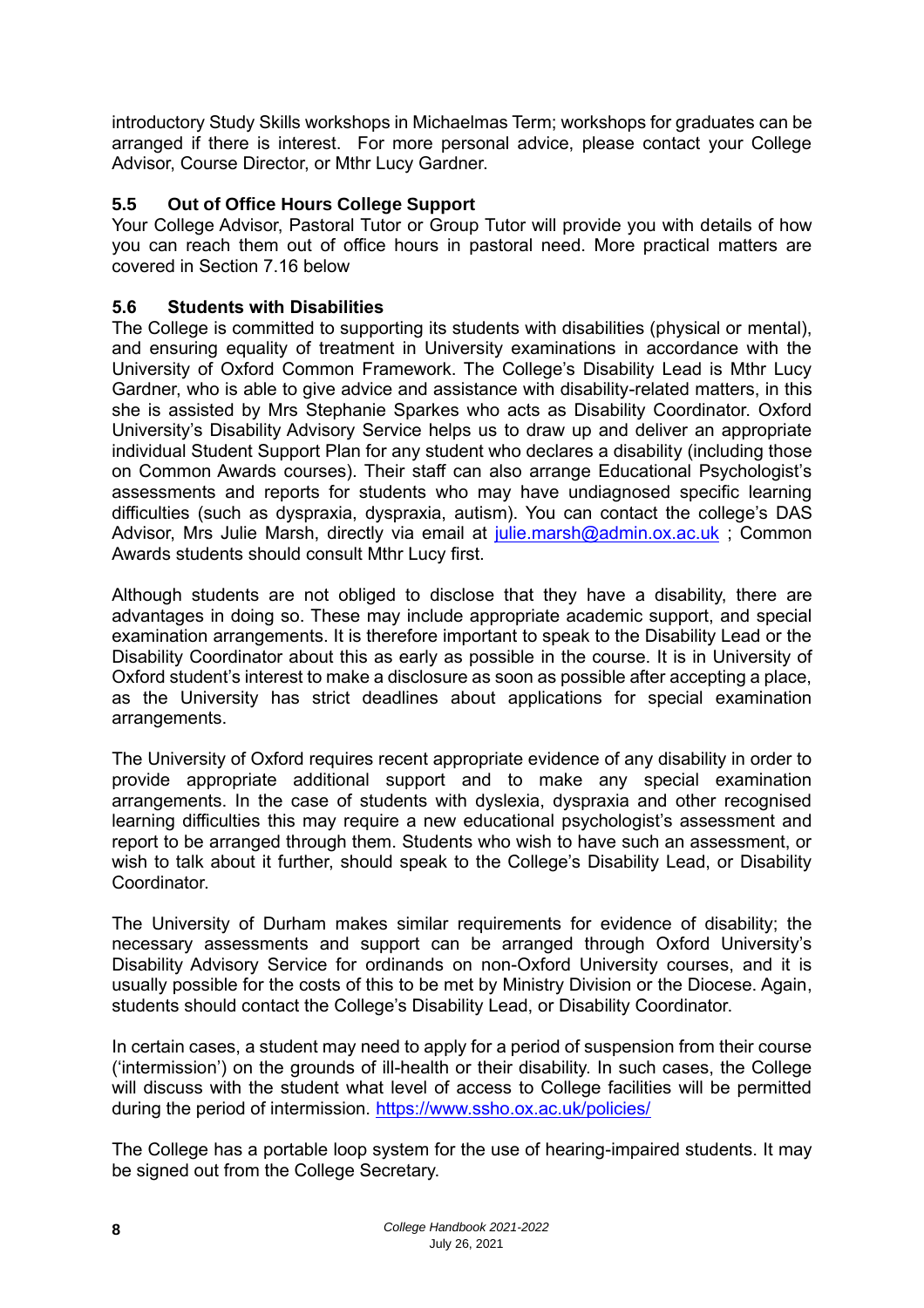# <span id="page-12-0"></span>**5.7 Equal Opportunities & Diversity**

St Stephen's House, as a Permanent Private Hall of the University of Oxford, welcomes diversity amongst its students, staff and visitors, recognizing the particular contributions that can be made by individuals from a wide range of backgrounds and experiences.

In relation to students, the College aims to provide education of excellent quality and a supportive learning environment for all its students, irrespective of religion, gender, marital status, sexual orientation, racial group, or disability. In pursuit of these aims, the College is committed to using its best endeavours to ensure that all of its activities are governed by principles of equality of opportunity, and that all students are helped to achieve their full academic potential. This statement applies to recruitment and admissions, to the curriculum, teaching and assessment, to disciplinary procedures, welfare and support services, and to staff development and training. This statement is supported by the policies and procedures adopted by St Stephen's House for staff and students (available on the College website [https://www.ssho.ox.ac.uk](https://www.ssho.ox.ac.uk/) ). For Common Awards students these principles are consonant with Durham University's codes of practice.

## <span id="page-12-1"></span>**5.8 Harassment & Bullying**

St Stephen's House does not tolerate any form of harassment or victimisation and expects all members of the College community, its visitors and contractors to treat each other with respect, courtesy and consideration. The College is committed to fostering an inclusive culture which promotes equality, values diversity and maintains a working, learning and social environment in which the rights and dignity of all members of the College community are respected. The University provides a network of Harassment Advisors to give confidential support and advice to staff and students who are concerned about harassment (their own or another's); advisors are also able to provide support and advice to staff and students accused of harassment. For full information about the network see <https://edu.admin.ox.ac.uk/support> The College's local Harassment Advisor is Mthr Lucy Gardner; her email address is [lucy.gardner@ssho.ox.ac.uk](mailto:lucy.gardner@ssho.ox.ac.uk) If you prefer, you can also contact the University's Harassment Support Line directly at [harassment.line@admin.ox.ac.uk](mailto:harassment.line@admin.ox.ac.uk) or on 01865 270760. More advice and information is on the University's webpage at <https://edu.admin.ox.ac.uk/harassment-advice> The College's Policy and Procedure on Harassment is available on the College website <https://www.ssho.ox.ac.uk/policies/>

# <span id="page-12-2"></span>**5.9 Safeguarding**

St Stephen's House is committed to the care and nurture of, and respectful pastoral ministry with, all children, young people and adults; their safeguarding and protection; and the establishing of a safe, caring community which provides a loving environment where victims of abuse can report or disclose abuse and where they can find support and best practice that contributes to the prevention of abuse. The full St Stephen's House Safeguarding Policy is available on the College website <https://www.ssho.ox.ac.uk/> [https://www.ssho.ox.ac.uk/primary/wp-content/uploads/2020/12/Safeguarding-Policy-](https://www.ssho.ox.ac.uk/primary/wp-content/uploads/2020/12/Safeguarding-Policy-Nov20.pdf)[Nov20.pdf](https://www.ssho.ox.ac.uk/primary/wp-content/uploads/2020/12/Safeguarding-Policy-Nov20.pdf) . It is also circulated to all members of the College community at the beginning of each academic year. It is the responsibility of all members of the College and employees to read and act upon this statement. If you have a Safeguarding concern, please contact the Designated Officer for Safeguarding, Fr Andreas Wenzel, or the Deputy Designated Officer for Safeguarding, Dr Mark Philpott. (Compare section 8.2)

# <span id="page-12-3"></span>**5.10 Sexual Violence**

Information about local resources for anyone who has experienced or been affected by sexual violence is gathered at [https://www.ox.ac.uk/students/welfare/sexual-](https://www.ox.ac.uk/students/welfare/sexual-violence?wssl=1)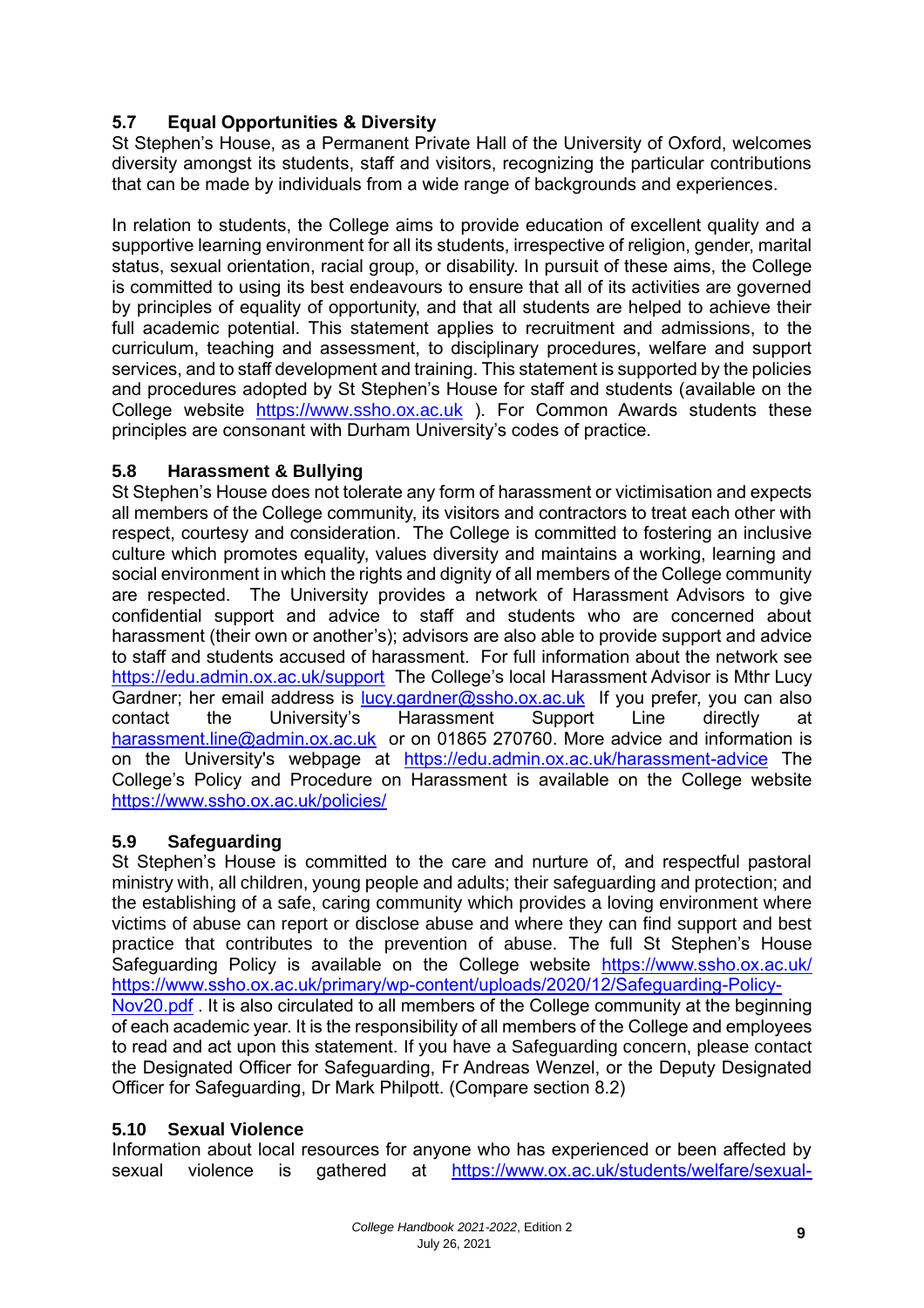[violence?wssl=1](https://www.ox.ac.uk/students/welfare/sexual-violence?wssl=1) This includes information about your options, Sexual Assault Referral Centres, and possible sources of support. More specific information on the OU Sexual Harassment and Violence Support Service which provides support wholly independent of College or department is at<https://www.ox.ac.uk/students/welfare/supportservice?wssl=1>

# <span id="page-13-0"></span>**6. ACADEMIC MATTERS**

# <span id="page-13-1"></span>**6.1 Academic Obligations**

# <span id="page-13-2"></span>**6.1.1 Academic Obligations (Oxford University Students)**

**All** students are required to:

- complete the registration process, as requested by the University at the beginning of each year of their course (details are available on the University website at [http://www.ox.ac.uk/students/registration\)](http://www.ox.ac.uk/students/registration)
- attend lectures, classes, seminars, tutorials or supervisions as required for their particular course
- produce all written work required of them promptly and to a satisfactory standard
- submit only work which is solely their own, and so to adhere to College and University rules against plagiarism
- attend any College examinations ('Collections') required for their course. These are normally held at the beginning of each term according to the published timetable.
- take such University examinations as are required for their course (see also below under *First Public Examination*)
- complete examination entries and essay title applications promptly and accurately
- check their email frequently and regularly. **Those who have ssho.ox.ac.uk addresses should note that this will be the only address used by the College, and that important (academic) information will be sent to it. They should therefore either check this account or make the arrangements for it to be forwarded to another address that they will check.** Students are reminded that this applies equally to periods of vacation.
- attend Principal's Collections (a brief meeting with the Principal, the Senior Tutor, and Course Director or College Advisor to review academic progress). These are held at the end of each term for undergraduates and all ordinands, and at least once a year, normally in Hilary Term, for other postgraduate students. Further information is available from the Academic Office.

Failure to fulfil these requirements may result in fines, suspension, termination of course or expulsion, and, in the case of ordinands, discussion with the sponsoring diocese. The College's **Academic Discipline Code** can be found on the website <https://www.ssho.ox.ac.uk/policies/> (See also below 6.4). In the case of graduate students, faculties and departments also have their own requirements and procedures.

If for exceptional circumstances (e.g. illness) a student is unable to attend arranged teaching or meet an academic deadline, they should inform the tutor concerned and the Academic Secretary in advance. If advance notice is not possible, the student should aim to send apologies and an explanation as soon as they are able. Any changes to an established work programme must be agreed with the tutor concerned and confirmed with the Course Director.

Graduate students are expected to fulfil all academic requirements set out by the relevant Faculty or Department, and attend meetings arranged with their supervisor or mentor.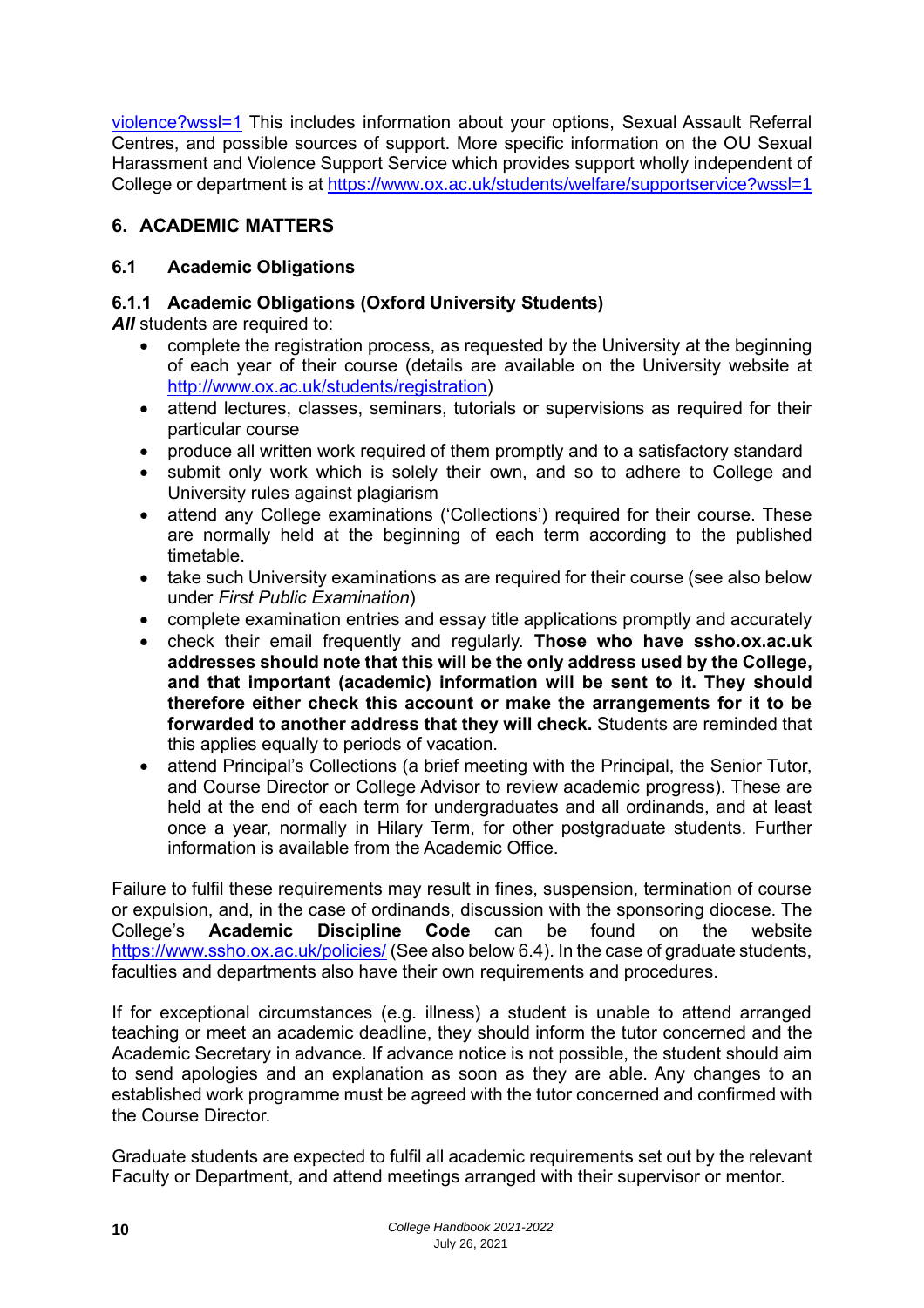Students should familiarize themselves with the University's *Student Handbook*, updated each year on the University website (at [https://www.ox.ac.uk/students/academic/student](https://www.ox.ac.uk/students/academic/student-handbook?wssl=1)[handbook?wssl=1\)](https://www.ox.ac.uk/students/academic/student-handbook?wssl=1). In addition, it is the responsibility of students on University courses to be familiar with the relevant parts of the Examination Regulations (at [http://www.admin.ox.ac.uk/examregs\)](http://www.admin.ox.ac.uk/examregs), their course handbook, and (for ordinands) their pages on Moodle (at https://ssho.commonawards.org )

# <span id="page-14-0"></span>**6.1.2 Academic Obligations (Non-University Courses)**

The College requires candidates on non-university courses to comply with Oxford University obligations as set out in 5.1.1 above with the exception of those which explicitly relate to registration and examination.

## <span id="page-14-1"></span>**6.1.3 Academic Obligations (Common Award Students)**

*All* students are required to:

- complete in good time any forms required for Common Awards registration processes, assessment procedures, and the running of the courses, and to supply promptly and accurately any information otherwise required for those purposes
- attend all lectures, classes, seminars, tutorials, placements or supervisions as required for their particular courses
- achieve satisfactory marks
- produce all assessed work promptly and to a standard satisfactory to the Course Director, and to submit in the manner required
- demonstrate satisfactory academic progress
- submit only work which is solely their own, and to adhere to College and Durham University rules against plagiarism and multiple submission and assessment irregularities (see below)
- ensure their ssho.ox.ac.uk email address (to which all important academic information will be directed) forwards to an account they check regularly, and to ensure that Common Awards emails are directed to this address. Students are reminded that this applies equally to periods of vacation.
- abide by the rules set out by the University of Oxford for the use of its libraries, email and i.t. facilities as, for example, at <http://www.admin.ox.ac.uk/statutes/regulations/196-052.shtml> and <https://www.bodleian.ox.ac.uk/about/libraries/policies>
- pay any fines imposed by the University of Oxford Philosophy and Theology Faculties Library, and to compensate for any non-returned books
- maintain such contact with the Course Director and to provide such evidence of progress as they may require.
- attend Principal's Collections (a brief meeting with the Principal, Senior Tutor, and other members of the academic staff to review academic progress). These are held at the end of each term for undergraduates and all ordinands. Further information is available from the Academic Office.

Failure to fulfil these requirements may result in fines, suspension, termination of course or expulsion, and discussion with an ordinand's sponsoring diocese. In particular, if the College believes the student is not making appropriate academic progress, the Course Director will meet the student and set out what progress needs to be made and by what date. A written notice will be issued to the student that if this progress is not made by the stated date, a formal Academic Progress Notice (APN) will be issued as set out at [https://www.durham.ac.uk/departments/academic/common-awards/policies-](https://www.durham.ac.uk/departments/academic/common-awards/policies-processes/student-support/progress)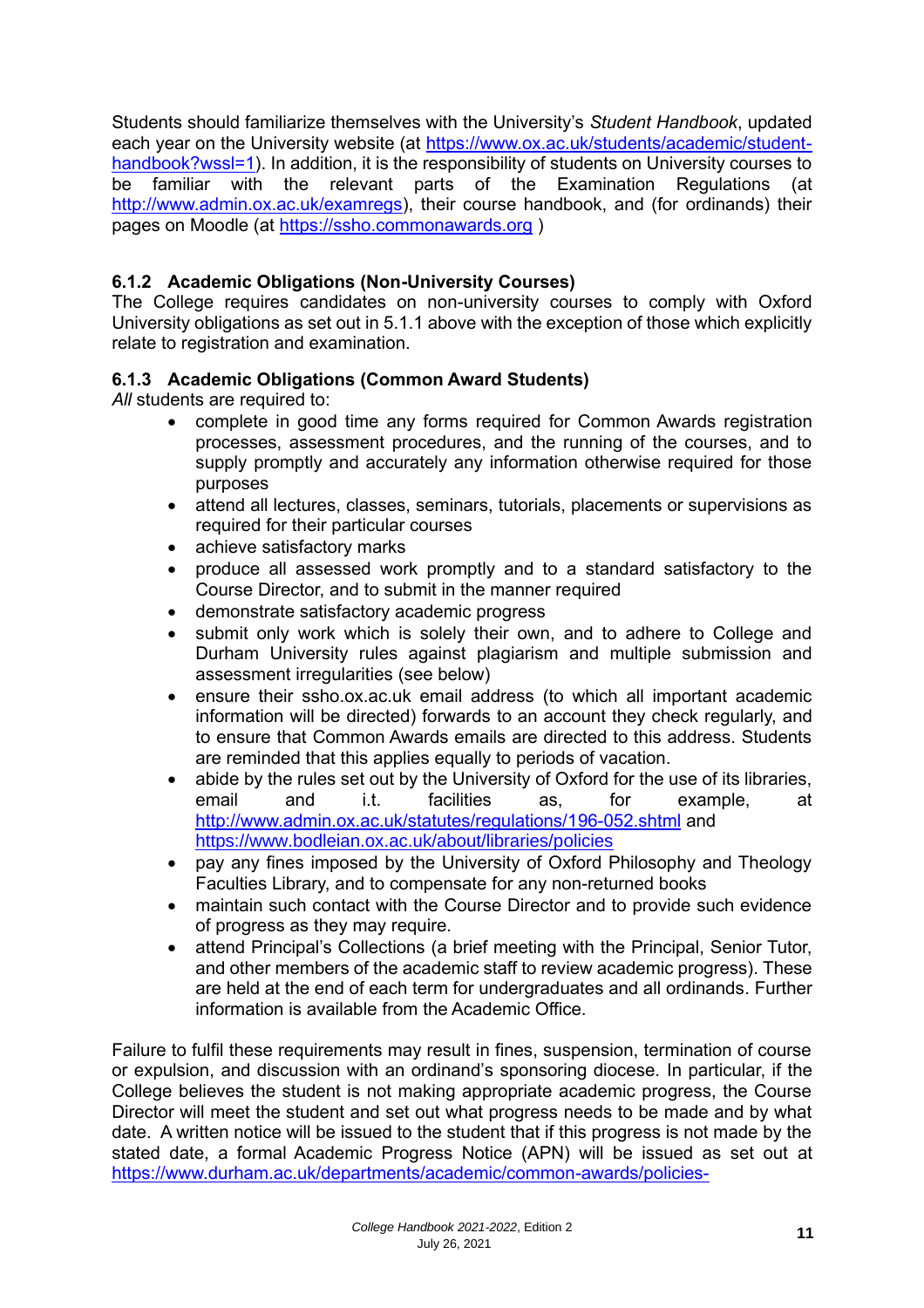[processes/student-support/progress](https://www.durham.ac.uk/departments/academic/common-awards/policies-processes/student-support/progress) At the end of the period allowed in the APN, the Course Director will make a recommendation to the (Chair of the) Board of Examiners and it will normally be decided whether the student has returned to making appropriate academic progress, or the student should be required to withdraw from the programme.

If in exceptional circumstances (e.g. illness) a student is unable to attend an arranged engagement or meet an academic deadline, they should inform the tutor concerned and the Academic Secretary in advance. If advance notice is not possible, the student should aim to send apologies and an explanation as soon as they are able. Any changes to an established work programme (including deadlines for formative or draft summative work) must be agreed with the Tutor concerned and confirmed with the Course Director. Final deadlines for summative work are fixed and can only be varied in very limited circumstances by permission of the Chair of the Examiners (contact Dr Philpott if you need to talk about an extension).

# <span id="page-15-0"></span>**6.2 College Advisors: Principal Responsibilities**

Each postgraduate student has a College Advisor who should be in a position to discuss the student's academic work. This role is additional and complementary to provision in the student's department or faculty. The College Advisor is not in any way intended to replace the University Supervisor, or to act in their stead and should, therefore, not be expected to give the same detailed academic guidance and direction. Thus, a College Advisor should not also be the student's University Supervisor. Rather, the intention is to provide a focal point for an individual student's relationship with the College, which nevertheless includes an academic component.

The College Advisor is expected to meet all advisees as early in the first term of residence as feasible, monitor their progress, to discuss the University Supervisor's reports, and to be available for regular consultation on academic or other matters, including those issues that a student may feel unable to raise with their Supervisor. Advisors should, as appropriate, comment positively on students' progress, and achievements; they are not only there to monitor students' progress and pick up problems. The Advisor will offer all full-time postgraduate taught students the opportunity to meet at least once a term, and other students at least once a year. If meeting in person is not feasible, email or online contact will be maintained. The Advisor may wish to consult with the Senior Tutor about any students who appear to be experiencing difficulties with their academic work, or direct students to other appropriate persons for assistance with non-academic related difficulties.

# <span id="page-15-1"></span>**6.3 College Advisees: Principal Responsibilities**

College advisees should respond to invitations from their Advisors to meet them; if the proposed time is not suitable they should contact their Advisor to arrange an alternative time to meet. They should not hesitate (or feel in any way inhibited) to contact their College Advisors outside their regular meetings and should feel free to consult other College officers as necessary, including the Senior Tutor, the Vice-Principal and the Academic Secretary. College advisees should be aware that the College Advisor is not expected to perform the academic role of the University Supervisor. However, depending on their College Advisor's field of expertise, and intellectual interests, advisees may seek academic advice from the Advisor. In addition, advisees should feel free to seek advice from the College Advisor on academic-related matters including applications for research funding, conferences and seminar attendance, publication, and career plans, etc. College Advisors will also be able to offer guidance to sources of support within the College and University. It is particularly important that advisees should consult their College Advisor if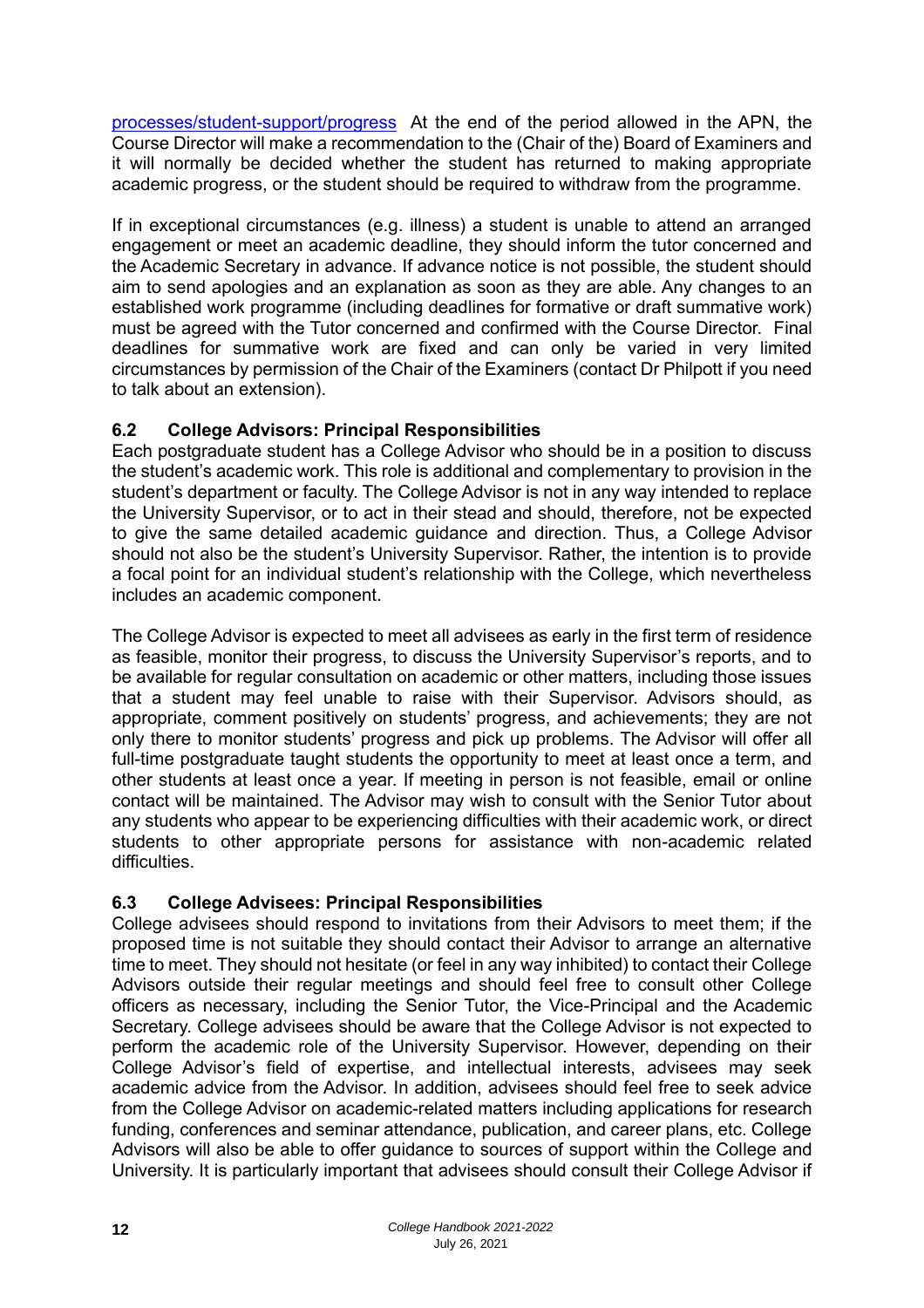they experience any difficulty with their University Supervisor. Any matters concerning examination procedures may also be discussed with the College Advisors. If students wish to raise them formally, they should do so with the Senior Tutor or Academic Secretary.

## <span id="page-16-0"></span>**6.4 Academic Disciplinary Procedures**

#### <span id="page-16-1"></span>**6.4.1 Academic Disciplinary Procedure (Oxford University Students and Non-University Students)**

In cases where the College has concerns about the academic performance and/or progress of a student, or a student is failing to fulfil their academic obligations as set out above, the procedure set out in the Academic Discipline Code at <https://www.ssho.ox.ac.uk/policies/> will be followed.

## <span id="page-16-2"></span>**6.4.2 Academic Disciplinary Procedure (Common Award Students)**

Failure by Common Award students to perform adequately and in particular to make satisfactory academic progress as required by the norms set out in this Handbook, their Work Programme and Durham University's principles for Academic Progress will be dealt in accordance with the principles set out in the Learning and Teaching Handbook, 2.6.3, at<http://www.dur.ac.uk/learningandteaching.handbook/2/6/3/>

If required, the Course Director will issue any initial written warning (equivalent to a University 'departmental warning'). Any 'Academic Progress Notice' will normally be issued by the Principal.

The College will use this code for such ordinand candidates who are pursuing internally assessed pathways.

## <span id="page-16-3"></span>**6.5 Academic Progression**

## <span id="page-16-4"></span>**6.5.1 Oxford First Public Examination**

A student who fails to satisfy the examiners in their initial attempt at the First Public Exam shall be permitted to re-sit on one further occasion (in accordance with the regulations governing the re-sit in that subject), as follows:

• **BA students:** unless they have Senior Status, shall be required to pass the Preliminary Examination before the start of the academic year after their matriculation.

The sole exception to this permission for a re-sit shall be where College academic disciplinary procedures are already in process at the time of the first attempt, and the student has received a written warning which explicitly provides, at least four weeks before the first examination (and subject to the normal College appeal mechanism), that a specified number of failures on identified papers or other elements of the Public Examination at the first attempt will lead to termination of the student's course of study.

St Stephen's House will terminate the course of a student who fails the First Public Examination at the second attempt.

## <span id="page-16-5"></span>**6.5.2 Academic Progression, Examination and Concession in Common Awards**

Durham University requirements for academic progression in the Common Awards are set out in the *Core Regulations* for the various different programmes to found at <https://www.dur.ac.uk/university.calendar/volumeii/validated.programmes/> These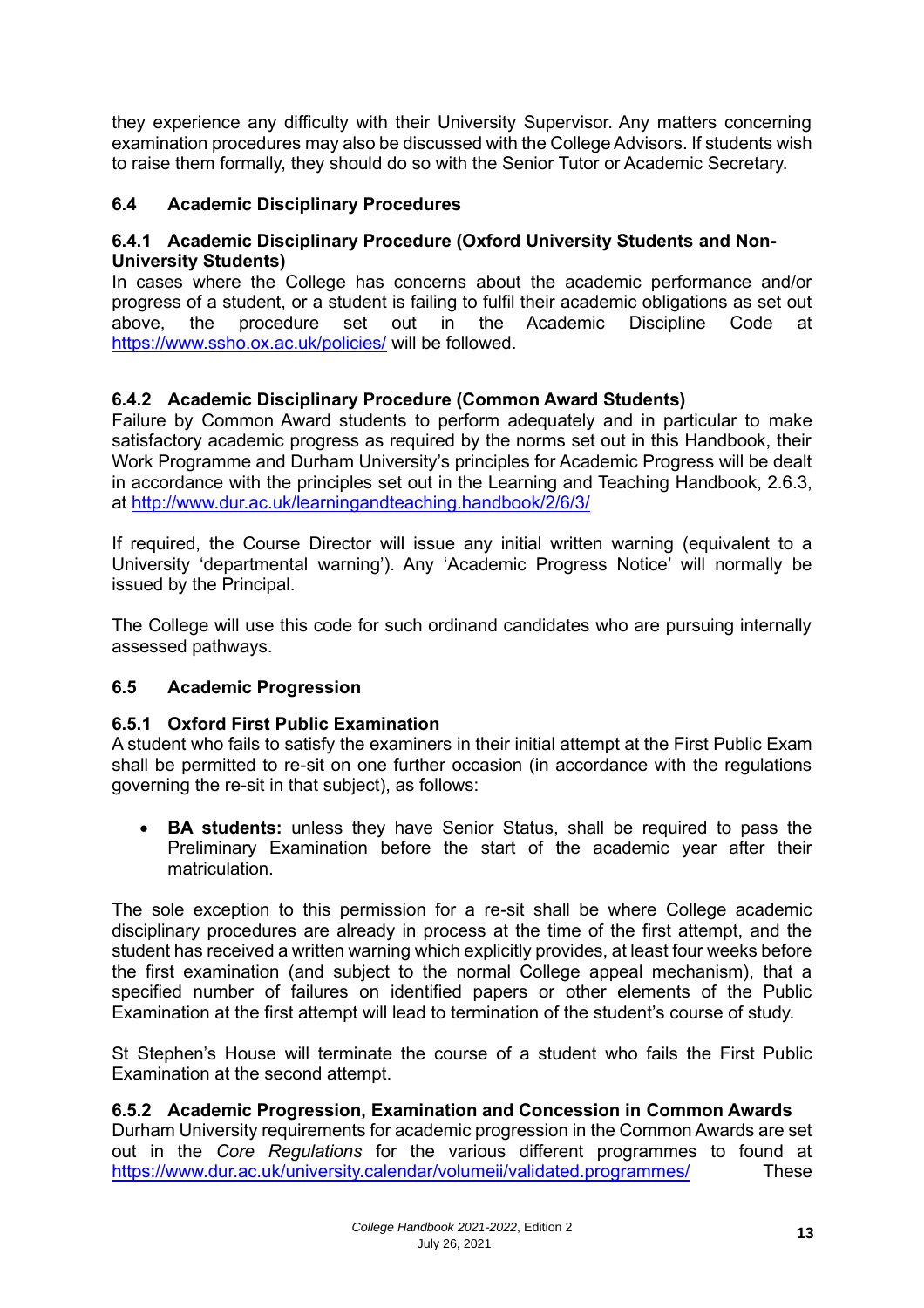documents also make provision for important aspects of the examination process including the right to resit, compensation and classification.

## **Concessions**

Requests for the variation of Durham University regulations fall either to the Chair of the Common Awards Management Board or to the Chair of the Management Committee. In the first instance students should discuss such matters with the Course Director or Senior Tutor who will be able to give guidance and support.

## <span id="page-17-0"></span>**6.6 Oxford University Matriculation**

Students on most Oxford University courses will need to be presented to the University for Matriculation at the start of their course. Those who have already taken an Oxford degree will not need, nor be able to matriculate again. Students will be informed of the date and time of their Matriculation ceremony.

All members of the University are required to wear academic dress with subfusc clothing, details of which may be found at [http://www.admin.ox.ac.uk/statutes/regulations/48-](http://www.admin.ox.ac.uk/statutes/regulations/48-012.shtml) [012.shtml](http://www.admin.ox.ac.uk/statutes/regulations/48-012.shtml) Graduates of other universities may wear the gown and hood of the university from which they graduated.

## <span id="page-17-1"></span>**6.7 Plagiarism**

## <span id="page-17-2"></span>**6.7.1 Definition and Treatment of Plagiarism**

Plagiarism is the copying or paraphrasing of other people's work or ideas into your own work without full acknowledgement. All published and unpublished material, whether in manuscript, printed or electronic form is covered under this definition. Plagiarism includes quoting or closely paraphrasing a source without indicating the extent of your use of it, even though you list the source in a footnote or the bibliography.

Collusion is another form of plagiarism involving the unauthorized collaboration of students (or others) in a piece of work.

Plagiarism is a very serious matter, both morally and academically. If it is found in formative work at any stage of a student's course, they will have to rewrite the relevant piece of work, and a note will be kept of the event having taken place. It is equally serious for those who are not taking University qualifications. Cases of suspected plagiarism in summative work are investigated under the disciplinary regulations of the relevant university. Intentional or reckless plagiarism may incur severe penalties, including failure of your degree or expulsion from the University (Oxford) or your course (Common Awards).

# <span id="page-17-3"></span>**6.7.2 Further Guidelines on Plagiarism**

## **Proper use of sources**

- A quotation must be exact, except that an ellipsis may be used for words omitted and square brackets for words added. Quotation marks must be used and the precise reference given. Longer quotations should be in a separate paragraph – either in smaller type or indented.
- A close paraphrase must be clearly indicated, and the reference given. You should limit this to a few phrases or sentences from any paragraph, and can indicate close reliance by phrases like 'following Newman' or 'as McGrath argues'.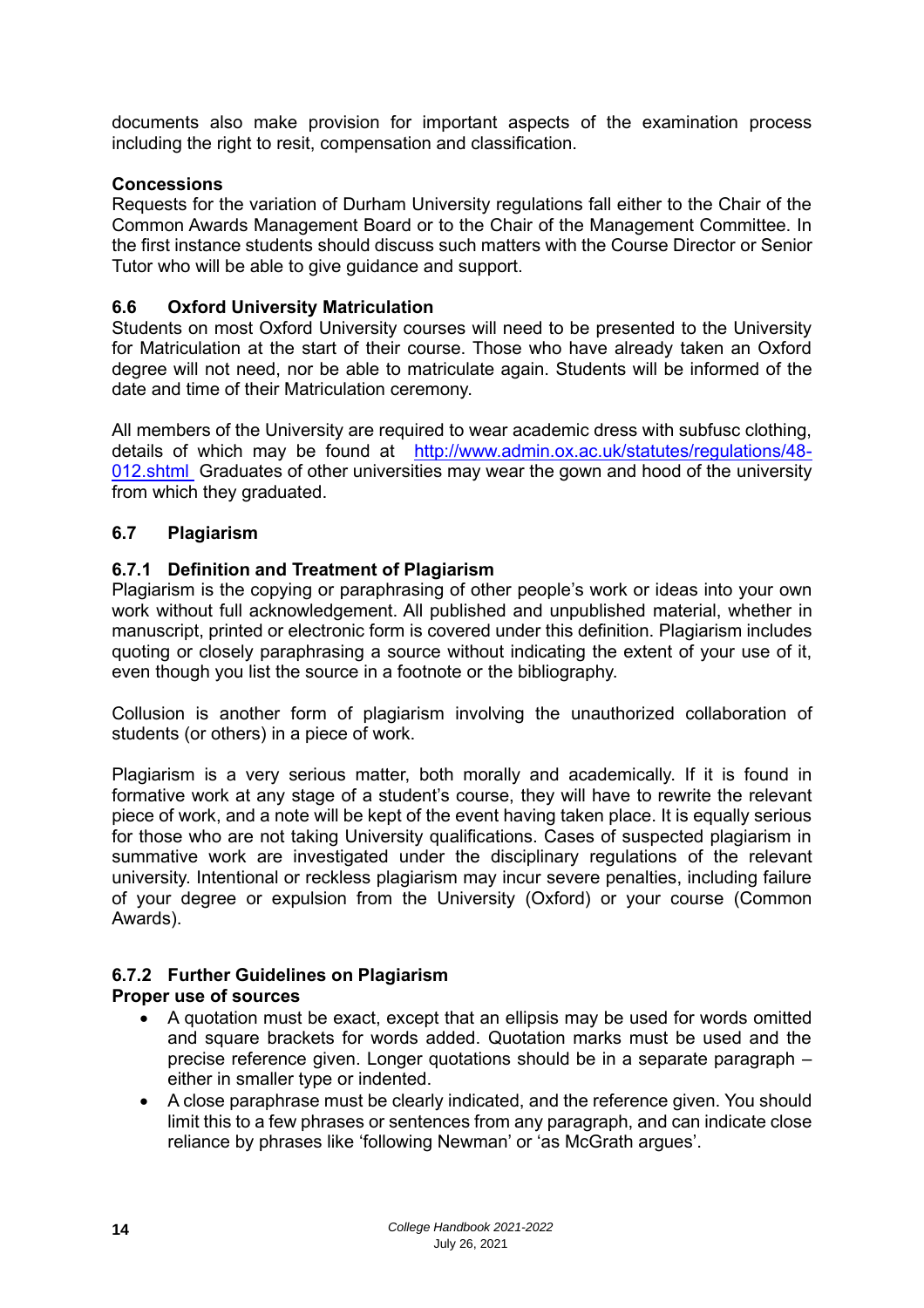• This applies when using information from the internet, graphs, illustrations, and unpublished writing, no less than published books and articles. All your sources must be adequately referenced and included in the bibliography.

## **Good practice**

- When taking notes, it is vital to mark clearly where you copy directly or paraphrase closely. This will help you to avoid accidentally recycling this material as your own work.
- When typing your work, never cut-and-paste material without first checking whether you are using your notes, a close paraphrase or direct quotations.
- If you are unsure in practice how plagiarism is distinct from proper use of sources, keep detailed notes of an early essay and discuss the issue with the subject tutor.

## **Sharing work**

There are many benefits in reading the work of other students, if they allow it, but there are also dangers. In particular:

- Never use another person's work as the major source for your own. That is plagiarism.
- If an essay refers to a source in a way you find helpful, go to that source and take your own notes directly from it. Do not simply rely on another student's summary.

The temptation to plagiarise is most likely to occur when you are under time pressure to submit an essay. *In this situation, talk to the subject tutor, and, if necessary, submit a poorer essay rather than try to pass off someone else's work as your own.*

There is further important and generally applicable guidance on plagiarism at <http://www.ox.ac.uk/students/academic/guidance/skills/plagiarism> Oxford University students will find the relevant regulations in their faculty-issued course handbooks, and Common Award students should familiarise themselves with Durham University's regulations and policy as set out in General Regulation VIII and the CA document *Interpreting the Process* at

[https://www.dur.ac.uk/university.calendar/volumei/general\\_regulations/](https://www.dur.ac.uk/university.calendar/volumei/general_regulations/) [https://www.durham.ac.uk/departments/academic/common-awards/policies](https://www.durham.ac.uk/departments/academic/common-awards/policies-processes/assessment/academic-misconduct/)[processes/assessment/academic-misconduct/](https://www.durham.ac.uk/departments/academic/common-awards/policies-processes/assessment/academic-misconduct/)

## <span id="page-18-0"></span>**6.8 Residence**

Oxford University has regulations about residence for its members pursuing full-time courses. Residence in this context is defined by the University as having resided in College-approved accommodation within the University (within a specified number of miles from Carfax) for at least six weeks in each of a set number of terms and having paid the appropriate fees. Precise regulations about residence, and details about the granting of dispensations, are to be found in the University's *Student Handbook* at [https://www.ox.ac.uk/students/academic/student-handbook?wssl=1.](https://www.ox.ac.uk/students/academic/student-handbook?wssl=1)

It is the responsibility of students who need to request an exemption from residency requirements to contact the Senior Tutor or Academic Secretary as soon as possible, preferably before the start of their course, giving details as to why this exemption is being requested.

Undergraduates are expected to be in residence no later than Thursday of 0th Week in any term. Dates of extended terms for ordinands and for those on postgraduate courses are published on an annual basis.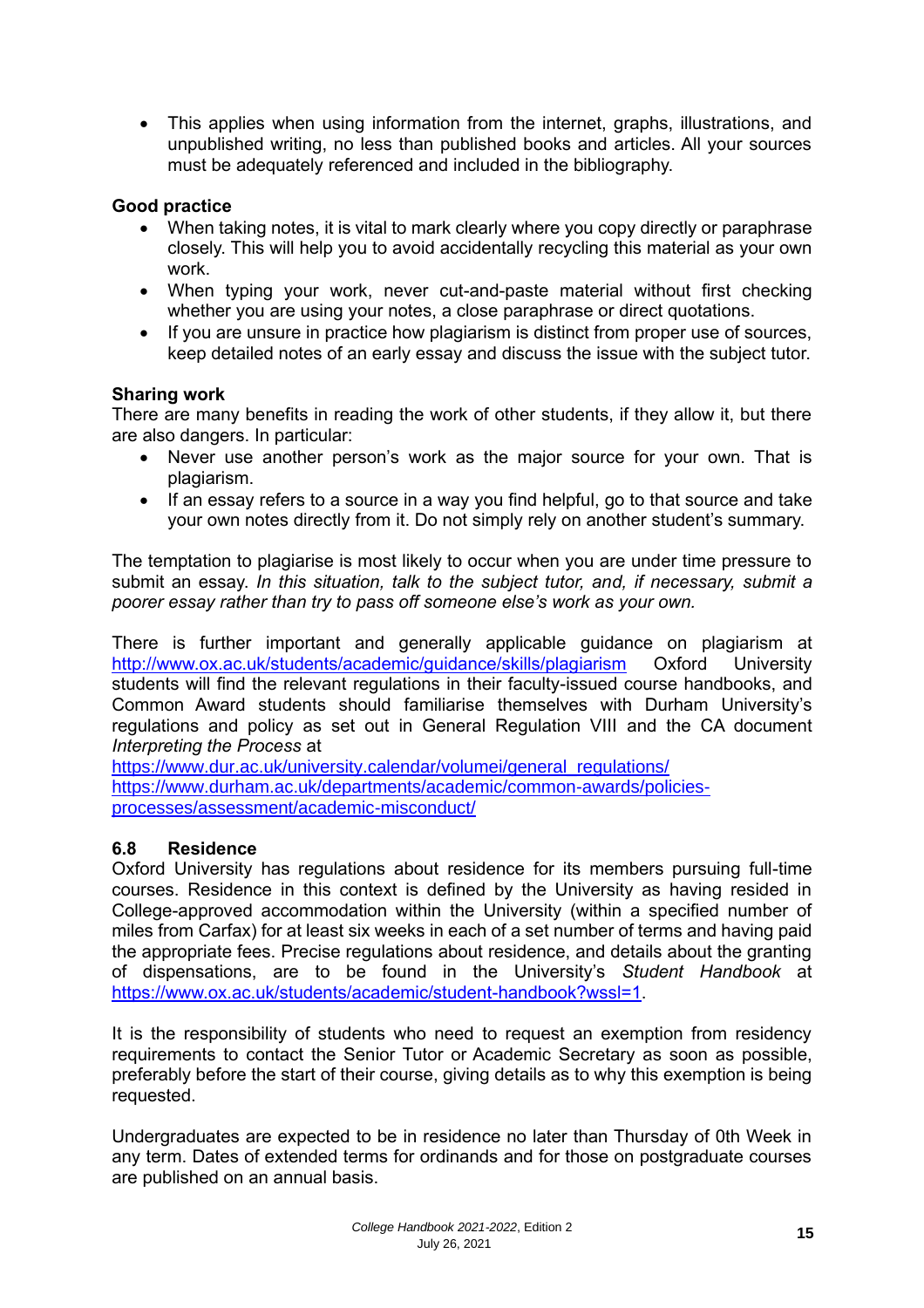## <span id="page-19-0"></span>**6.9 Oxford University Examination Matters**

It is the responsibility of students on University courses to ensure that they complete examination entries and essay title applications correctly and promptly, attend all University examinations for which they have been entered (including vivas), and submit extended essays and dissertations on time (including ensuring that title sheets are signed and submitted). When attending any University examination or submitting other written work, **students should ensure that they have their Examination Number and University Card with them for identification purposes.**

Students who need to withdraw in advance from particular parts of the examination (e.g. particular papers for the MTh), request an extension for submitting written work, or have other examination questions, should discuss this with their Course Director, College Advisor or the Senior Tutor as a matter of urgency. The Senior Tutor or Academic Secretary will then be able to advise on the application process.

If students on University courses are aware of medical or psychological conditions, or exceptional personal circumstances (e.g. the death of a close relative) which might affect their performance in examinations, or might require special examination arrangements, they should contact their Course Director, College Advisor or the Senior Tutor as soon as possible. In addition, candidates with a medical case will need as a matter of urgency to obtain a medical certificate from their doctor which should be sent directly to the Senior Tutor, who will forward it to the University. **This certificate should clearly state the nature/name of the illness or disability as well as outlining how it has affected the student's work for how long, and what arrangements might be necessary and why.** Further details and templates are available at [https://academic.admin.ox.ac.uk/medical](https://academic.admin.ox.ac.uk/medical-evidences-and-certificates)[evidences-and-certificates](https://academic.admin.ox.ac.uk/medical-evidences-and-certificates)

If students become ill during the course of the examinations, they should immediately inform the Senior Tutor or Academic Secretary, and make an appointment with their GP to obtain a medical certificate as a matter of urgency.

## <span id="page-19-1"></span>**6.10 Examination and Summative Assessment Results**

Results of Oxford University Examinations are available to individual students via 'Student Self Service' [\(http://www.ox.ac.uk/students/academic/exams/results\)](http://www.ox.ac.uk/students/academic/exams/results). Students will receive an e-mail informing them when results are available for viewing.

Agreed marks of Common Awards Summative Assessments are released via Moodle to students, and confirmed following the TEI Board of Examiners. Classification and award of qualifications is undertaken by the CA Overarching Board of Examiners. Certificates will be issued from Durham after this meeting.

## <span id="page-19-2"></span>**6.11 Degree Ceremonies**

Oxford University candidates are presented for degrees by the Dean of Degrees, currently the Senior Tutor. Degrees are normally awarded in person although it is possible for graduands to be presented in their absence ('*in absentia'*). Candidates should approach the Academic Secretary for the dates of ceremonies. Normally, our candidates are presented at two ceremonies in the year, one in early spring, one in summer. If they wish to graduate in person, Oxford students must graduate within 3 years of completing all the requirements of their degree. Certificates will be issued to students following their graduation ceremony, to the address registered with the University. A letter of confirmation of degree can be obtained from the University Website before graduation.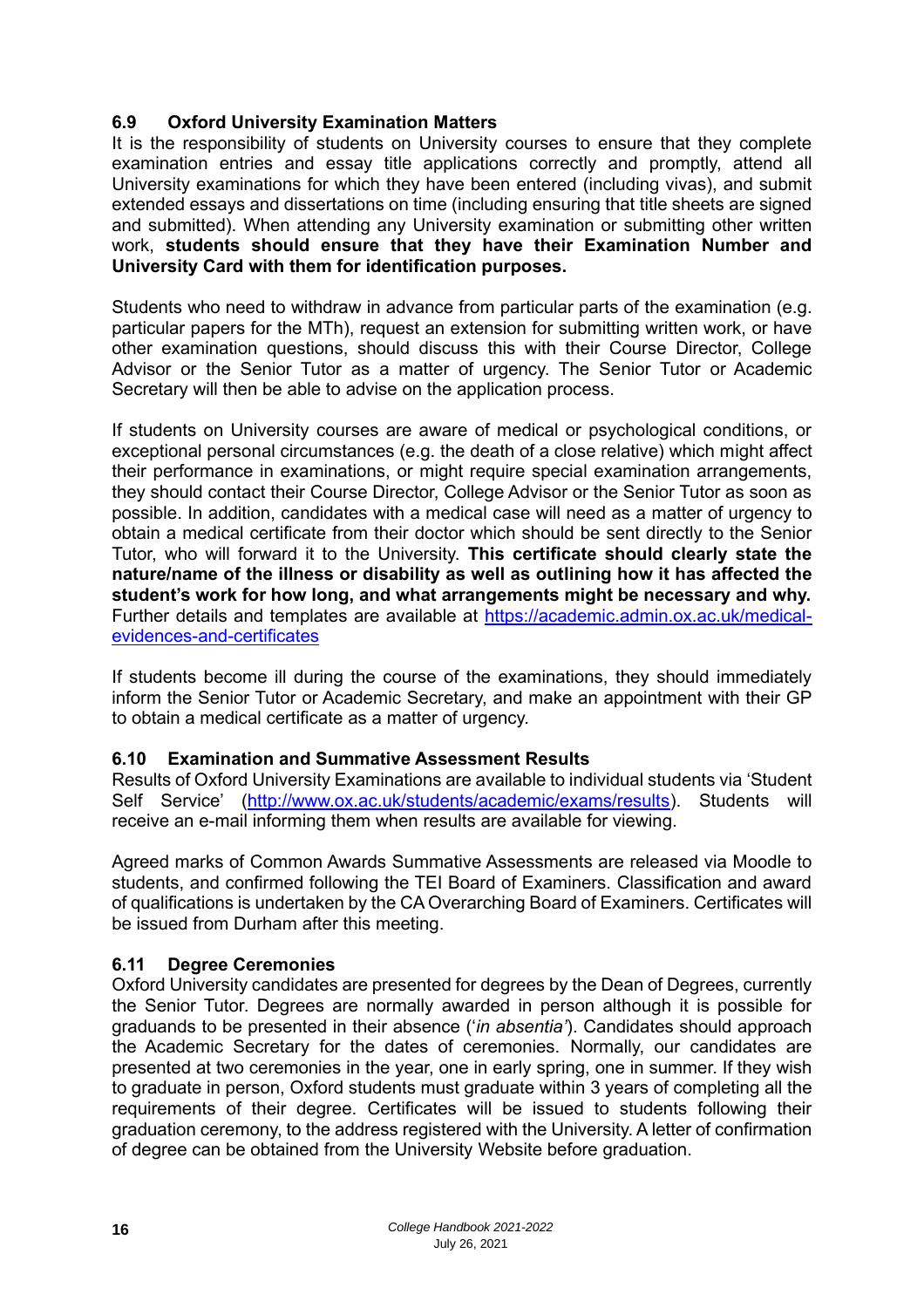Common Awards BA, PGDip and MA candidates will be invited by the University of Durham to attend one of the University's Congregations in Durham usually in early January. Free places will be allocated on a first-come-first-served basis. Arrangements will also be made for graduation *in absentia*, if the graduand prefers.

## <span id="page-20-0"></span>**7. ADMINISTRATION AND ACCOMMODATION**

#### <span id="page-20-1"></span>**7.1. Accommodation**

The College adheres to the Universities UK Accommodation Code of Practice <https://www.universitiesuk.ac.uk/accommodationcodeofpractice>

The provision of College accommodation is organised by the Accommodation Office. To ensure that the staff deal with queries efficiently, please raise any queries, comments or concerns you may have by email whenever possible. If you do need to raise something in person meetings can be arranged by email.

The College has two categories of study-bedrooms; year-round rooms available from the start of Michaelmas Term to the end of Trinity Term, and term-only rooms. Each category rooms are available in large and standard sizes, either ensuite or with shared bathroom. In addition, the College has several flats and houses in Moberly Close available for yearround tenancies. The College will establish from prospective students before they start their time at the College what accommodation they require. The nature of the accommodation offered will be shown on the registration form sent out by the College, and a student's agreement to this will be signified by their signature on that form. Full details of the terms and conditions of room and flat or house occupancy are set out in detail in the room licences and tenancy agreements respectively.

Except in an emergency or as set out in this *Handbook*, members of staff will not enter student accommodation without the prior permission of the licensee, tenant or tenant's representative/lawful occupier. Emergency access will be logged, approved by the Bursar where practicable, and reported after the event to the licensee or tenant.

Students' personal belongings are not covered under the College's insurance policy and should be insured by the student. The College does not accept any liability for any loss or damage to personal goods whilst kept on the premises.

## <span id="page-20-2"></span>**7.1.1 College Rooms**

Students in standard year-round rooms will be expected to stay in the same room in term time and vacation. Those who have selected large or ensuite rooms will be expected to move to a standard room during the Christmas and Easter vacations. Students who need to stay beyond the end of the Trinity graduate term for academic reasons may be asked to move to accommodation in Moberly Close.

Students in term-only rooms will be expected to vacate their rooms at the end of their particular term and these dates will be incorporated into the room licence. Rooms must be completely cleared, though books may be left on bookshelves, at the owner's own risk. The College cannot guarantee vacation accommodation for students in term-time only rooms, and any accommodation provided is unlikely to be in your term-time room. Please contact the Housekeeper if you wish to request ad hoc vacation accommodation, which will be charged in advance on a per night basis if available.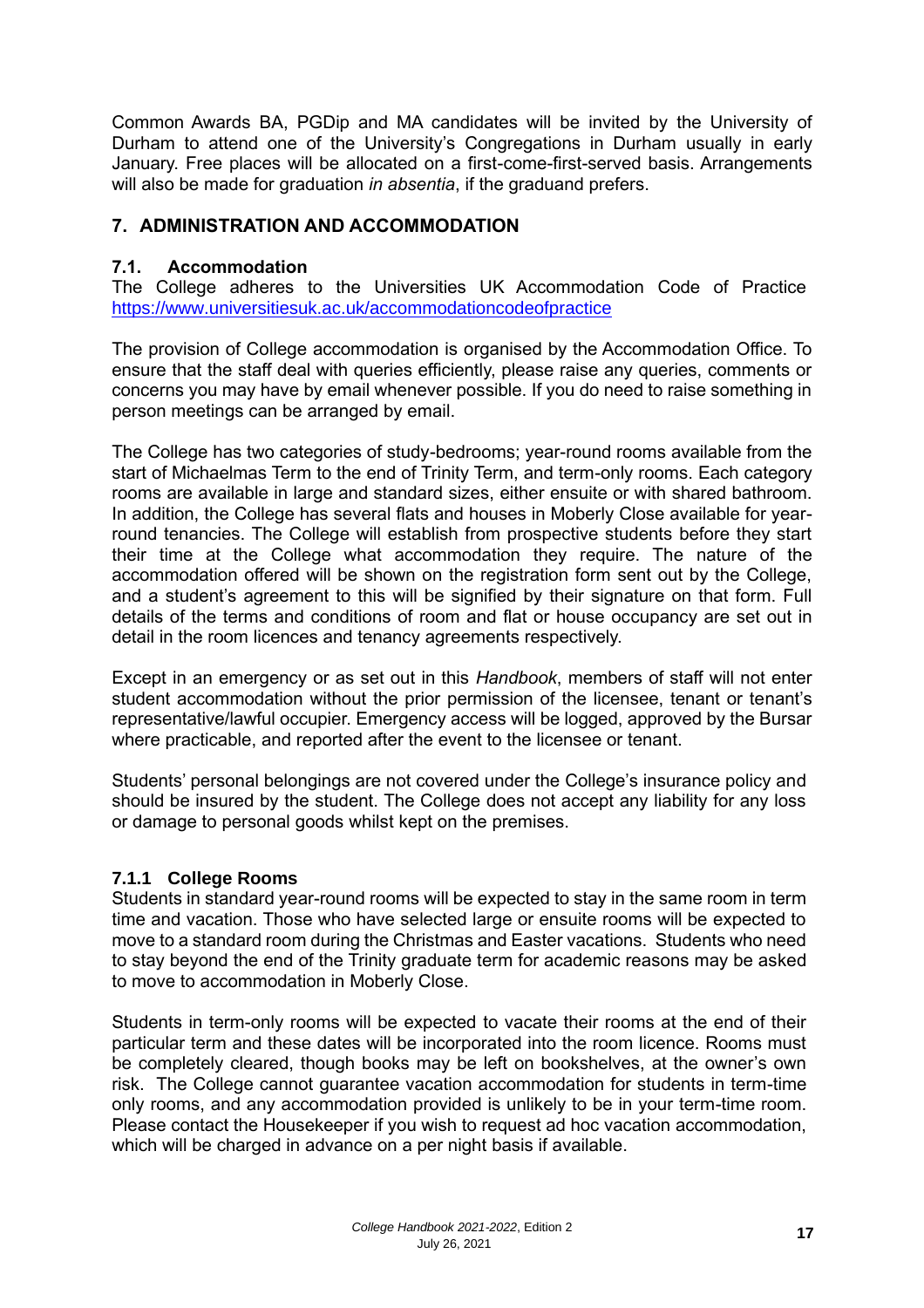The College will make space available for the storage of belongings of students who have term-only rooms. If storage space is needed for large items, this should be negotiated with the Housekeeper at an early stage.

Those wishing to change to a different status of room during the academic year should formally request this from the Housekeeper. Every effort will be made to enable this, but it cannot be guaranteed.

College rooms are equipped with a bed, a mattress and one pillow. UK students should bring their own bedding, including duvet. Those who need to be provided with bedding should apply to the Accommodation Office.

## <span id="page-21-0"></span>**7.1.2 Cleaning**

Housekeeping Staff enter students' rooms three days a week between 10am and 2pm in order to empty waste bins and do general cleaning. The staff will knock before seeking entry. The Housekeeping Team have master keys and will assume that it is acceptable to enter the room between these times if the room is unoccupied. There may be occasions when the student does not wish to be disturbed, in which case occupants of rooms are asked to place their bins directly outside their door between the above times. This should not be done so as to prevent a minimum weekly cleaning visit.

Housekeeping Staff clean the communal areas of Moberly Close on a weekly basis but do not clean individual flats and houses. It is the tenant's responsibility to keep the accommodation clean in order to care for the fabric and furnishings provided.

It is requested that students do not accumulate empty bottles or waste in their accommodation or houses any longer than is necessary. Bulky items can be recycled/disposed of in Council waste bins located outside the kitchen side door on Marston Street and in the Moberly Close carpark.

## <span id="page-21-1"></span>**7.1.3 Invoicing**

Students will be invoiced for accommodation according to the terms of the room licence or tenancy agreement. For rooms, term-time accommodation charges are invoiced termly and payment is due within the earlier of 7 days of arrival (Michaelmas Term only) and the first Friday of term. Vacation rent will be invoiced before the vacation and is due for payment before the vacation period begins.

Rent for flats and houses is due in accordance with the terms of the tenancy agreement on the first calendar day of the month and should be made by standing order to the College bank account.

Late payments will attract interest in accordance with the terms and conditions of the licence or tenancy agreement, unless alternative arrangements have been made with the Bursar.

#### <span id="page-21-2"></span>**7.2 Bicycles**

Bicycles should be stored in the store in Moberly Close, and the access code is available to all College members. Please ensure that your bicycle is locked to a rack at all times and that you never leave it blocking College thoroughfares.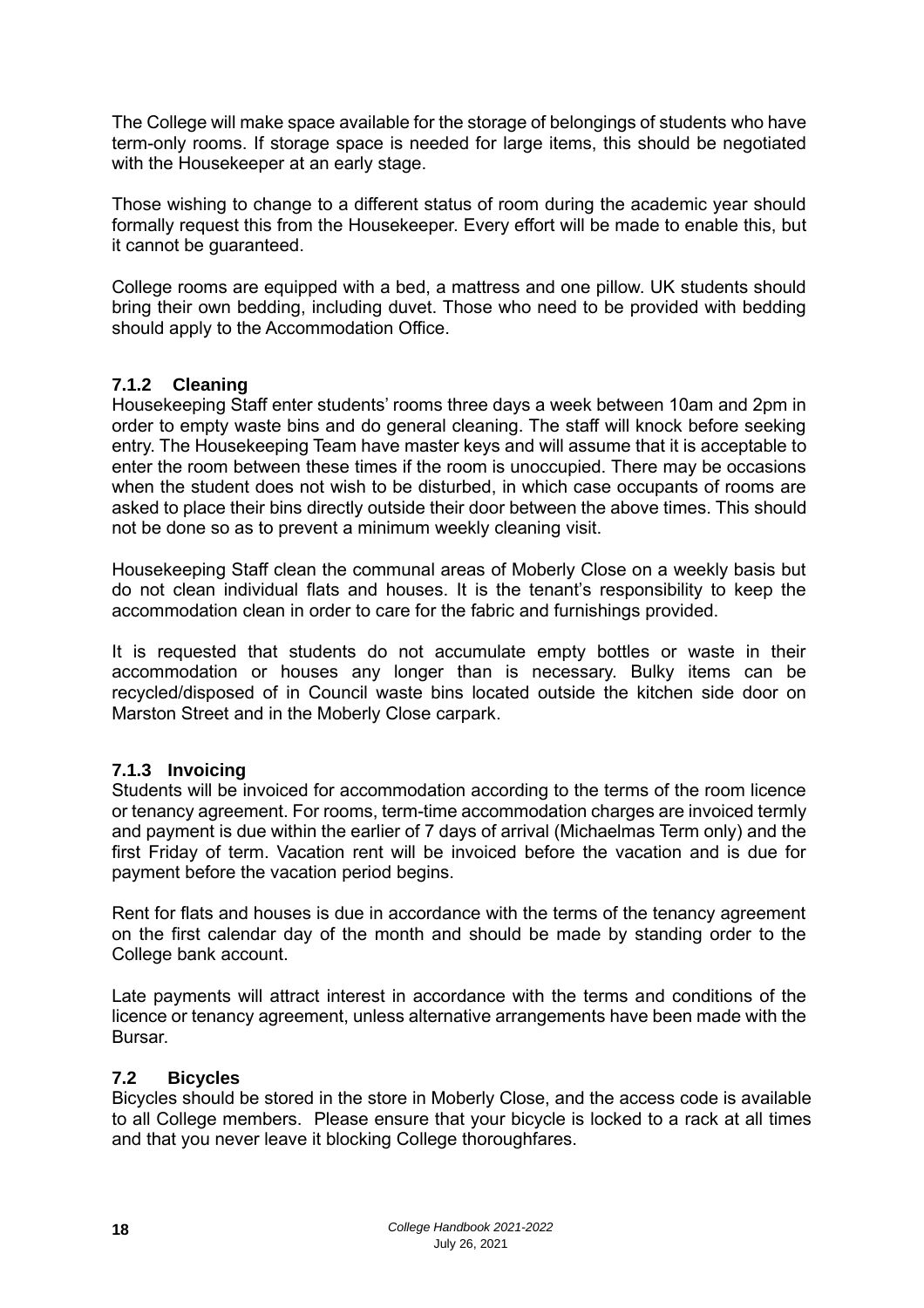## <span id="page-22-0"></span>**7.3 Cars**

If spaces are available, students can purchase an annual car parking permit for £180 for use in either the Moberly Close or James Street car park. Occasional day use at £10 per day may also be available.

The Moberly Close car park is for residents of Moberly Close and is accessed by an automatic gate from the Cowley Road. Access codes are provided to permit holders. An automatic key fob is also available to permit holders at a charge of £10 per annum and a £50 refundable deposit.

The James Street car park is for residents of the main College buildings and nonresidents, is accessed through an automatic gate from James Street and access codes are provided to permit holders.

For security reasons, codes must not be given to non-College members under any circumstances. St. Stephen's House does not accept liability for loss.

## <span id="page-22-1"></span>**7.4 Catering**

Communal eating is an important part of the College's community life. Ordinands are expected to eat regularly in College, so far as their differing circumstances permit. All resident Graduate Students have half board terms, normally breakfast and dinner, but a dinner can be swapped for lunch at times if preferred. Additional meals including vacation meals when the kitchens are open, can be taken at subsidised rates. The online booking system gives the opportunity to specify any dietary requirements; and the Chef Manager is very willing to discuss these with members of College.

## <span id="page-22-2"></span>**7.4.1 Catering Allowances**

Graduate students are charged £57.75 for half-board term-time catering which is invoiced with the termly accommodation invoice, with payment due by the first Friday of term on the same terms as the accommodation invoice. Resident half-board students are not charged for any special events for Matriculation, Christmas, Edward King and Leavers' Dinners, the Leavers' BBQ and the annual House Garden Party. There are no refunds for meals not taken.

The maintenance charge for ordinands funded as single ordinands covers meals on a fullboard basis in term time. They may offset entitlements to guest night dinners against guest meals.

The maintenance charge for ordinands funded as married ordinands covers lunch during term time. The College contributes breakfast for married students at its own expense.

Guest meals and additional meals will be charged for on a termly basis at the end of each term according to the table below.

| <b>Meal Times and Charges</b><br>outside allowances             | <b>Student</b> |
|-----------------------------------------------------------------|----------------|
| Breakfast: Sunday 9 – 9.30,<br>Monday - Friday $7.30$ -<br>9.00 | £3.50          |
| Brunch: Saturday 9.30 -<br>10.30                                | £5.00          |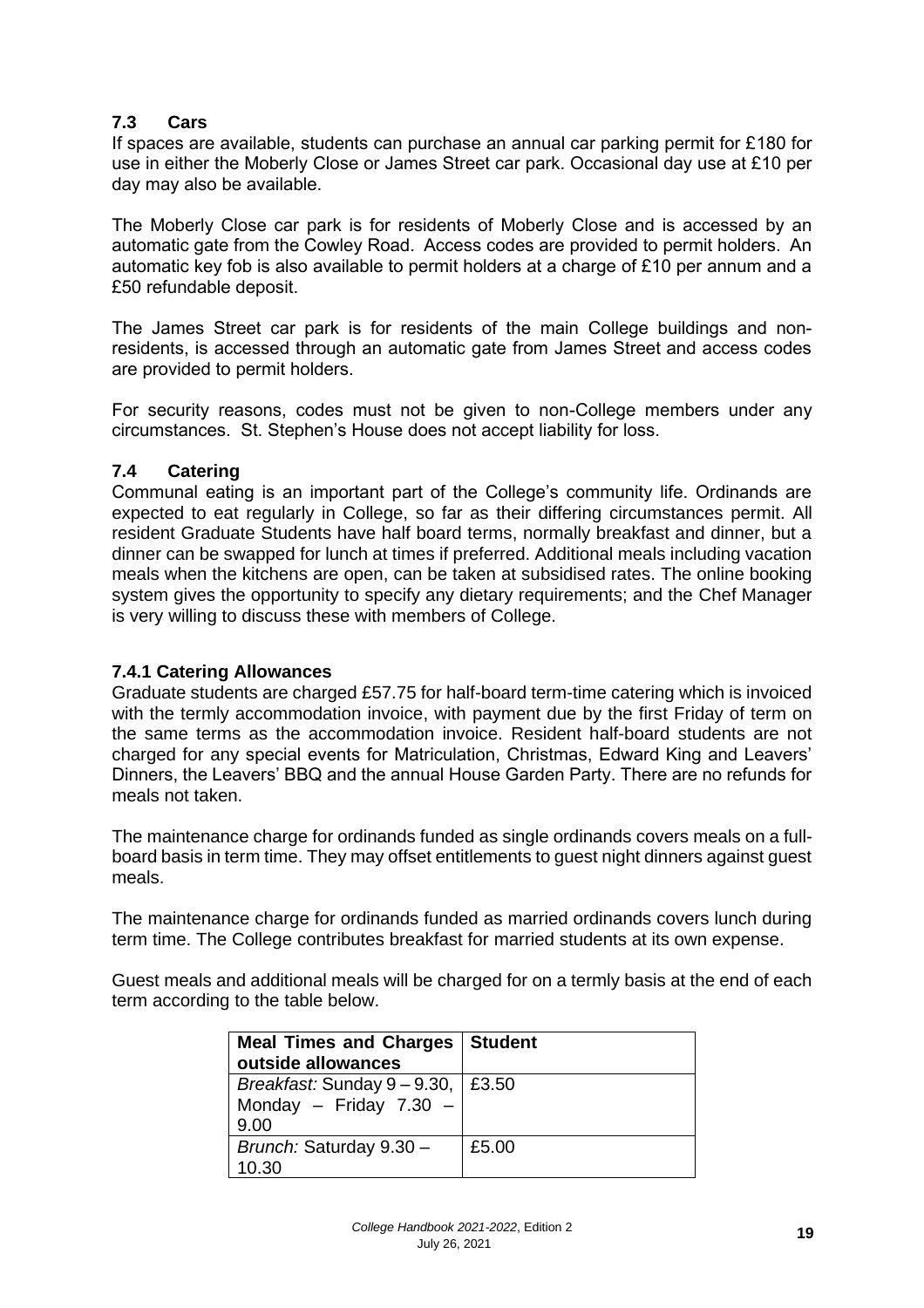| Lunch: Monday - Friday<br>$1.00 - 1.30$                     | £5.00                    |  |
|-------------------------------------------------------------|--------------------------|--|
| Packed Lunch - Monday -<br>Friday (weekday night<br>before) | £3.50                    |  |
| Lunch: Sunday 12.30                                         | £7.50                    |  |
| Dinner: Monday -<br><b>Wednesday and Friday</b><br>7.00     | £6.00                    |  |
| Dinner: Thursday 7.00                                       | £10.00                   |  |
| <b>Banquet</b>                                              | £40.00 inclusive of wine |  |
| Weekly half board                                           | £57.75                   |  |
| Weekly full board                                           | £80.00                   |  |

## <span id="page-23-0"></span>**7.4.2 Facilities Fee –** *non-residential students*

The facilities fee of £160 paid by Graduate and PGCE students living in Moberly Close includes the charge for the special events for Matriculation, Christmas, Edward King and Leavers' Dinner, the Leavers' BBQ and the annual House Garden Party. There are no refunds for meals not taken. Any additional meals will be charged at the subsidised SSH student rate and will be billed at the end of each term. Other non-resident students can opt to pay this facilities charge in return for the same benefits; otherwise they can opt to pay for individual meals as taken.

## <span id="page-23-1"></span>**7.4.3 Meal formats**

From Monday to Friday, a self-service system is operated for breakfast and lunch, and there is also a self-service system for dinner on Mondays, Tuesdays, Wednesdays and Fridays. Sunday lunch and dinner on Thursdays are formal meals, at which there is grace, and members of the community take it in turn to serve the meal. It is important to arrive on time for these formal meals. On Saturday, brunch (self-service) is available at a later time in the morning instead of breakfast and lunch.

For anyone who leaves before cooked breakfast is served, tea, coffee, cereals, bread for toast and fruit is set out in the Dining Room, with milk, juice, yoghurt, jams and other items left in the fridge in the Servery. Please do not help yourself to this food other than at breakfast.

Students who come regularly to formal meals in College and all ordinands are expected to participate in the serving rota for Thursday guest nights and Sunday lunches.

Other than at set mealtimes, the food, tea, coffee and fridge contents in the Dining Room are not for student use.

## <span id="page-23-2"></span>**7.4.4 Meal booking**

Staff, students and their guests must be booked in for meals in advance via the online booking system [http://meals.ssho.ox.ac.uk/.](http://meals.ssho.ox.ac.uk/) Normally, the deadline for booking is noon on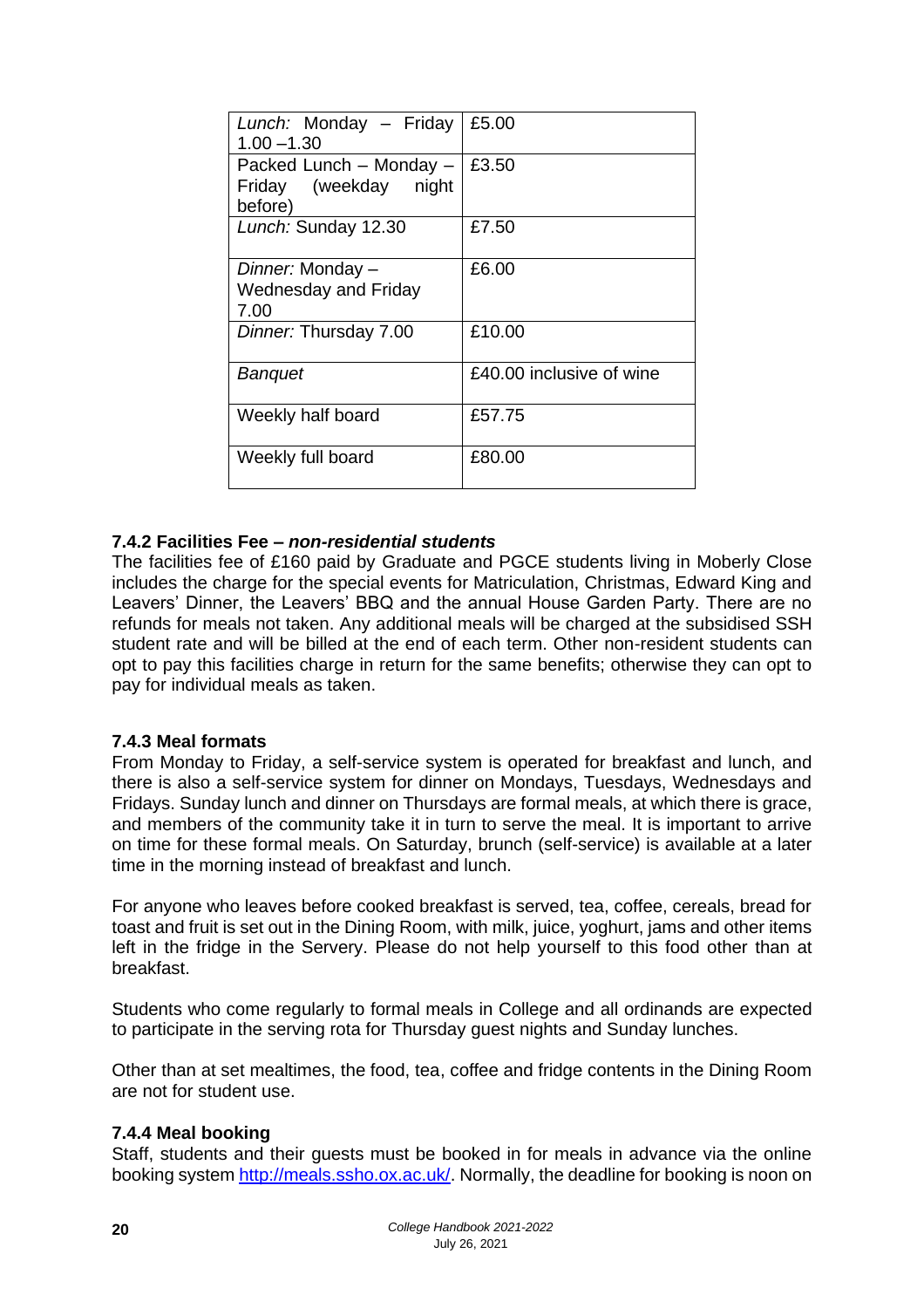the preceding day; but the deadline is noon on Friday for weekend and Monday meals, and noon on Tuesday for regular Thursday Guest Dinners. Special arrangements apply for some meals each term (e.g. Potential Ordinand Dinners, College banquets, and the Matriculation lunch). No one should eat a meal for which they are not signed in, and those who are signed in should make every endeavour to be present. In case of illness, meals can be taken away from the Servery and eaten at home or in a student's room, but this should not be done otherwise.

## <span id="page-24-0"></span>**7.4.5 Guests**

Guests are welcome at any meal, and should be signed in using the online booking system. Children under the age of ten can be signed as '1/2'. Students and staff who are going to be away from the College at lunchtime may order a packed lunch. It is also possible to order from a choice of sandwiches, to eat in the dining room in place of lunch.

## <span id="page-24-1"></span>**7.5 Church and Chapels**

**St John's Church** is open each day for prayer. Entrance is by the West door from the cloisters and the Blessed Sacrament is reserved in a side chapel. The Church is also used for SJE Arts concerts, recordings, and as a summer school venue.

**The House Chapel** is never locked, and anyone is free to use it for individual prayer. An open door indicates that the chapel is not currently in use, or that no special care needs to be taken by someone entering the chapel at that time. Closed doors indicate that public worship or private prayer is taking place, and at such times the chapel should only be entered quietly. It is a College convention that the half-hour meditation period before Morning and Evening Prayer should not be interrupted after it begins.

Seats in the House Chapel are allocated to all academic staff and ordinands. All other students and spouses can have an allocated seat if they wish, and those who do should ask the Vice-Principal to arrange this.

**The Founder's Chapel** is at the top of the Benson building, is available for private prayer and occasionally services take place there.

## <span id="page-24-2"></span>**7.6 Common Room and Bar**

The Common Room is on the ground floor of the King building. During term-time it is used primarily as our student living room. The Student Common Room is a separate organisation which all students are encouraged to join, and which is responsible for running facilities and events in the Common Room.

The Bar is open after Thursday evening Guest Dinners and before lunch on Sundays as well as at other ad hoc times for particular events.

Afternoon tea for staff and students is served each week day afternoon in term-time at 4pm and all are welcome to attend.

## <span id="page-24-3"></span>**7.7 Computers and Computing Facilities**

The College has two desktop computers for students to use, situated in the Library. Most student rooms and all flats have an ethernet point, through which a student's personal computing and communications equipment can be linked to the Oxford University system and the internet. Wireless networking, providing access to the international 'Eduroam' network and to the College's own wifi network, is also available throughout the College. Support is available from: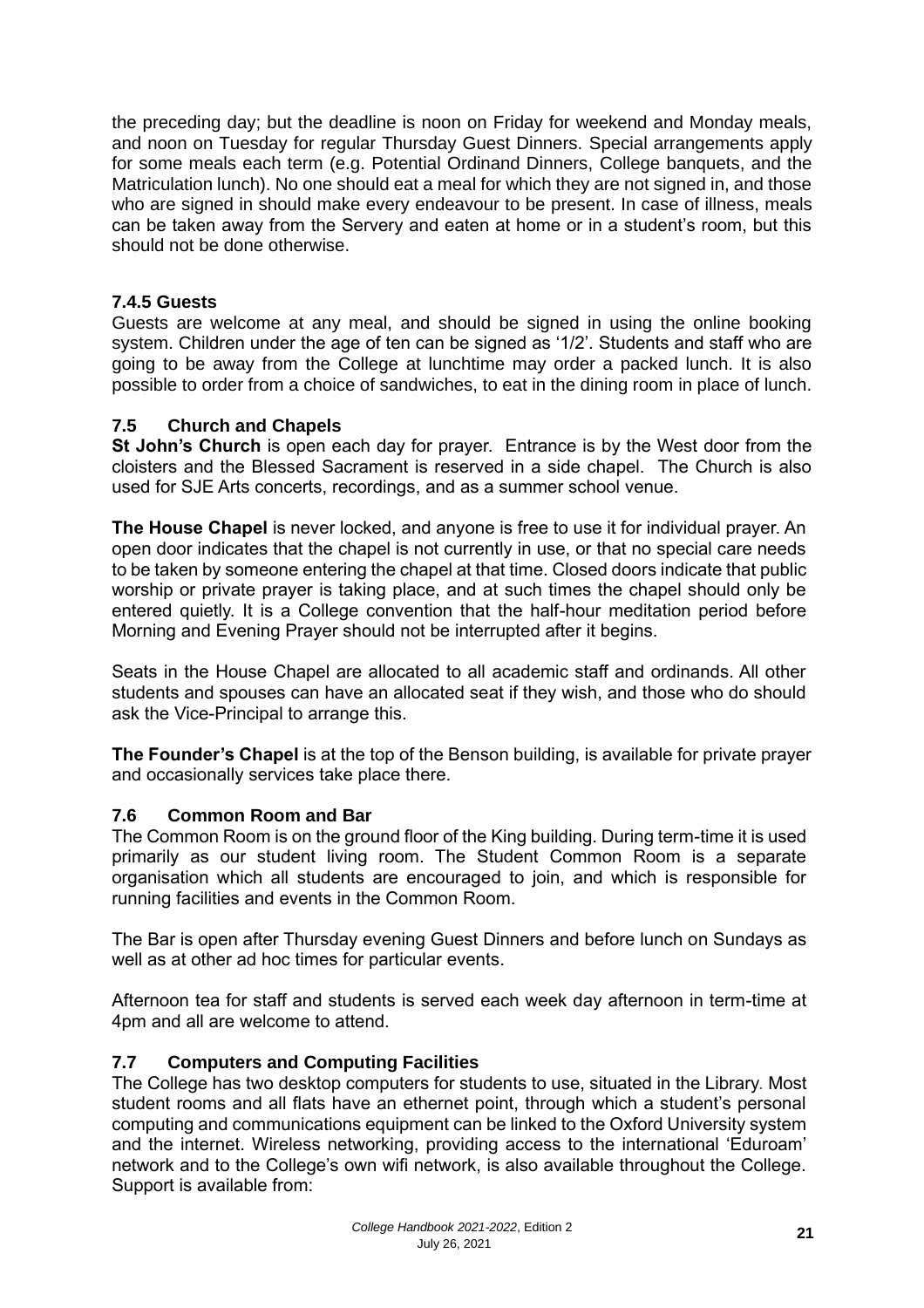- The IT Manager who is usually in the College on two days every week (and more often at the start of term and at other busy times), and is available to advise students on any problems. He responds to emails *[itmanager@ssho.ox.ac.uk](mailto:itmanager@ssho.ox.ac.uk)* throughout the week.
- Oxford University IT Services, 13 Banbury Road <https://help.it.ox.ac.uk/> Tel. 01865 (6)12345 are available to all students and staff of the University.

If you have any difficulties or concerns about the process of keeping up to date with requirements, please contact IT Manager. For rules relating to computer matters, see Section 8.10 below

## <span id="page-25-0"></span>**7.8 Electrical & Electronic Appliances**

All appliances must comply with insurance requirements. If an appliance is found to be defective it will be removed from your room for safety reasons. Students should bring only new electrical items into the College or arrange for their property to be PAT tested privately. Please note that it is not permitted to use any cooking equipment or electric irons in studybedrooms.

#### <span id="page-25-1"></span>**7.9 Fire**

Fire Regulation notices are posted on the back of doors, and throughout the College and are not repeated here. All students are asked to read them and familiarise themselves with the nearest escape route and assembly points in the event of a fire alarm. Do not remove these notices. Student fire wardens are appointed for the main building and Moberly Close and will receive training. Please volunteer for this role if you feel able so to do – training will be given.

Fire alarms are tested at 11 a.m. on Wednesday of each week, so it is not necessary to evacuate the building at this time unless the alarm is protracted. If the fire alarm rings at any other time, the building should be evacuated. There will also be periodic fire drills at other times.

Those living in or using Moberly Close should note that the Fire Alarms here are not connected directly to the Fire Services or to Security Services. The procedure for Moberly residents is that on discovering fire you should sound the Fire Alarm by breaking glass, evacuate by the nearest available safe exit (without using the lift) and then call Fire Services on 999 or 112

You should report to the Muster Point in front of 4 Moberly Close (below the green sign on the wall) - unless the fire is here, in which case use garden entrance steps to main building - and once safe call Security Services on 01865 272944. If you hear an alarm but do not see fire, you should follow the same evacuation, mustering and calling procedures.

All occupants of rooms who are going to be away for the night should ensure that they sign the book in the Front Hall. It is essential that it should be clear who is in the building at night. (Compare 8.1)

Smoking is forbidden by law throughout all the College buildings, including the cloisters and individual bedrooms. Smoking is taken to include vaping. The burning of candles and other similar items or the storage of flammable materials in rooms is also forbidden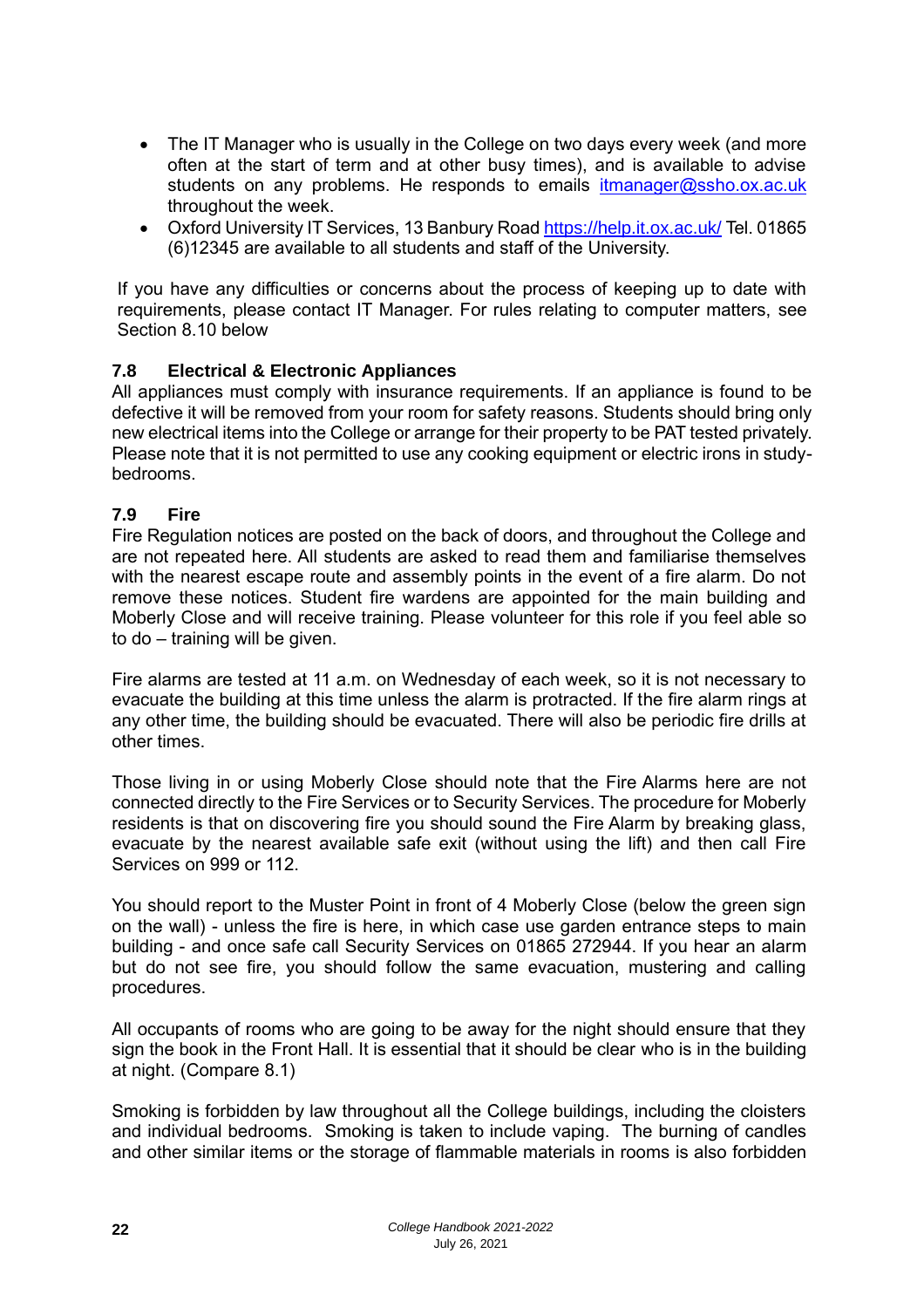as a clear fire risk Designated smoking areas are outside the Common Room and the Kitchen Yard.

Self-closing fire doors should never be propped open and corridors must be kept clear at all times. Never tamper with fire equipment or the alarm system - this is an offence and disciplinary action will be taken if anyone is found to be doing so.

## <span id="page-26-0"></span>**7.10 First Aid**

The College's First Aiders are advertised on College noticeboards and can administer basic assistance when available. First Aid boxes are located in the College Office, the Church, the Accommodation office, and on top of the pigeonholes. In case of major medical emergency with an immediate threat to life, telephone 999 at once.

#### <span id="page-26-1"></span>**7.11 Greater Silence & Advent Retreat**

The College keeps a 'Greater Silence' during the night hours, so as to engender a recollected atmosphere, and to allow people to sleep undisturbed. Greater Silence runs from 11pm to 8.30am on weekdays. During this time, there should be silence in all public areas of the College – except for those taking breakfast in the Dining Room. On Friday, Saturday and Sunday evenings there is no Greater Silence, but occupants of College rooms should keep noise to a reasonable minimum in the evenings and at night, and ensure that they do not disturb others who are trying to work or sleep.

Greater Silence does not apply to PGCE students eating an early breakfast in the Dining Room; but they are asked kindly to keep the outer door shut.

In addition, for two days of 9th Week of Michaelmas Term, ordinands and academic staff take part in the Advent Retreat. During this time silence is observed throughout the main College building with no talking in public areas and no use of the TV in the Common Room. Members of the College who do not wish to eat in silence may take meals from the servery to eat in the Hope Room. Residents are also asked to bear in mind the need for quiet even in their own rooms – noise carries much further when the rest of the building is silent.

## <span id="page-26-2"></span>**7.12 Guest Rooms**

Students are not permitted to have overnight guests in their rooms. All overnight guests must be accommodated in guest rooms. These should be booked online at [https://www.speedybooker.com/en-GB/vendor/ststephensoxford,](https://www.speedybooker.com/en-GB/vendor/ststephensoxford) and payment made in advance using the student discount code (available from the Accommodation Office). Students will be held responsible for the conduct of their guests while they are on College premises.

The College is open, all year round, for external guests coming on sabbatical or to visit Oxford so you may see unknown people sitting with you at breakfast or looking for their bedrooms when they first arrive. Please be welcoming and helpful if they look as if they need general assistance or directions, but ask them to call the contact number they have been given if they need anything more specific.

#### <span id="page-26-3"></span>**7.13 Laundry**

Laundry rooms are located in the basement of the Benson building and in the Moberly Close building. Washing and drying machines are coin operated. Users must read and follow the notices in the laundry rooms concerning the safe and effective operation of the machines.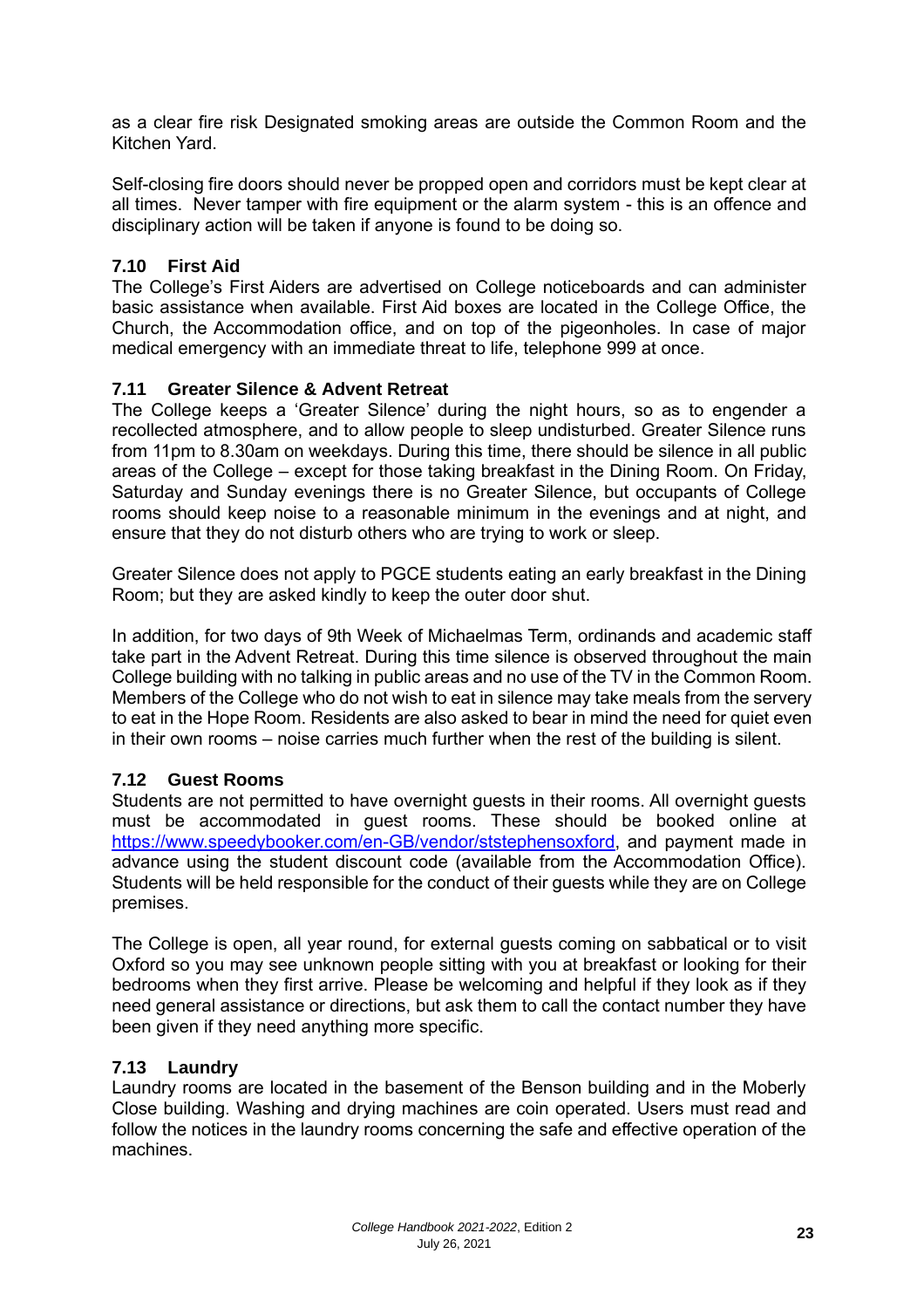## <span id="page-27-0"></span>**7.14 Library**

The Library is available for the use of all students of the College throughout the year. The Rules of the Library are set out in Section 8.9 below.

## <span id="page-27-1"></span>**7.15 Maintenance**

If there is a problem within a room, students are asked to see the Maintenance Manager or Housekeeper. Those occupying College rooms are asked to familiarise themselves with the *Maintenance Service Level Agreement*, a copy of which is kept in the College Office and also on the Kitchen Corridor notice board, and the terms of their room licence.

Maintenance issues and requests should be detailed in the Maintenance Book which is located in the Maintenance pigeonhole in the main hall.

## <span id="page-27-2"></span>**7.16 Out of Office Hours Support**

The College does not have a porters' lodge, nor administrative staff on site out of normal office hours. Between 5pm and 8am, Oxford University Security Services provides emergency cover for accommodation and general safety and security issues and concerns. Call 01865 272944 and they will determine how they can address the issue and who to contact to do this. The College recommends that you store their number onto your own devices so that it is easily accessible when you need it. Please note that Security Services do not have responsibilities for general routine maintenance (see Paragraph 7.15 below), for pastoral issues (see Section 5 above) or for medical issues.

Fire alarms in the main building automatically alert Security Services and the Fire Service at all times. For Moberly Close, there is a separate fire procedure which includes calling Security Services.

#### **If there is a major medical emergency phone an ambulance immediately on 999 or 112**.

Non-student College guests will have been issued with a separate duty phone number for any queries they may have (monitored between 6pm and 9pm), as well as information on when they should contact Security Services. Students are asked to be hospitable to other guests, and to advise them to refer to their accommodation information emails and key envelope information if approached for guidance.

## <span id="page-27-3"></span>**7.17 Printing and Photocopying**

The College has two printer/photocopiers available for student use. One is located in the Photocopier Room in the administration corridor, the other is in the middle room of the Library. The rules for using this equipment are set out below in Section 8.10.6.

#### <span id="page-27-4"></span>**7.18 Pets and animals**

No dangerous animal may be brought into any part of the College under any circumstance. Dogs (other than Assistance Dogs) or other animals may not be brought into the main College buildings or kept in any room occupied under licence. Tenants of Moberly flats may in some instances be allowed to keep pets, including dogs, but only under certain restrictions and only when prior permission has been granted. Request for such permission should initially be made through the Bursar.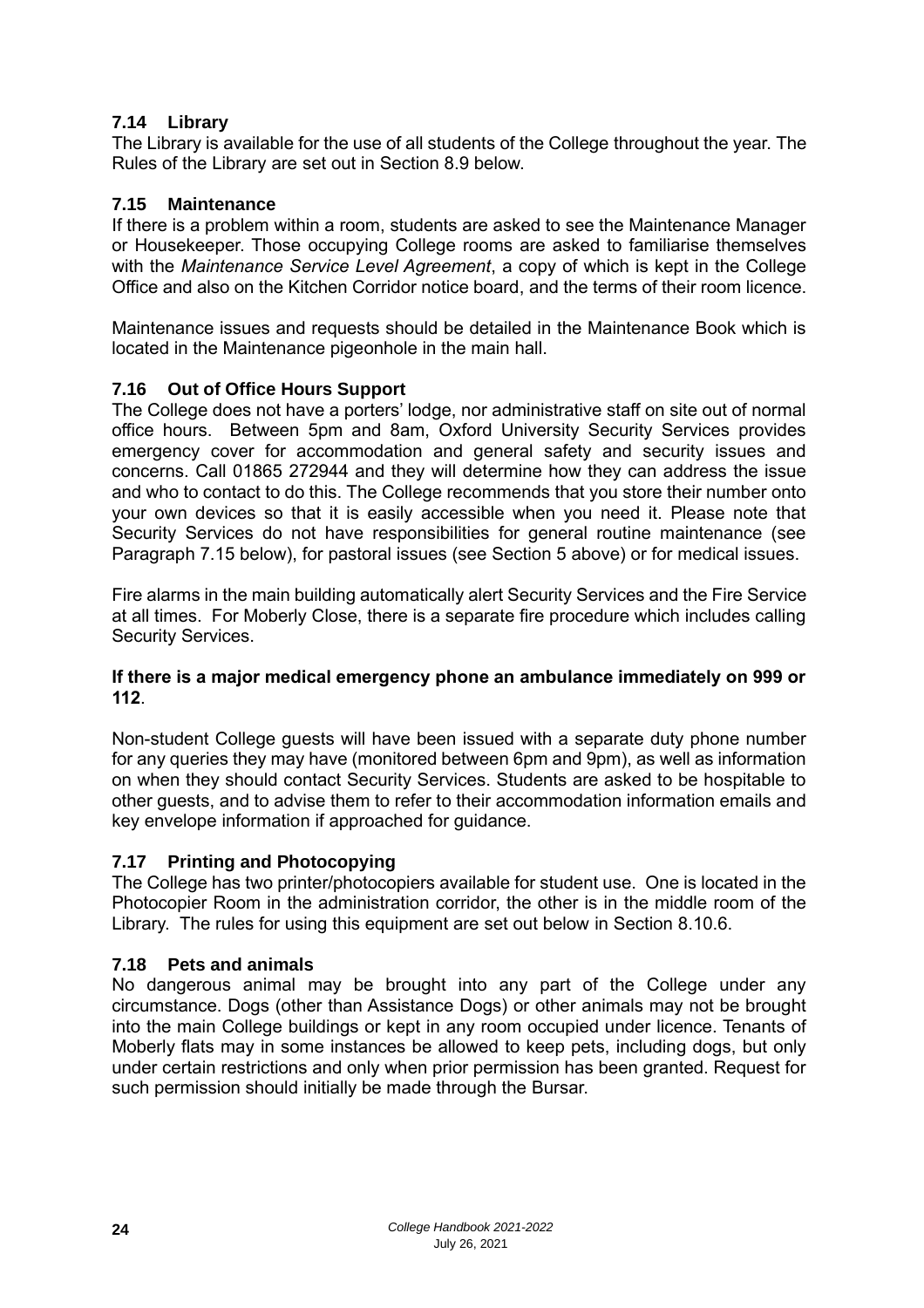## <span id="page-28-0"></span>**7.19 Post**

There are individual pigeon holes for each resident student, located outside the dining room. Large parcels will be placed on the floor beneath the pigeon holes. Please check regularly and do not allow post to accumulate.

Ensure that you leave a forwarding address with the College Office on departure, so that any post received for you can be forwarded. If we do not have an address, post received will be returned to sender.

## <span id="page-28-1"></span>**7.20 Student Kitchen**

A communal kitchen for student use is located on the ground floor of the Benson building in the kitchen corridor. It is your responsibility to clean up after you have used the kitchen including washing and putting away all your dishes, cutlery and cooking equipment and wiping down equipment used and work surfaces. Please follow instructions for the safe use of kitchen equipment. Clearly label any food stored in the cupboards and fridge and dispose of out-of-date items. The cleaning staff will dispose of any unlabelled or out-ofdate food left at the end of each term. Please do not use food items which do not belong to you.

## <span id="page-28-2"></span>**7.21 Tuition Fees**

Tuition fees for the full academic year are due in Michaelmas Term. Fees for students with tuition fee loans are paid directly to the University by the Student Loans Company. MSc MLT student tuition fees are invoiced directly by the Department of Education to the student. Ordinand tuition fees are invoiced to the Ordinand's Diocese and/or Ministry Division. All other tuition fees are invoiced to the student by the College and are due for the full academic year by the first Friday of Michaelmas Term unless a separate arrangement has been agreed in advance with the Bursar. Alternative arrangements will only be agreed in exceptional circumstances, such as when external funding arrangements are on a termly basis.

# <span id="page-28-3"></span>**8. POLICIES, PROCEDURES & RULES**

## <span id="page-28-4"></span>**8.1 Absence from the College**

All students living in the College should record overnight absence by signing the fire regulations book in the Front Hall (Compare 7.9). Students living in College flats are not expected to do this.

Absences from teaching may occasionally be inevitable, for example because of a medical appointment or family event. Such absence should be kept to a minimum and should be negotiated in advance with the subject tutor concerned.

Students are expected to give an explanation promptly to tutors for unplanned absence from teaching sessions due to illness or other unforeseen circumstances.

Permission for a projected absence from a morning's lectures or from a full session of a placement commitment, or from normal activities for a longer period, should be raised with the student's Group Tutor, Course Director or College Advisor, who will in some circumstances refer the matter to the Principal, Senior Tutor and other members of staff, including affected subject tutors.

Students are expected to make arrangements to receive handouts and catch up on work that they have missed, for whatever reason. In some cases of planned absence, subject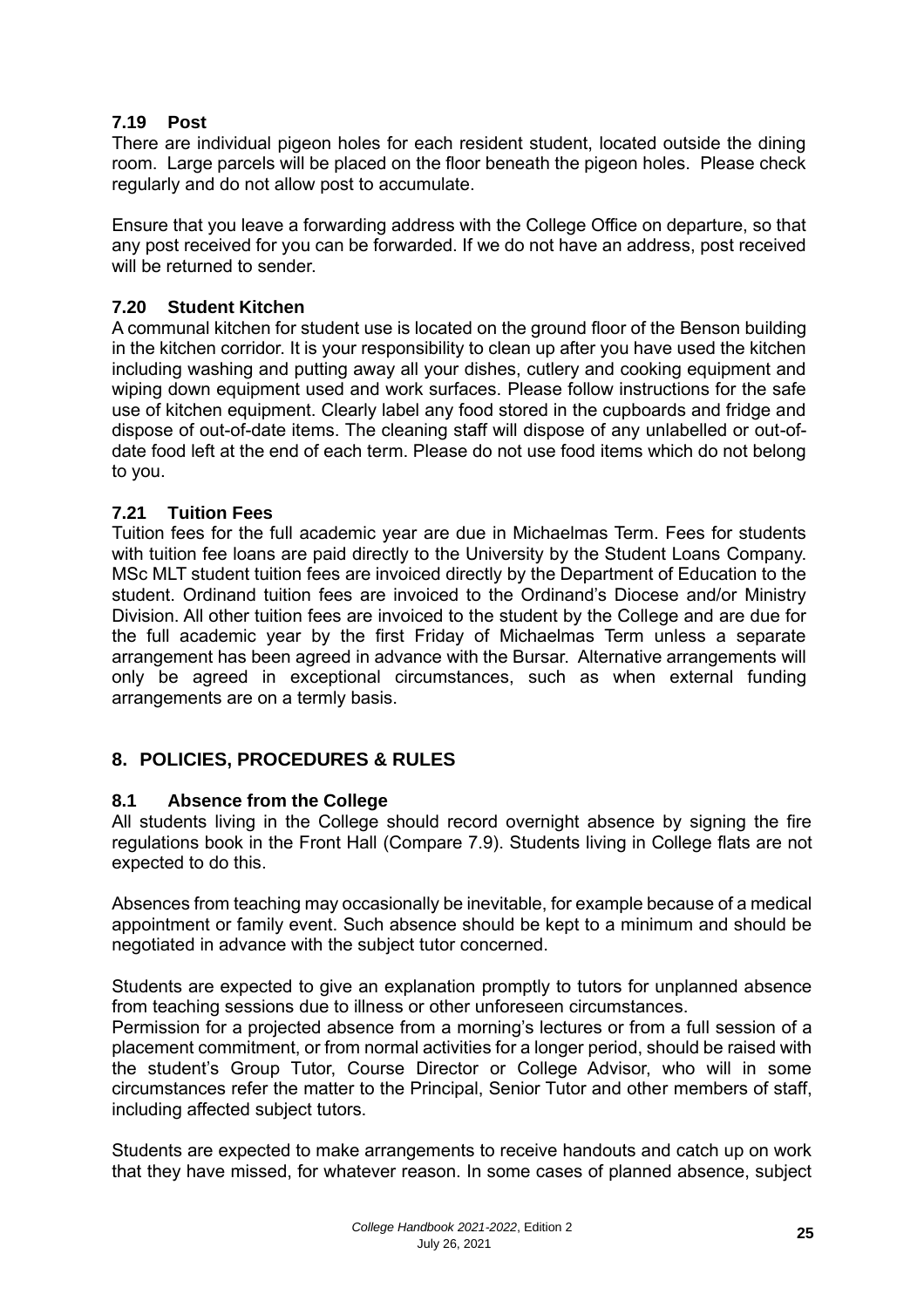tutors may set alternative work (for example reading) to ensure that significant material is not missed.

Those studying for courses offered by the University of Oxford should be aware of any residence requirements that relate to their courses (usually detailed in *Examination Regulations*), and must be careful to abide by them.

## <span id="page-29-0"></span>**8.2 Safeguarding**

The full St Stephen's House Safeguarding Policy is available on the College website <https://www.ssho.ox.ac.uk/>

[https://www.ssho.ox.ac.uk/primary/wp-content/uploads/2020/12/Safeguarding-Policy-](https://www.ssho.ox.ac.uk/primary/wp-content/uploads/2020/12/Safeguarding-Policy-Nov20.pdf)

[Nov20.pdf](https://www.ssho.ox.ac.uk/primary/wp-content/uploads/2020/12/Safeguarding-Policy-Nov20.pdf) . It is also circulated to all members of the College community at the beginning of each academic year. It is the responsibility of all members of the College and employees to read and act upon this statement. If you have a Safeguarding concern, please contact the Designated Officer for Safeguarding, Fr Andreas Wenzel, or the Deputy Designated Officer for Safeguarding, Dr Mark Philpott. (Compare also section 5.9)

## <span id="page-29-1"></span>**8.3 Harassment and Bullying**

The College is committed to addressing and preventing all forms of discrimination, harassment, bullying and victimisation. The College's *Harassment Policy and Procedure*  is available on the College website [https://www.ssho.ox.ac.uk](https://www.ssho.ox.ac.uk/) The College's local Harassment Advisor is Mthr Lucy Gardner whose email address is [lucy.gardner@ssho.ox.ac.uk](mailto:lucy.gardner@ssho.ox.ac.uk) You can also contact the University's Harassment Support Line directly at [harassment.line@admin.ox.ac.uk.](mailto:harassment.line@admin.ox.ac.uk) More advice and information about how a Harassment Advisor can support you and what to do if you are concerned about harassment can be found on the University's webpages at <https://edu.admin.ox.ac.uk/harassment-advice>

# **8.4 Freedom of Speech Policy**

This sets out the framework within which members, staff and visitors enjoy the right to freedom of speech within the law. It should be understood by the community as a whole that principles of free expression, academic freedom, autonomy, confidentiality, privacy and equality of rights according to law provide the overarching context within which the College's *Prevent* duty will be considered. The *Prevent* duty strategy will be implemented in a manner that is proportionate and positively secures and protects these rights. The full text of the Freedom of Speech Policy is available on the College website [https://www.ssho.ox.ac.uk](https://www.ssho.ox.ac.uk/)

[https://www.ssho.ox.ac.uk/primary/wp](https://www.ssho.ox.ac.uk/primary/wp-content/uploads/2018/05/SSH_Freedom_of_Speech_Policy-1.pdf)[content/uploads/2018/05/SSH\\_Freedom\\_of\\_Speech\\_Policy-1.pdf](https://www.ssho.ox.ac.uk/primary/wp-content/uploads/2018/05/SSH_Freedom_of_Speech_Policy-1.pdf) .

## <span id="page-29-2"></span>**8.5 Disciplinary Procedures**

Responsibility for general College discipline rests with the Principal. Students are reminded that the procedures set out here are regulations, not 'guidance' or 'advice', and that they are required to act promptly when requested to do so by the College. Those who have questions about these procedures are asked to raise them with the Principal.

## **Penalties**

The Principal may impose penalties which may include the recovery of the cost of repairs to College property; discretionary fines of up to £300 per offence; and the giving of compensatory assistance to College Staff. The Principal may also deprive students of the opportunity to reside in College, and the use of some or all of the College's facilities.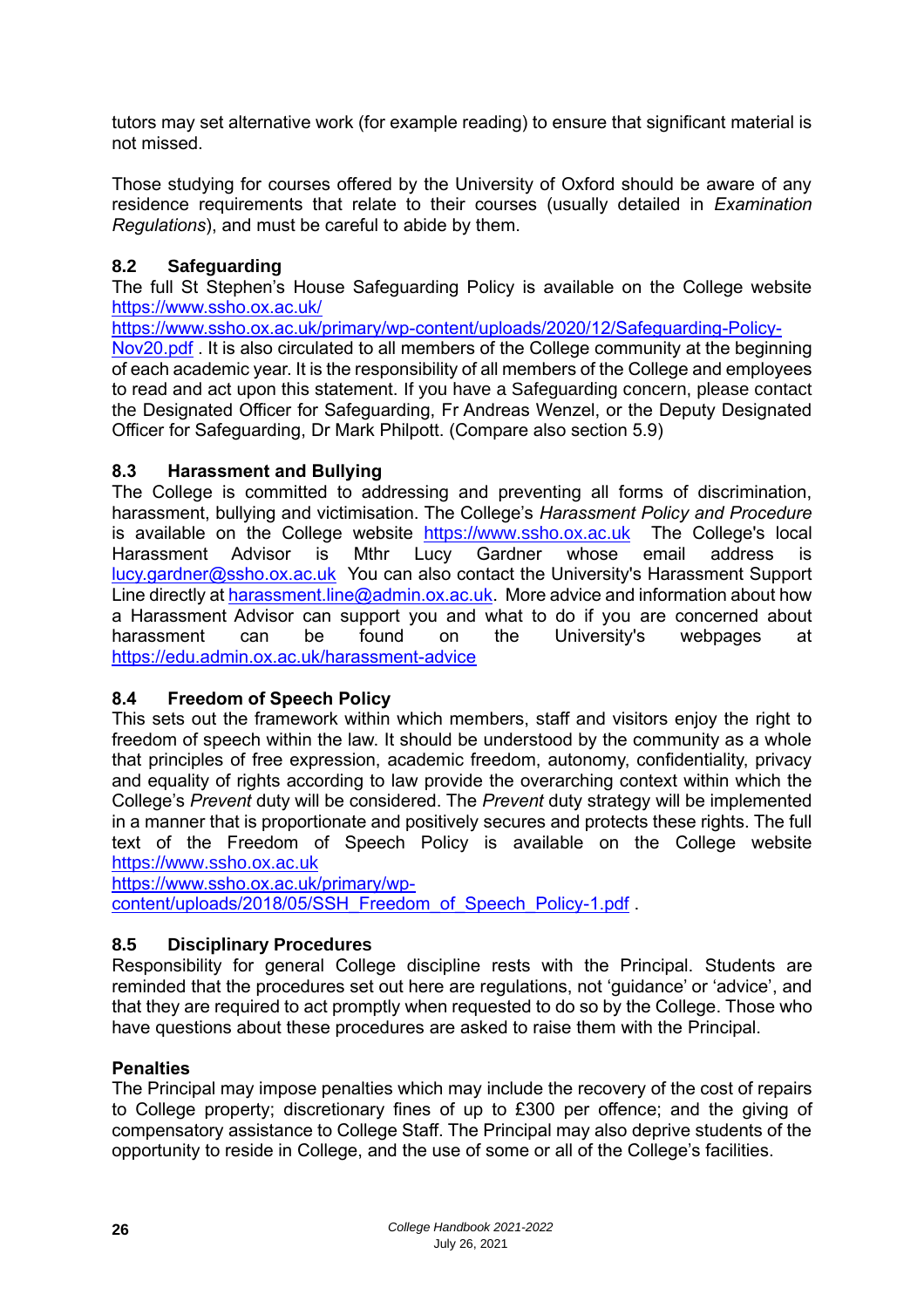#### **Principal's Summons**

From time to time, the Principal may issue a Principal's Summons. This summons takes precedence over any academic, sporting, or social activity; a student's attendance is compulsory and must be confirmed immediately.

#### **Confidentiality**

The College takes every step to ensure that confidentiality is maintained as appropriate in its dealings with students. However, students must recognise that the College Staff has responsibilities towards the institution which over-ride other considerations.

#### **Behaviour**

Students are required to behave courteously and reasonably at all times, and are required not to bring the College into disrepute. Impoliteness to College staff will not be tolerated under any circumstances. Students are also responsible and liable for the behaviour of their guests on College premises; in particular, they are warned that drunkenness is no excuse for bad behaviour either by themselves or their guests.

#### **Serious misconduct**

Reasonable evidence of serious misconduct, whether within the College or elsewhere, renders the offender liable to immediate summons to appear before a disciplinary committee of the Principal and tutors. This committee is empowered to issue a formal warning, immediate suspension or expulsion of an offender. The procedures to be followed by this committee are set out in regulations available from the Principal.

#### <span id="page-30-0"></span>**8.6 Student Files and Data Protection**

The College, in common with all other educational institutions, keeps a file on each individual student.

St Stephen's House is committed to compliance with all relevant EU and Member State laws in respect of personal data, and the protection of the "rights and freedoms" of individuals whose information the House collects and processes in accordance with the General Data Protection Regulation (GDPR).

Further to these legislative requirements, the House has appointed a Data Protection Officer (DPO) who may be contacted at [dataprotectionofficer@ssho.ox.ac.uk](mailto:dataprotectionofficer@ssho.ox.ac.uk)

The purpose of keeping individual student files is:

- to ensure appropriate support of students
- to aid record-keeping
- to ensure that information needed for reports and references is available
- to enable the College to answer queries and requests for references and the like from former students

## <span id="page-30-1"></span>**8.6.1 Data Protection Policy**

All personal data held by St Stephen's House and handled by staff and students is governed by the Information Security & Data Protection Policy adopted by the House Council to which students accede at IT Orientation, and which is available on the College website [https://www.ssho.ox.ac.uk](https://www.ssho.ox.ac.uk/).

[https://www.ssho.ox.ac.uk/fileadmin/documents/pdf/Information\\_Security\\_Policy\\_05\\_201](https://www.ssho.ox.ac.uk/fileadmin/documents/pdf/Information_Security_Policy_05_2018.pdf) [8.pdf](https://www.ssho.ox.ac.uk/fileadmin/documents/pdf/Information_Security_Policy_05_2018.pdf)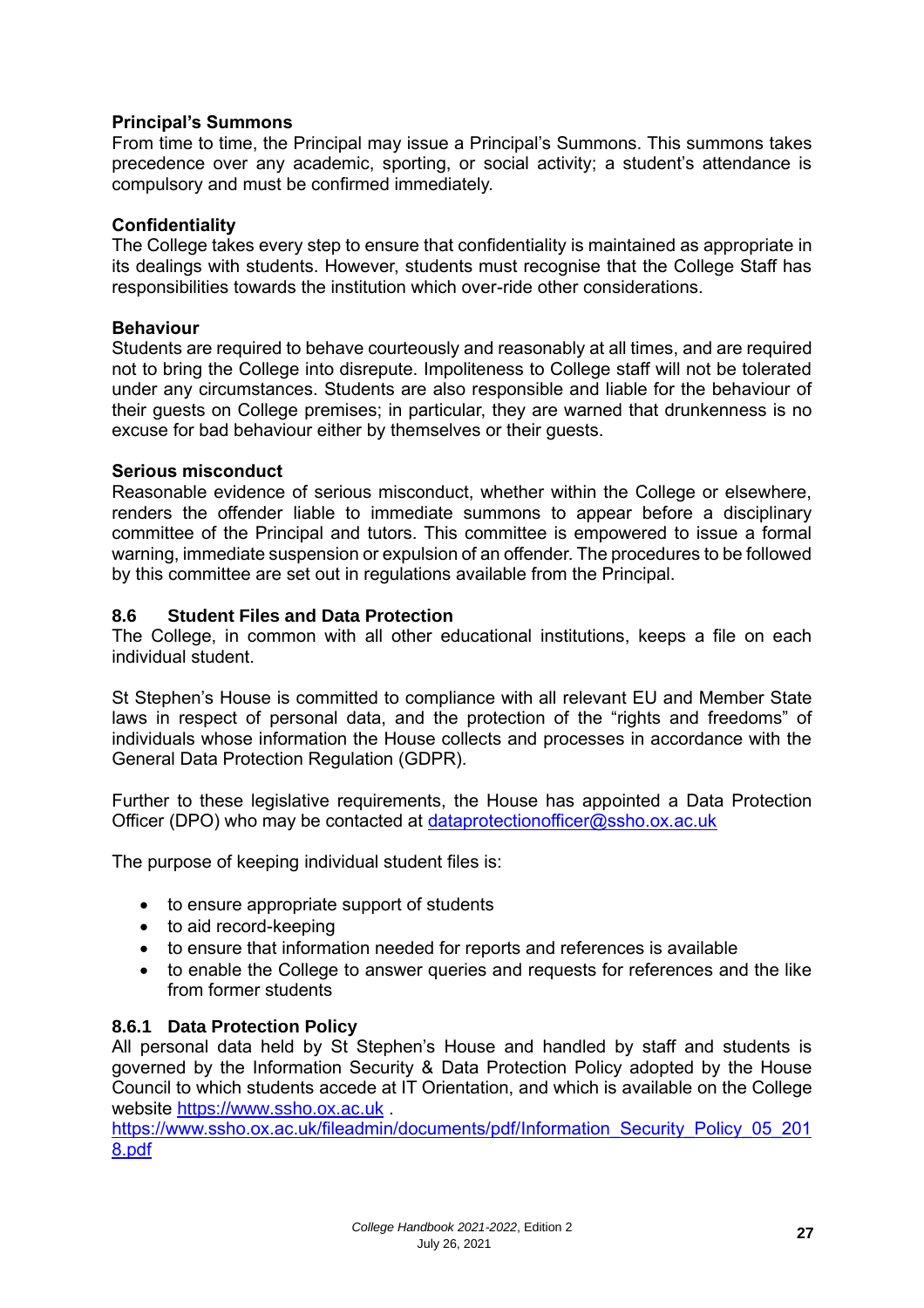## <span id="page-31-0"></span>**8.6.2 Information Security Awareness**

The College accords with University requirements in terms of expecting all staff to attend information security and data protection training, and to be aware of legislation and issues with respect to those concerns. The College is required to make occasional reports and representations to the central University, and to the Conference of Colleges, to demonstrate its currency and effectiveness in handling such matters.

## <span id="page-31-1"></span>**8.6.3 The Information Kept by the College**

Information kept by the College includes:

For all students:

- Applications (including references) to St Stephen's House/the University
- A record of marks in the qualification(s) taken
- Termly academic reports
- Correspondence and miscellaneous information placed on file by members of staff to be easily accessible to other members of staff

For ordinands only:

- Bishops' Selection Conference reports if supplied by the sponsoring diocese; and correspondence with the sponsoring diocese
- Group Tutors' reports
- Pastoral Placement and preaching reports
- Reports sent to the sponsoring and ordaining dioceses, including the penultimate and final reports and Personal Profile and other references

#### <span id="page-31-2"></span>**8.6.4 Confidentiality**

All data is held under the provisions of UK and EU data protection legislation. The files are securely stored and, under normal circumstances, the information contained in them is confidential to staff, though students will have seen their applications (excluding references), academic reports, and, in the case of ordinands, placement reports, Group Tutors' assessments and reports sent to the sponsoring and ordaining bishops. When ordinands are released to serve in other dioceses, the reports sent to the sponsoring diocese are sent on if they have not been forwarded by the sponsoring diocese. The College may be asked to send copies of other relevant file material, but such material is restricted to items which the student has seen. For further detail, please refer to the Privacy Notices available on the College website [https://www.ssho.ox.ac.uk](https://www.ssho.ox.ac.uk/) .

#### <span id="page-31-3"></span>**8.6.5 Student Access to Files**

Students are entitled to request access to their personal data stored in their personal files and other storage systems in college. They should request this formally in writing to the Principal. Students should note that some documents, written in confidence or with other legal restrictions, may not be released unless relevant permissions have been obtained.

#### <span id="page-31-4"></span>**8.6.6 File Retention**

Material from individual student files is retained by the College in line with the College's ROPA's as laid out on the College website.<https://www.ssho.ox.ac.uk/policies/>

#### <span id="page-31-5"></span>**8.7 Health and Safety**

A copy of the College Health and Safety Policy is available on the College website [https://www.ssho.ox.ac.uk](https://www.ssho.ox.ac.uk/) .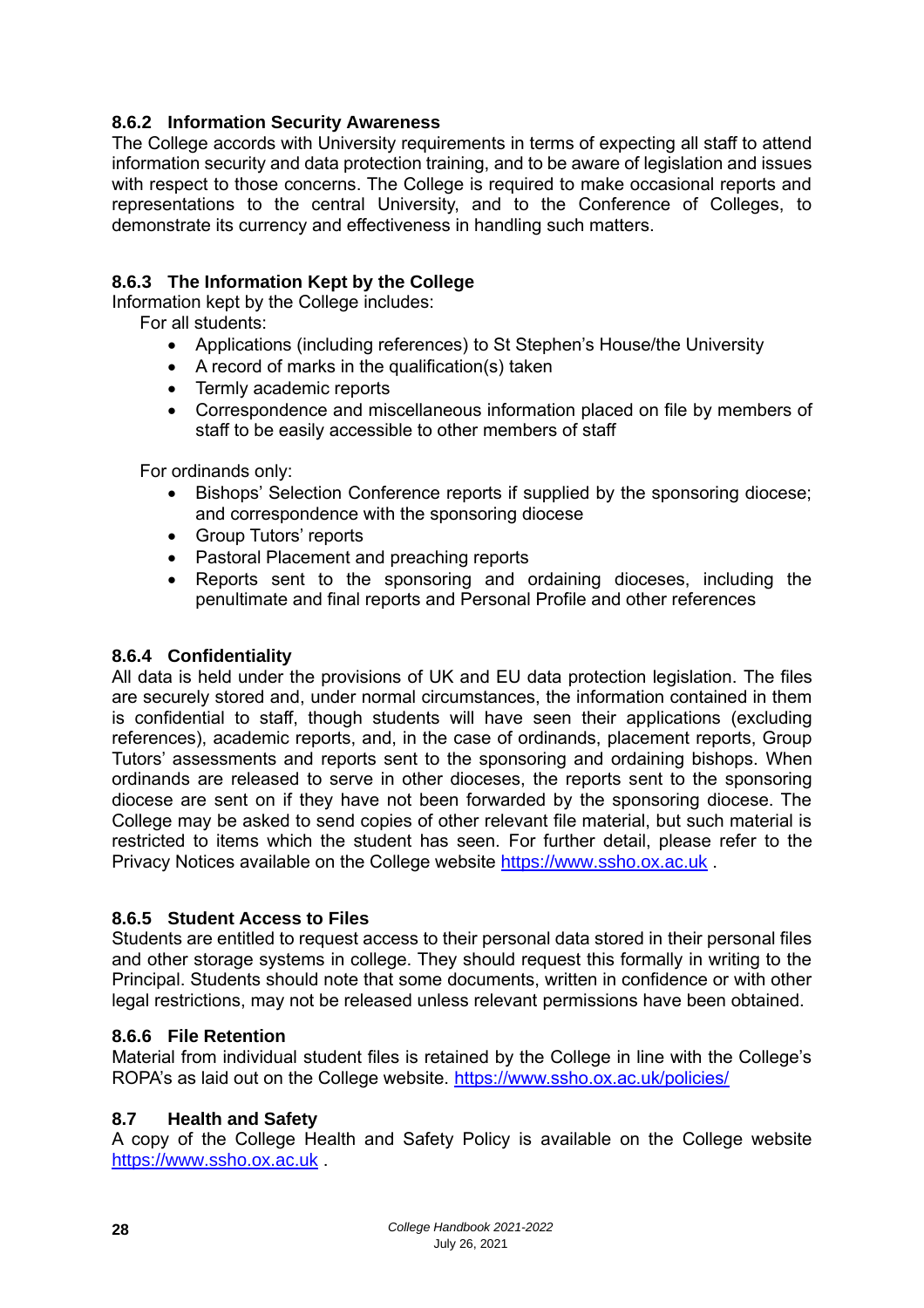[https://www.ssho.ox.ac.uk/primary/wp-content/uploads/2021/04/ouc26\\_Health-and-](https://www.ssho.ox.ac.uk/primary/wp-content/uploads/2021/04/ouc26_Health-and-Safety-Policy_09_04_2021.pdf)Safety-Policy 09 04 2021.pdf

The College has a 'Don't Walk By' initiative – if you see anything that concerns you as to the safety of yourself or the student body in general please bring this to the attention of the Bursar.

**If at any time you feel threatened or in danger in the College or suspect that a criminal offence is being committed you should ring 999 or 112 and ask for the Police.** 

## <span id="page-32-0"></span>**8.8 Student Complaints**

#### <span id="page-32-1"></span>**8.8.1 Student Complaints (Oxford University and non-University Students) 8.8.1.1 General Advice**

*In addition to this section, please refer to the Student Support section of this Handbook (Section 5, above).*

We hope that all members of the College, and their families, will find their time here rewarding and fulfilling. We recognise, however, that people will, from time to time, encounter difficulties of various types and of varying degrees of severity. If you feel you are having difficulties or are encountering a problem relating to your studies, your training or your life at the College in any way, we encourage you to take steps promptly to address and - if possible - resolve the situation, rather than leaving it to worsen over time. There are various ways in which a problem can be addressed; some of them are outlined here.

- If the problem is with a particular individual, you should consider speaking to that person.
- If the problem is to do with a particular piece of work or a particular subject, you should speak to your subject tutor.
- If the problem has to do with domestic arrangements, you should speak to the Bursar.
- If the problem has to do with the organisation of student life, you should speak to a member of the Common Room Committee.
- If you are experiencing personal difficulties which might have a bearing on your life at the College, you should speak to your Group Convener, Group Tutor, or College Advisor, another member of staff (or, if necessary, to the Principal).

Some more general issues, concerns and difficulties, particularly those affecting more than one person, can often helpfully be raised at the relevant College committee (see above, under 'College Structures').

#### **8.8.1.2 Particular Concerns**

Students who have concerns about particular issues or their relationship with particular individuals, but feel unable to approach the relevant person or representative directly, are encouraged to speak to one of the following about their difficulties:

- a student representative, or member of the Common Room Committee
- your Group Tutor, Pastoral Tutor or College Advisor
- a students' union advisor
- a harassment advisor
- a member of staff
- the Disability Advisory Service
- the Counselling Services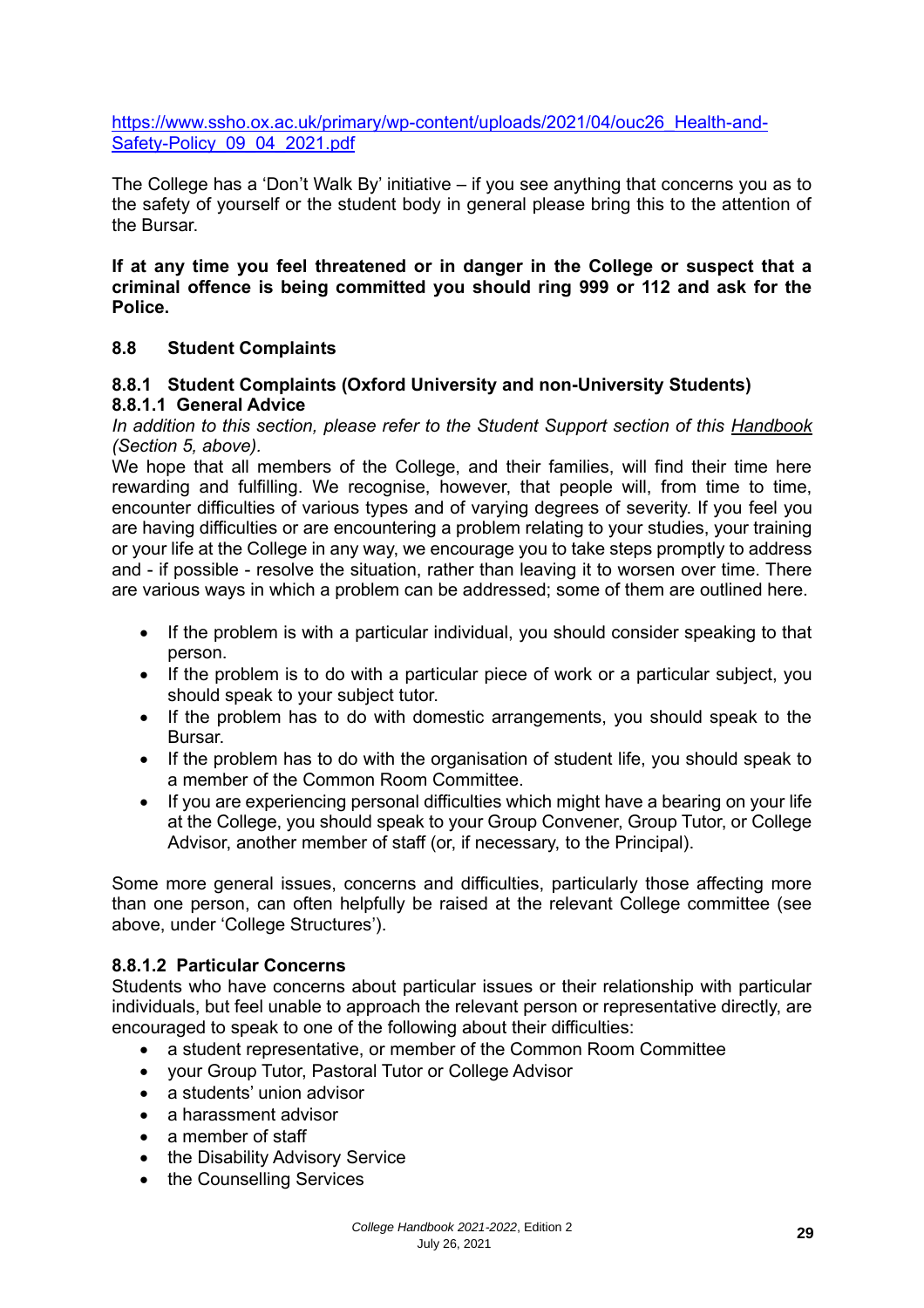• their own spiritual director.

Such people will be able to provide help in thinking about a problem and how it might be addressed and solved, and to what extent the College could or should be involved in addressing it.

## **8.8.1.3 Formal Complaints**

A formal complaint may be made if:

- the attempts described above at informal and personal resolution have been tried, but found unsuccessful
- a particular difficulty or problem is of a serious nature
- a student feels that they are not being treated fairly

Those who are members of Oxford University, or who wish to make a complaint about a member of the University, can choose whether to use University or College procedures. One of the people listed in Section 8.8.1.2 above should be able to advise on how to decide between these in a particular case. University procedures for making a formal complaint can be found at [https://www.ox.ac.uk/students/academic/student](https://www.ox.ac.uk/students/academic/student-handbook?wssl=1)[handbook?wssl=1](https://www.ox.ac.uk/students/academic/student-handbook?wssl=1)

• If you wish to make an official complaint as regards the behaviour of **another student**, then you need to raise this issue with:

#### o **The Principal**

You can do this either directly yourself, or with the assistance of your Group Tutor/College Advisor.

- If you wish to make an official complaint against a **senior member of college** e.g. a Fellow, Tutor or College lecturer - then you need to raise this issue with:
	- o **The Principal** or
	- o **The Vice-Principal**

You can do this either directly yourself, or with the assistance of your Group Tutor or College Advisor.

• If you wish to make an official complaint against **any other member of staff** – e.g. administrative staff, kitchen staff, IT staff – you need to raise this issue with:

#### o **The Bursar**

You can do this either directly yourself, or with the assistance of your Group Tutor or College Advisor.

## <span id="page-33-0"></span>**8.8.2 Common Awards Student Academic Complaints Policy and Procedure**

The full text of the *Policy and Procedure* approved by Durham University is available to students online https://www.dur.ac.uk/university.calendar/volumei/codes of practice/. This process has three Stages; the first seeks informal resolution at the College level, the second provides a formal procedure at the College level, and the third provides for review by the University if the student is dissatisfied with the outcome of Stage 2. For matters outside the scope of academic complaints, Section 8.8.1 above remains authoritative.

Common Award students have an appeal against a decision of the University's Board of Examiners or a committee of the University or College, on an academic matter affecting them, in accordance with the University's General Regulation VII [https://www.dur.ac.uk/university.calendar/volumei/general\\_regulations/](https://www.dur.ac.uk/university.calendar/volumei/general_regulations/)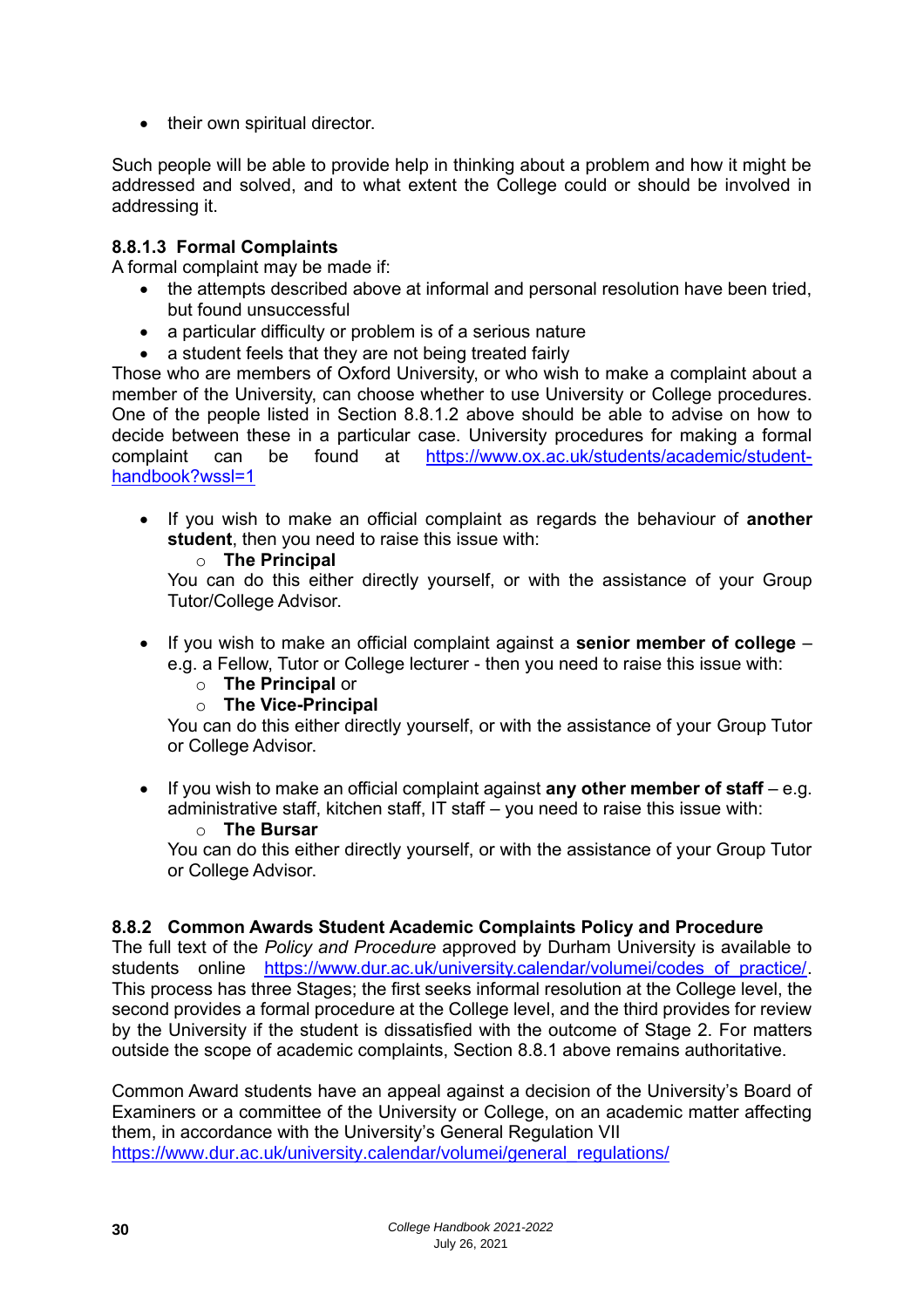#### <span id="page-34-0"></span>**8.9 Library Rules**

#### **GENERAL USE**

- 1. **Current members of St Stephen's House** (staff and students) may either read here or borrow, as described below.
- 2. **Former members of the College** may usually use the Library for reference purposes only. Permission to borrow may be granted by the Principal or Librarian, but the privilege is fairly restricted**. Academic visitors** are invited to make individual arrangements with the Librarian to be able to use the Library.
- 3. **Times of opening.** The Library is open to members of the College 24 hours a day. However, night-time users should ensure that they do not infringe the Greater Silence, nor disturb those with bedrooms in the King Building. At night, library users should access the Library via the ground floor of King rather than the King 1 corridor.
- 4. The **Library Door** should remain closed at all times.
- 5. The Library is intended to provide a **quiet study space** for all those who wish to make use of it. Please show consideration to other readers and **do not talk or use mobile phones** in the Library
- 6. **No food or drink** (with the exception of bottled water) is permitted in the Library. Bottles of ink are also not permitted.
- 7. There are desks in the Library for study and reading, but library books, whether checked out or not, should not be left out on desks. Any books consulted in the Library (but not checked out) should be re-shelved so that other readers can find them. Any books that have been borrowed are the responsibility of the person who has checked them out, and therefore should not be left unattended, in the Library (or elsewhere). (See section on Borrowing below.)
- 8. Personal belongings should not be left in the Library, and readers should not spread their books and working papers over more than one workspace.
- 9. **Please treat all Library books with care** and do not mark or damage them in any way. Any cases of loss or wilful damage will be charged to the person responsible.
- 10. There are two general-purpose computers in the Library for your use, and they can also provide access to the SOLO catalogue and other online information resources. Please do not use the circulation checkout computer in the Library Office for anything other than checking your books out. The computer in the Inner Office is solely for the Librarian's use.

## **REFERENCE**

11. **Reference Books** (both those in the main Reference section and those shelved elsewhere but marked **'Reference'** or **'Not to be taken away'**) and **Periodicals** (whether bound or unbound) may not be removed from the Library –– except briefly for photocopying.

## **BORROWING**

12. **Every book borrowed from the Library should be properly checked out** at the reader terminal in the Library Office so that it is clear to other readers that the book is on loan.

Occasionally the system may be down, or the book you wish to borrow may not yet have been catalogued electronically; in these circumstances, please record the details of the item(s) borrowed, plus the date and your name, in the notebook provided beside the library computer.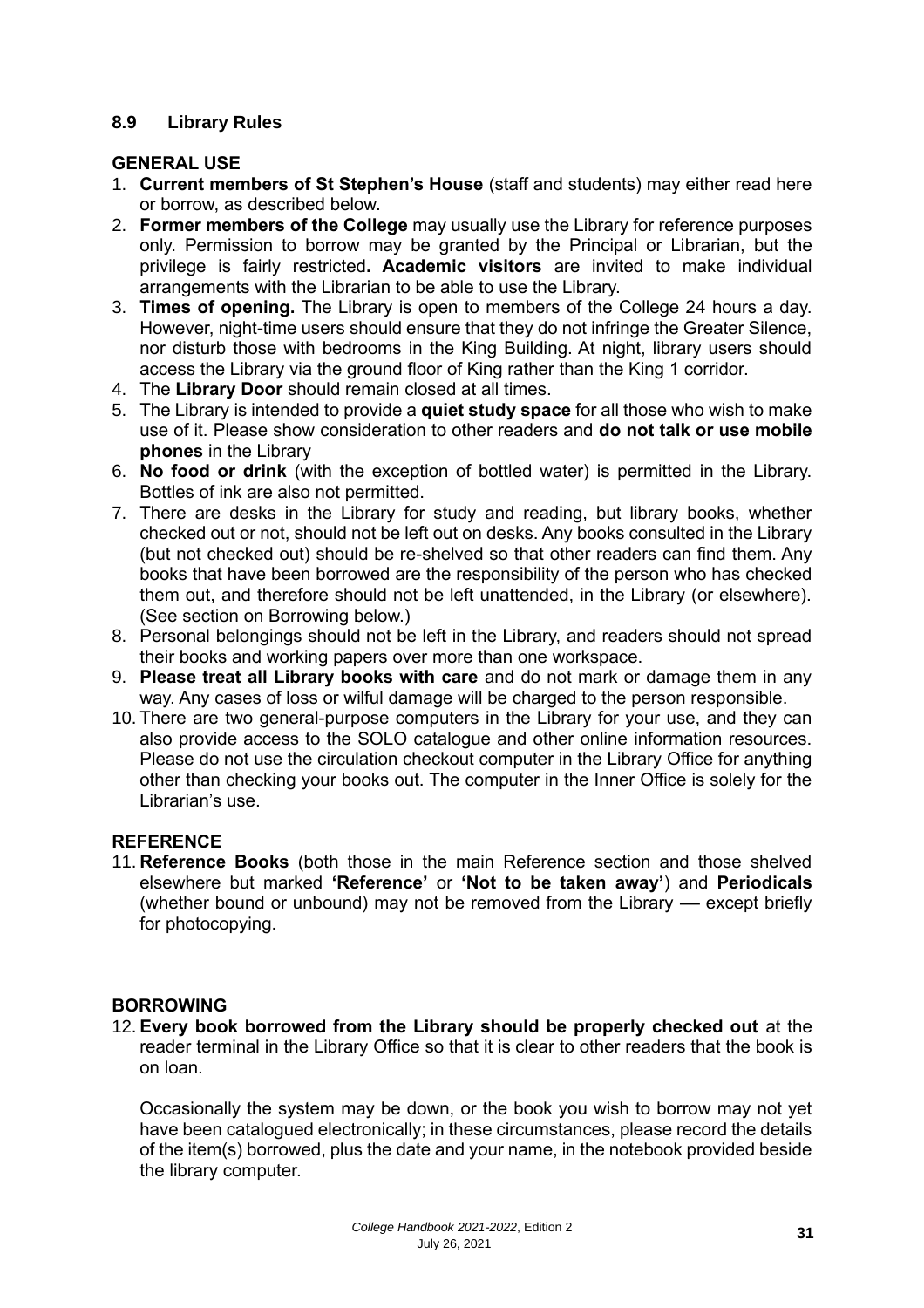13. The bulk of the library's holdings is searchable on SOLO, the Bodleian Libraries union catalogue. Your Bodleian card will work here too for borrowing and returning books.

If you find a book email to [library@ssho.ox.ac.uk](mailto:library@ssho.ox.ac.uk), giving your name, the book title and the barcode number inside the front cover of the book (not the shelfmark on the spine label or the ISBN barcode on the back of the book).

14. When you return books please leave them on the trolley beside the reader terminal, so that the librarian may return them on the system for you.

#### <span id="page-35-0"></span>**8.10 Rules for Use of College Computers and Computer Facilities**

All students who wish to use the network within the buildings, must read and sign the College's Network Use Agreement which is among your papers at the start of your first academic year – this is an explicit requirement of the University's IT Services department. Additional copies of the agreement form are available on the College website and directly from the IT Manager or College Secretary.

#### <span id="page-35-1"></span>**8.10.1 Student-Use Computers in the Library**

The two computers for student use in the Library computers are available between 8.30 am and 11 pm, and should not be used outside of those times. Ordinands should not use them at times when there is a College obligation for them to be elsewhere. One of these is designated 'the Library computer' and priority in using it should be given to users wishing to access SOLO and other library information

All work material must be saved to removable disc rather than stored on the hard drives of the computers in the Library.

Software should not be installed on the public desktop PCs without the express permission of the College

The computers are not to be used for the sale of any item

The College reserves the right to review usage history through logfiles, which University rules require be retained.

#### <span id="page-35-2"></span>**8.10.2 Email**

All College and university communications are sent to your College-associated address, and the College assumes that you have received and read any communications sent to this address. You should therefore check emails frequently including during vacations these may be accessed through a browser or email client on any computer. Other e-mail addresses may be set up, but not used for College and University communications.

#### <span id="page-35-3"></span>**8.10.3 Use of Networks**

The use of computers for immoral purposes is forbidden in the College, including accessing sites which have offensive language and imagery and 'chat' lines, which endanger the reputation of both students and the College.

The library computers are not to be used for any commercial activities, as this breaches the terms of the College's use of the University network.

The University has a strict code relating to accessing the internet via College connections, <https://governance.admin.ox.ac.uk/legislation/it-regulations-1-of-2002> ; students of the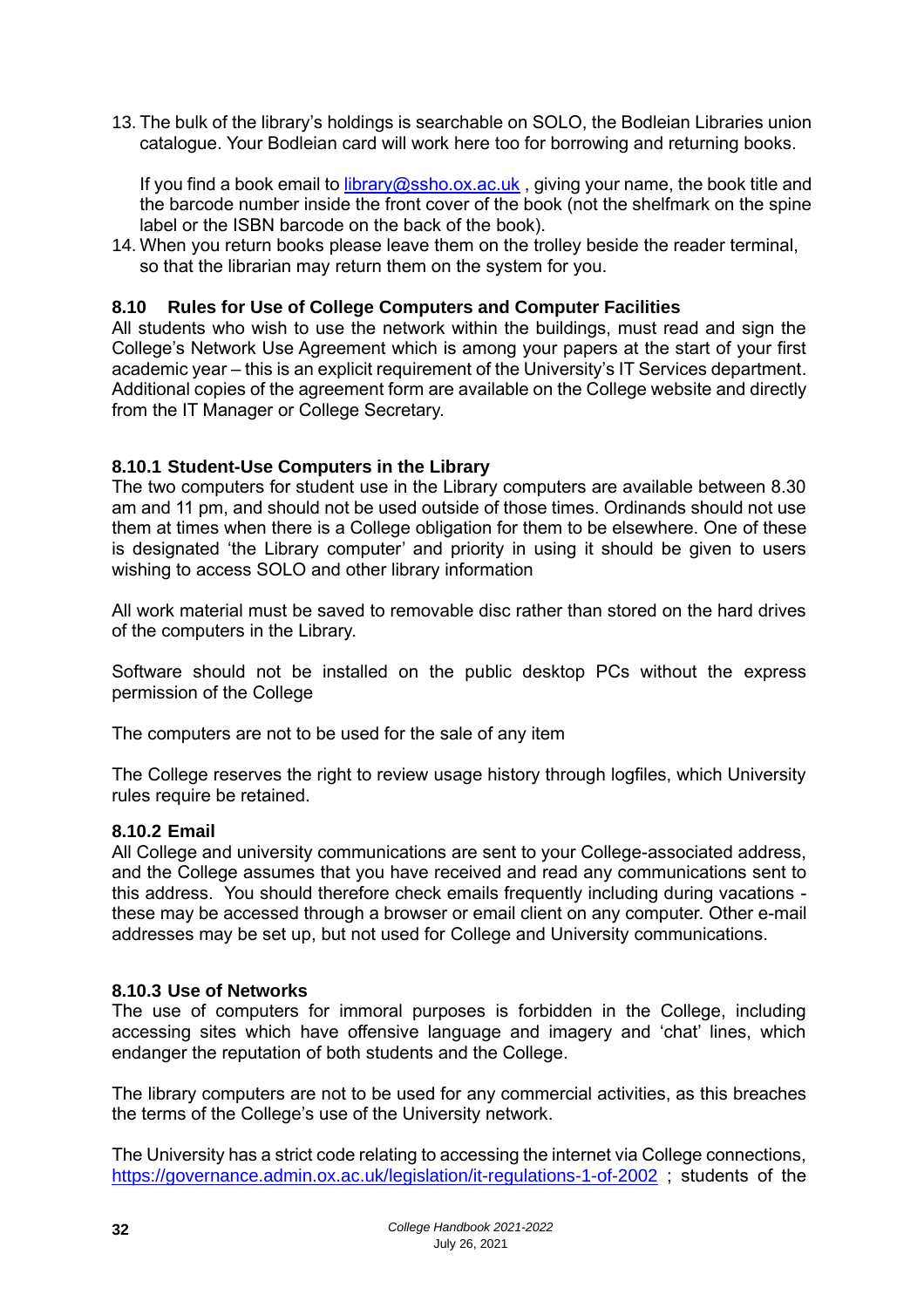University can be an indeed have been expelled from the University for failure to adhere to this.

The University's general rules for computer use are at [https://www.it.ox.ac.uk/governance-strategy-and-policies.](https://www.it.ox.ac.uk/governance-strategy-and-policies) All such rules also apply to all the College's students.

#### <span id="page-36-0"></span>**8.10.4 Security of Computer Systems and the Network**

There is an obligation on all staff and students to protect systems and data from intrusion, misuse and loss. If you are joining the University as a student or as member of staff, you will be receiving a University mail and system access account which requires you to accord with some simple rules for your own security, and that of others.

#### <span id="page-36-1"></span>**8.10.5 Personal Computers**

If you bring your own computer to St Stephen's House, you must be prepared to look after its security. You should adopt some simple policies for the protection of your own files and email. Remember that the College can take no responsibility for the installation, maintenance or backup of computer hardware and software that is not in its ownership.

It is required that any computer of any kind that is to be attached to the St Stephen's network, is first brought to the IT Manager to be checked for passwording, software currency and anti-virus systems - only then will it be cleared for use on the network.

Members of the University of Oxford (both staff and students) have free access to Sophos anti-virus from the University's IT Services website, and should install and make use of it on both Windows and Macintosh computers. Apple and Microsoft both produce regular security updates for their operating systems - you should keep on top of these and check for them regularly, if your system does not do so automatically.

## <span id="page-36-2"></span>**8.10.6 Printing and Photocopying**

Students wishing to use the College printing and photocopying facilities are required to sign the Statement of Agreement for Use of the Computer Facilities, available from the IT Manager or the College Secretary. Once this has been signed, the student concerned will be given a unique code for the printer and a log in for the Library computers, which are linked to both printers. The code will activate the machines for photocopying and for releasing printing. Student will receive an invoice at the end of each term for any printing or photocopying charges incurred.

The following guidelines apply to the use of the printer/photocopier:

- Students should ensure that they comply with the terms of the relevant CLA Licence Agreement when photocopying. The terms of this agreement are displayed in the Photocopier Room and the Library.
- There is a separate licence from Christian Copyright Licensing covering hymns and worship songs. It is imperative that students comply with the procedure as displayed in the Photocopier Room.
- The College will pay for photocopying required for student-led seminars, vacation essays and other such course work (this photocopying should be given to the Academic Secretary to copy), provided that the following criteria have been met:

*General Criteria:*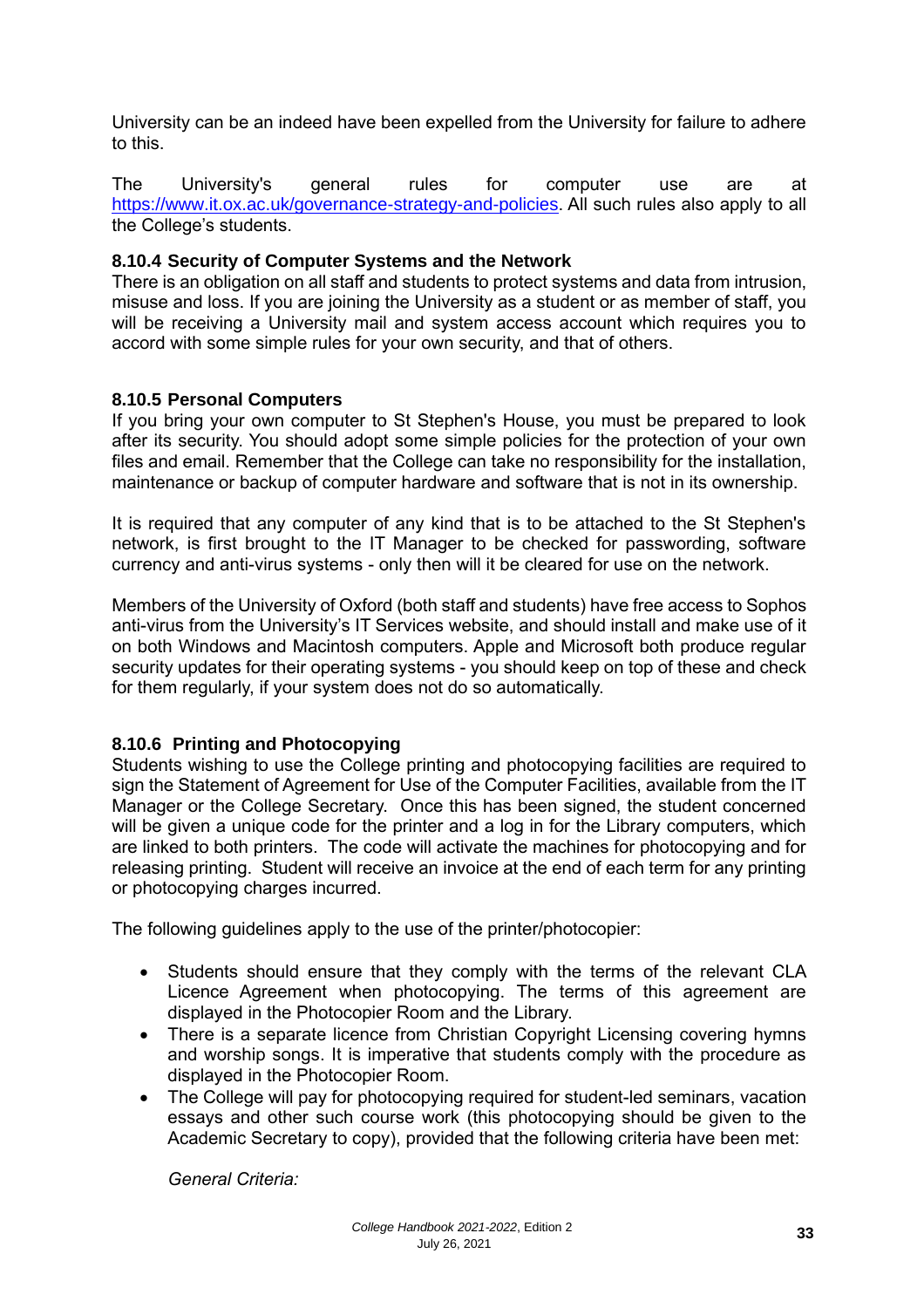- $\circ$  the terms of the copyright licences have been abided by, when the material is copyrighted (rather than e.g. the student's own work)
- o the material is not otherwise easily attainable, and is vital to the work being undertaken
- o in all cases, the approval of the subject tutor has been sought

## *Criteria for Seminars:*

- $\circ$  it is crucial that every student has a copy of the material
- $\circ$  the number of pages per person is reasonable, i.e. normally not more than six pages of A4
- $\circ$  the total material copied for a whole course does not amount to a 'Course' Pack', without the express permission of the subject tutor concerned (a 'Course Pack' is 'a compilation of materials whether bound or loose leaf of four or more photocopied extracts from one or more sources, totalling over 25 pages of copyright material, designed to support a module of study, irrespective of whether the materials are copied at the start of the course, or at intervals during the duration of the course, or are placed in the short loan reserve or equivalent for systematic copying by students at intervals throughout the course')

# <span id="page-37-0"></span>**9. MATERIAL RELATING TO ORDINAND STUDENTS ONLY**

## <span id="page-37-1"></span>**9.1 Provision of Up-to-Date Information**

Ordinands are responsible for providing the College Secretary with the name and contact details of their sponsoring bishop and DDO, and the paperwork including c.v.s relating to their titles, and for updating this information whenever necessary.

## <span id="page-37-2"></span>**9.2 Absence of Ordinands from the College**

*Please read this section in conjunction with Section 8.1 above, noting that although Common Awards students are not subject to any University residence requirements, they are required to abide by the following provisions.*

All ordinands are expected to commit themselves to the corporate life of the College as an integral part of their ministerial formation.

Absence for breaks is provided for, and is regulated for those students who are ordinands, as follows:

- 1. During term-time, ordinands may be absent for the half-term break, which begins after Evening Prayer/Guest Dinner on Thursday of 4th Week and ends before Morning Prayer on Tuesday of 5th Week of each term. They may also take two other long weekends in each term, one in the first half and the other in the second. These last from Friday at 1pm (or later, if the ordinand has liturgical or academic commitments on Friday afternoon) until before Mass on Sunday.
- 2. The Group Tutor must be informed of long weekend absences in good time.
- 3. Other absences from liturgical and academic requirements must be agreed first with the Group Tutor. Any overnight absence or absence from Mass on Sunday must be agreed with the Principal, and the Group Tutor should then be informed. Absence from Mass on Sunday will not normally be allowed.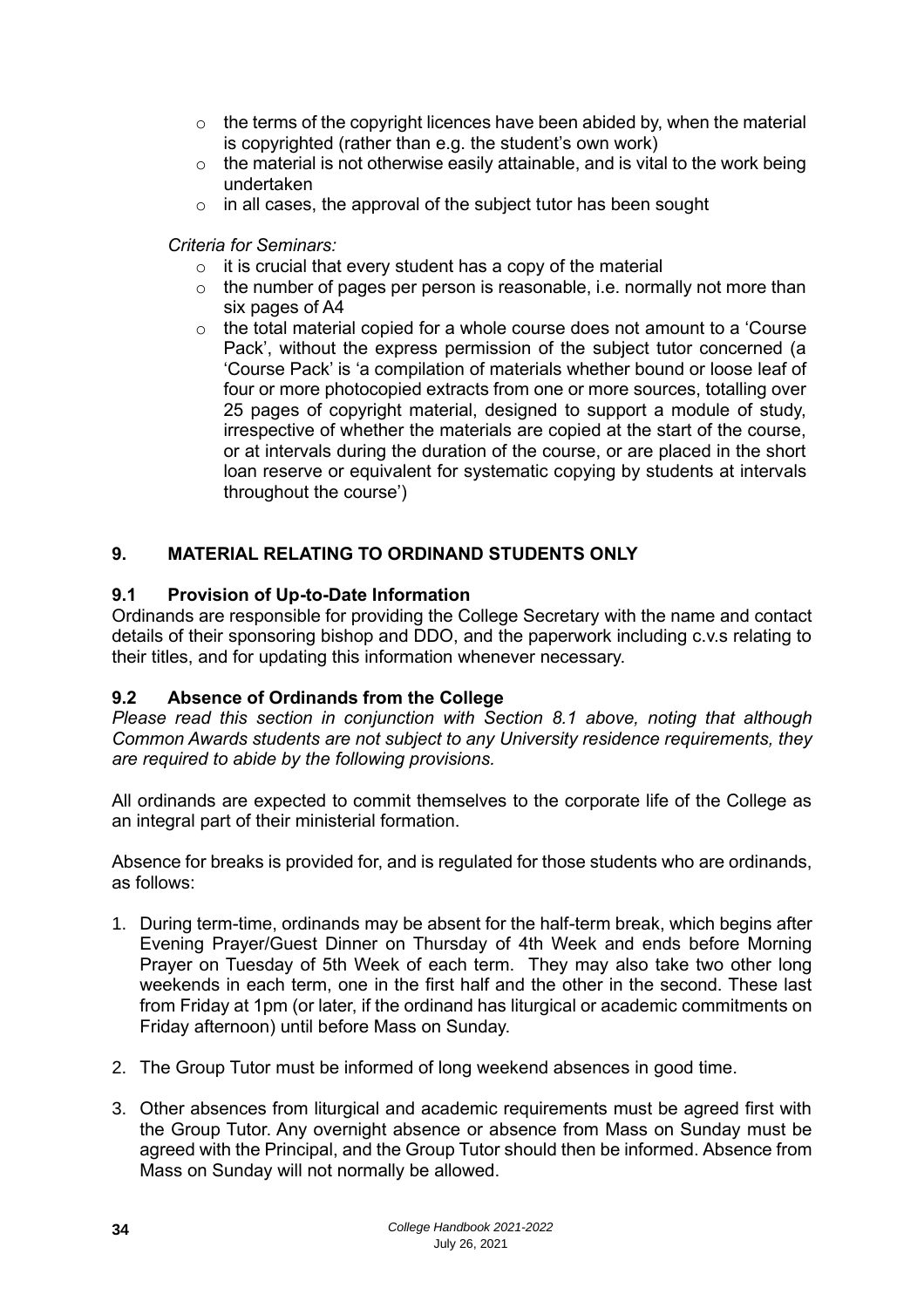## <span id="page-38-0"></span>**9.3 Fasting and Abstinence**

Fasting and abstinence are commended by the Church. The attention of members of the College is drawn to the practices of the Church of England as set out in *The Book of Common Prayer* and *Common Worship*.

Light provision is made for Friday lunch and for meals on Ash Wednesday and Good Friday. No meat is served at meals on Fridays, or on Ash Wednesday.

#### <span id="page-38-1"></span>**9.4 Groups**

The Groups, of which there are currently two, are the primary pastoral unit for ordinands in the College. Groups meet regularly during Michaelmas and Hilary Terms for discussion and also meet informally for social events, etc. The Groups provide a forum for discussion of a wide range of aspects of formation and are intended to foster reflection on the connection between theology and practice. They are also the foundation for Group Placement work in the wider church, and for the allocation of certain tasks and duties in the College that serve the community.

## <span id="page-38-2"></span>**9.4.1 Group Tutors and Conveners**

Each group has a Group Tutor. Group Tutors have a responsibility of pastoral care towards students in their groups, and members of the group who have particular questions or difficulties of a non-academic nature should usually refer these to the Group Tutor first. Group Tutors see members of their group individually at the beginning of each term. At regular points in the year, Group Tutors will conduct more extended interviews with members of their group, after which they will write internal reports which will aim to reflect the progress of the ordinands' training and formation. These internal reports will not go outside the College, but will inform the Principal when he comes to write the interim and final reports that are sent to sponsoring bishops.

Each group has a student Group Convener, who works with the Group Tutor, to coordinate the meetings and activities of the group, including the Group Placement.

#### <span id="page-38-3"></span>**9.5 Liturgical Conventions**

Liturgical Conventions are published on a separate card, made available to all ordinands and others who worship during term-time.

#### <span id="page-38-4"></span>**9.6 Pastoral Placements**

#### <span id="page-38-5"></span>**9.6.1 Arranging a Placement**

The decision about where students will do placements (both vacation and term-time) is made by the Director of Pastoral Studies, in the light of previous experience and individual training needs (particularly any BAP recommendations or academic pathway related requirements) and sometimes with the sponsoring diocese. The Director of Pastoral Studies will contact the potential placement supervisor and seek to arrange the placement. However, if there is a particular opportunity that an ordinand would like to pursue, it *may* sometimes be possible to take this into account.

## <span id="page-38-6"></span>**9.6.2 Vacation Placements**

Each ordinand undertakes a summer placement of about four weeks' length in the long vacations that fall within their time at the College. Thus, two-year students do one vacation placement and three-year students do two.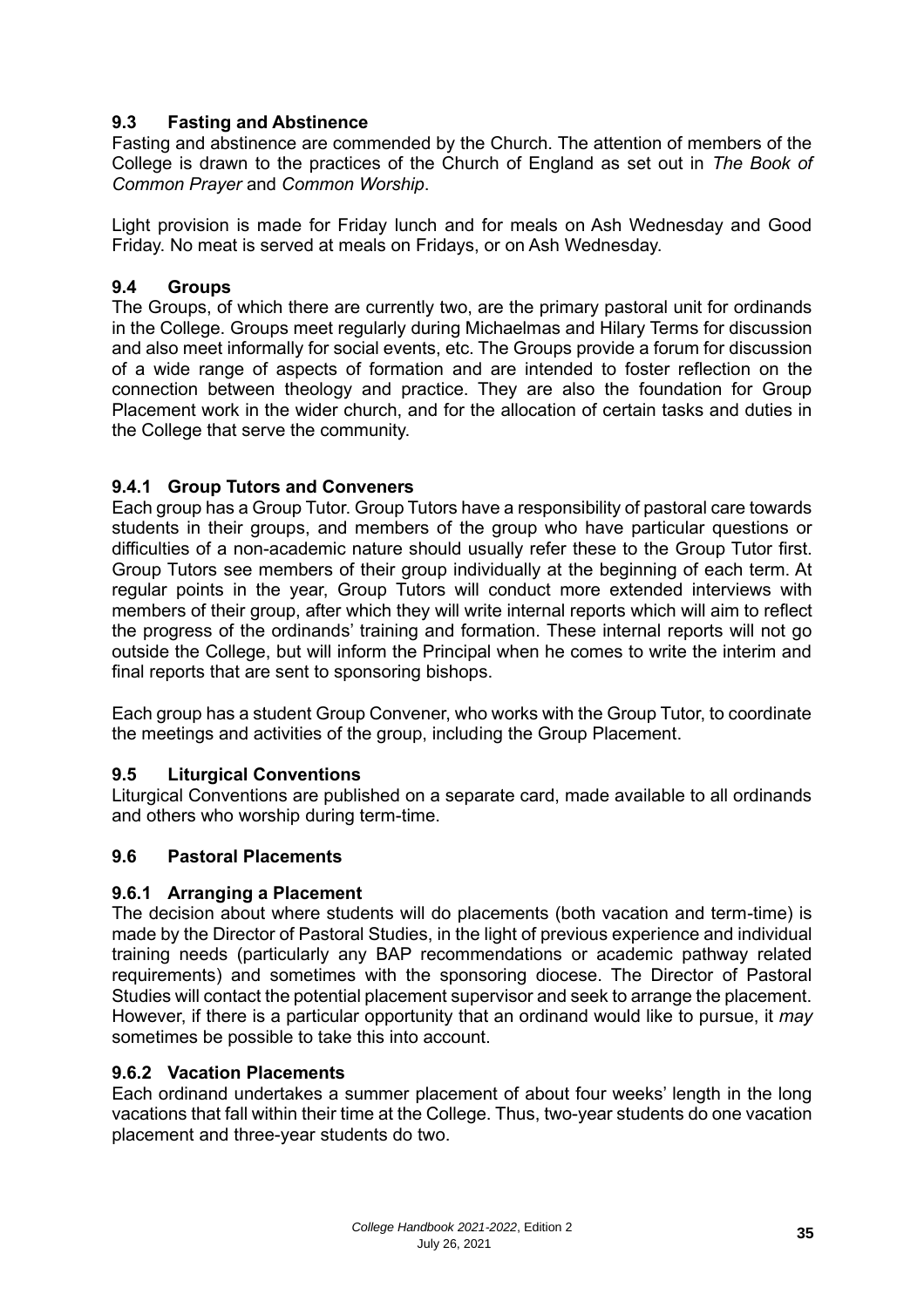## <span id="page-39-0"></span>**9.6.3 Term-time Placements**

All ordinands have a term-time placement during Michaelmas and Hilary Terms in each year at the College. This normally occupies one 'portion' of one day each week (i.e. a morning, an afternoon or an evening). Students undertake term-time placements in a wide variety of settings, such as parishes, schools, hospitals or drop in centres. Candidates in the second year of the Oxford BA (FHS) are exempted from this placement.

## <span id="page-39-1"></span>**9.6.4 Group Placements**

Each Tutor Group is attached to a specific project in the local church or community as arranged by the Director of Pastoral Studies. These are intended to give greater experience in offering service, working cooperatively in the mission and work of the church. The form of these projects will vary; for example, they may involve being attached to an outreach project in a local parish or Deanery, or in the taking of a local evangelistic initiative. All ordinands are expected to play a full and active role in serving the local church in this way. Group Conveners are responsible for co-ordinating these projects in consultation with Group Tutors and the Director of Pastoral Studies.

#### <span id="page-39-2"></span>**9.6.5 Supervision**

All placements have a named supervisor whose role is to oversee the placement and ensure that it runs smoothly and gives the maximum benefit to the student. Any difficulties in a placement should, in the first instance, be taken to the supervisor and then, if they are not resolved, to the Director of Pastoral Studies. During term-time, if a student is unable to attend their placement as arranged, they should contact the Group Tutor in the first instance and then send apologies and an explanation to the supervisor. Attendance at placements is compulsory and all efforts should be made to fulfil the commitment.

#### <span id="page-39-3"></span>**9.6.6 Assessment**

Placement supervisors are sent a copy of the report forms issued by the Anglican theological colleges and, if appropriate, a sermon report form as well. Towards the end of the placement, the supervisor will complete the form and send it to the college. Supervisors normally discuss the contents of the report with students in a formal debriefing session, and the report is then returned by the student to the Academic Secretary by Monday of 0th Week of Michaelmas for Summer Placements and Monday of 0th Week of Trinity Term for Term-time Placements. After the report has been delivered, the Director of Pastoral Studies will discuss its content with the student before filing it. Students may make a copy of the report if they wish to do so.

#### <span id="page-39-4"></span>**9.6.7 Reflection**

Placements and the learning that results from them represent an increasingly important part of the theological college curriculum. In order to aid this process, all students must keep a placement folder and reflective journal which could include initial expectations, brief factual information, notes recording activities and events and a final reflection. Pamphlets, leaflets and maps can also sometimes be usefully included. These will be particularly useful when writing theological reflections, visit reports, Experiential Projects and reflective learning journals or portfolios. All students are advised to refer to their course materials at the beginning of and during any placement to ensure that they understand how it will relate to their formal written assessments and can therefore make suitable preparations and gather appropriate information and reflections.

## <span id="page-39-5"></span>**9.6.8 Financial Procedures for Ordinand Placements**

Placements fall into the following categories:

• Term-time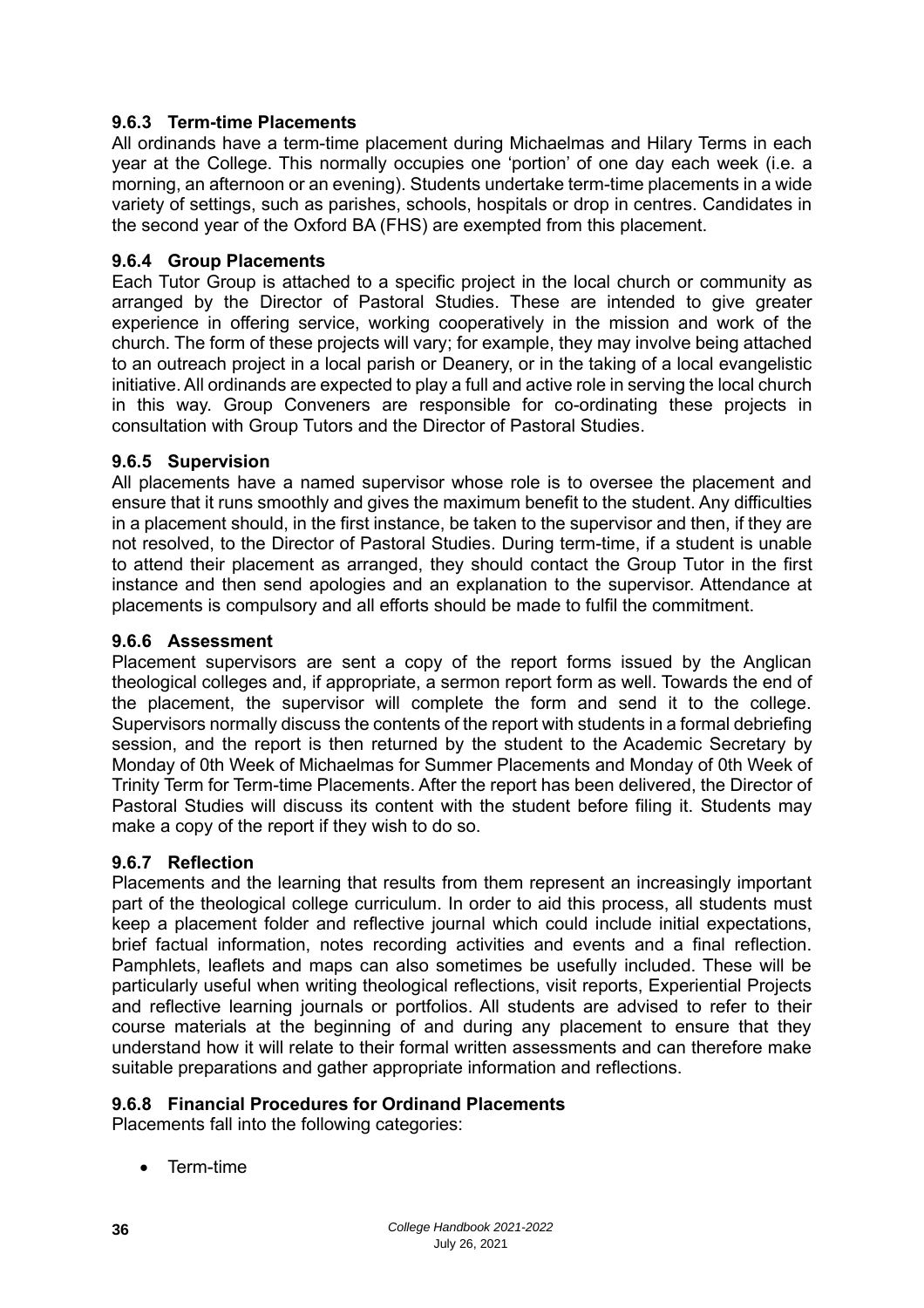- Group
- Vacation
- Overseas
- Visits to Nashotah House
- Walsingham Pilgrimage
- Leavers' Retreat

Where travel expenses are met by the College, the most economical form of transport should be used. This will usually be either by car, standard rail or coach travel. Where the most economical form of transport is by car, mileage will be paid at a rate per mile (currently 40p per mile).

#### *Term-Time Placements*

Travel expenses may be claimed where the placement is outside Oxford and application should be made on a case-by-case basis. Application should be made by completion of an expenses claim form (available from the Finance Office). The completed form should be approved by the Vice-Principal prior to handing in to the Finance Office.

#### *Group Placements*

Modest travel expenses will be reimbursed and should be claimed by completion of an expenses claim form (available from the Finance Office), which should be approved by the Vice-Principal. Small incidental expenses such as photocopying/printing may be incurred and these may be reimbursed via an expenses claim as above.

#### *Vacation Placements*

Travel expenses may be claimed for travel to the placement at its commencement and again for returning to Oxford at the end of the placement. Application should be made by completion of an expenses claim form (available from the Finance Office). The completed form should be approved by the Vice-Principal prior to handing in to the Finance Office.

An allowance will be made for each day of the vacation placement to cover any out of pocket expenses such as daily travel and lunches etc. The current rate is £6 per day. This will be calculated and paid directly by the finance office at the beginning of the relevant vacation. There is, therefore, no need to submit an expenses claim for this.

Where a student is lodging with a host during their placement, the host will be paid a weekly allowance to cover the board and lodging expenses. The current rate is £75 per week and this will be paid directly to the host by the finance office at the beginning of the relevant vacation.

Where a student remains in College accommodation during the placement the daily allowance will be paid, but **the board and lodging allowance will not be paid.**

#### *Overseas Placements*

The College will honour its commitment to ensure that all students undertaking an overseas placement have adequate travel and health insurance.

Travel costs to and from the placement are the responsibility of the student; the College does not fund these expenses but will support applications for funding from trusts and other sources.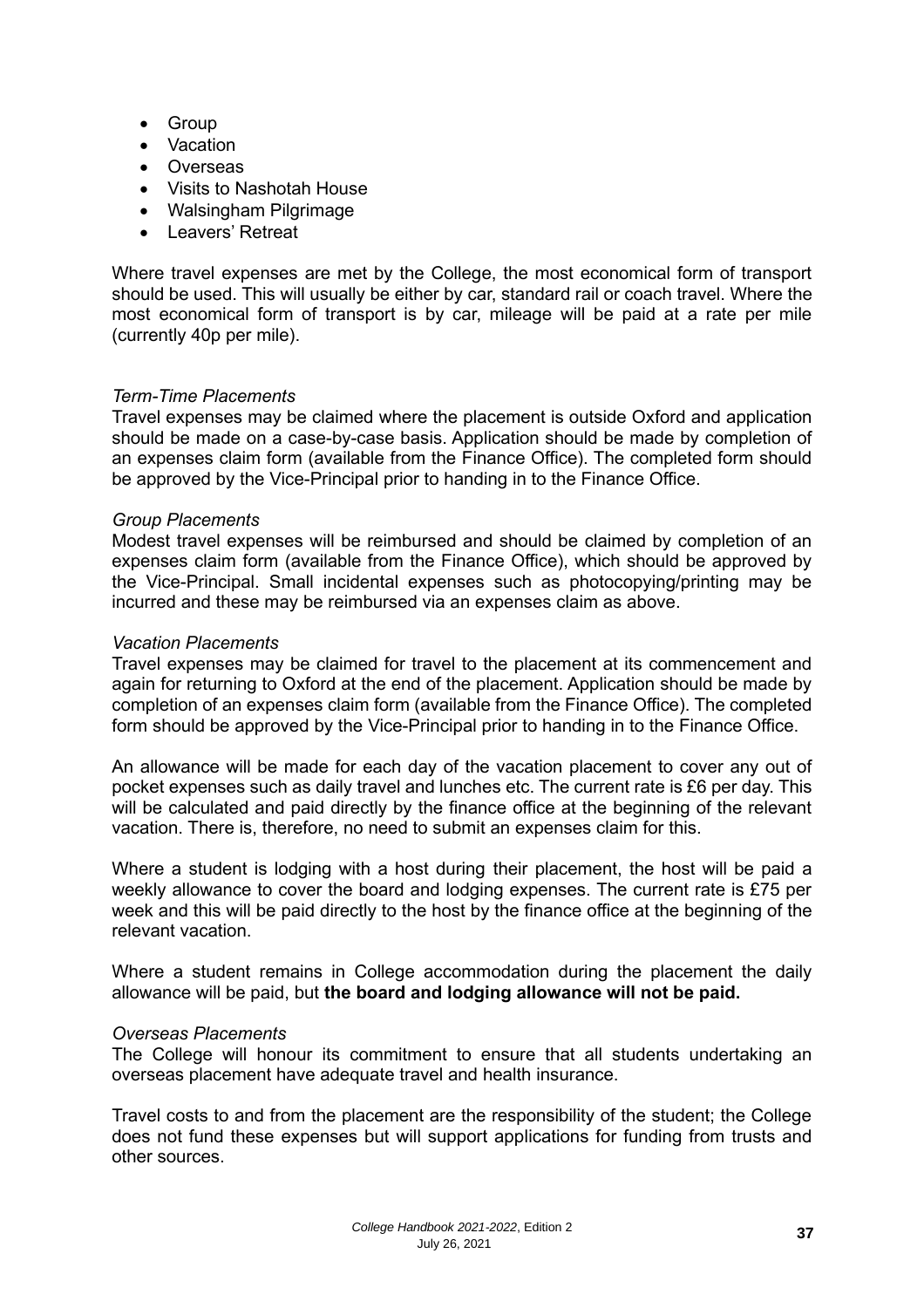An allowance will be made for each day of the placement to cover any out of pocket expenses such as daily travel and lunches etc. The current rate is £6 per day. This will be calculated and paid directly by the Finance Office. There is, therefore, no need to submit an expenses claim for this.

Where an ordinand is lodging with a host during their placement, the host will be paid a weekly allowance to cover the board and lodging expenses. The current rate is £75 per week and this will be paid directly to the host by the Finance Office.

#### *Visits to Nashotah House*

The College will honour its commitment to ensure that all students undertaking an overseas placement have adequate travel and health insurance.

Travel costs to and from the placement are the responsibility of the student; the College does not fund these expenses but will support applications for funding from trusts and other sources.

An allowance will be made for each day of the placement to cover any out of pocket expenses such as daily travel and lunches etc. The current rate is £6 per day. This will be calculated and paid directly by the Finance Office. There is, therefore, no need to submit an expenses claim for this.

Board and lodging will be negotiated by the College on a case-by-case basis.

#### *Walsingham Pilgrimage/Leavers' Retreat*

Except where the College has funded group travel, travel expenses to and from the venue will be reimbursed up to a maximum of 300 miles at the appropriate mileage rate (currently 40p per mile), and should be claimed by completion of an expenses claim form (available from the Finance Office), which should be approved by the Vice-Principal.

## <span id="page-41-0"></span>**9.7 Reporting and Assessment of Ordinands**

## <span id="page-41-1"></span>**9.7.1 The Group Tutor**

The Group Tutor has immediate responsibility for overseeing the formation of candidates for ordination. Candidates are encouraged to consult their Group Tutor informally throughout their training. Formal meetings with the Group Tutor take place as follows:

- At the beginning of training and at the beginning of each term thereafter, to ensure that candidates understand what is expected of them and are able to raise issues regarding their training.
- For the purpose of producing the periodic Group Tutor Reports, which are subsequently agreed by Tutor and student. The reporting timetable is set out below.

## <span id="page-41-2"></span>**9.7.2 The Principal**

The Principal is always available to see candidates. Formal meetings with the Principal take place as follows:

- At the end of the first term of training.
- At the end of the penultimate and final year of training, to produce the Interim Report and Final Report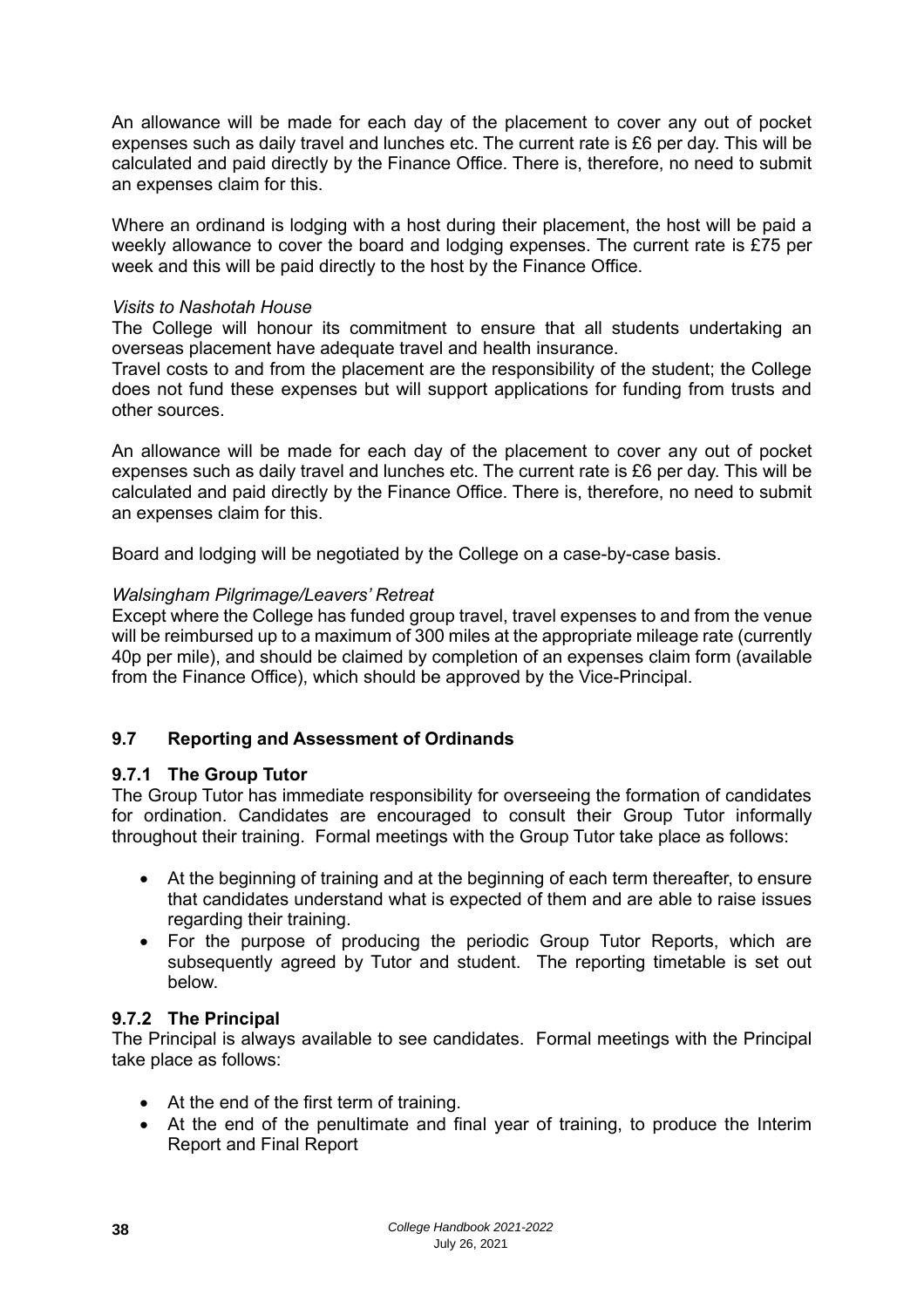#### <span id="page-42-0"></span>**9.7.3 Reporting**

Reports follow the criteria set out by the Ministry Division as follows:

#### **Introduction**

*To include…*

*Comments on areas for further development identified in the BAP report or report from TEI* 

#### **Christian tradition, faith, and life**

*To include…*

*A summary of the candidate's pathway of study and comment on its completion The candidate's development of the habit and skills of theological reflection and reflective practice with a focus on their engagement with diversity Areas for development*

#### **Mission, evangelism and discipleship**

*To include…*

*Evidence of a developing and embodied understanding of mission and evangelism Comment on the candidate's experience and skills of enabling others to grow in Christian discipleship*

*Areas for development*

#### **Spirituality and Worship**

*To include…*

*Comment on rootedness in patterns of personal and corporate prayer Comment on the candidate's development of skills in preaching and leading public worship*

*Comment on growth in the love of God, Christlikeness and a spirituality that informs their relationship with others and their engagement with the world Areas for development*

#### **Personality, character and relationships**

*To include…*

*The candidate's reflexivity in relation to personality and relationships The candidate's personal qualities in relating to others The candidate's capacity to live within boundaries Areas for development*

#### **Leadership, collaboration and community**

*To include… Examples of the candidate's ability to lead, collaborate, release and enable others in leadership Areas for development*

#### **Vocation to and ministry within the Church of England**

*To include…*

*Comment on the candidate's willingness to serve within the breadth and diversity of the Church of England* 

*Comment on the candidate's willingness to be accountable within the frameworks of the Church of England*

*Evidence for the candidate's understanding of the nature and scope of public ministry within the Church of England Areas for development*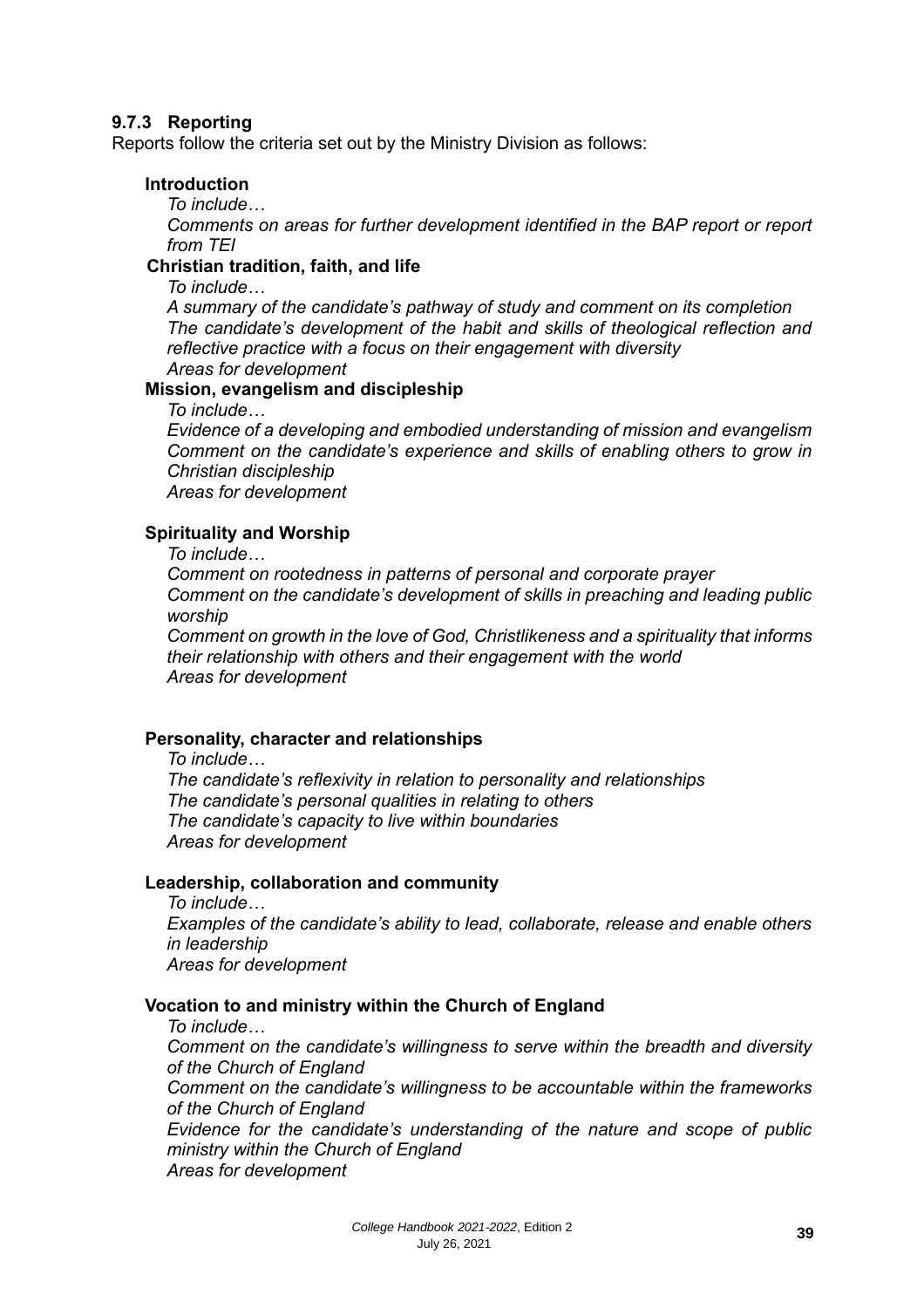#### **For Pioneer Ministers: Pioneer ministry**

*To include*… *Evidence of the candidate's enthusiasm for and skills in ministry and mission in uncharted contexts Areas for development*

#### **B. Questions:**

1 Has the candidate met the agreed church-wide standard as set out in the formation criteria?

2 Have the *Five Guiding Principles* been discussed with the candidate and has s/he indicated that s/he assents to all of them?

3 Is the candidate on track to complete assessed work satisfactorily by the projected time of ordination (IME Phase 1) or move to a post with permanent common tenure (Phase 2)?

4 What safeguarding training has the candidate undertaken? Is there anything expected in the national *Training and Development Practice Guidance* which the candidate has not yet completed?

5 Are there any issues that need to be addressed before

- In IME Phase 1: the candidate can be recommended for ordination?
- In Phase 2: move to a post with permanent common tenure?

6 Is there anything else about the candidate and their circumstances that the bishop needs to know?

7 In the light of the report above are there any particular training needs for the next phase of development, ie in IME Phase 2 or CMD as appropriate?

Group Tutors will write their reports based on records of academic progress, reports from placement supervisors, and all other means of assessment necessary to demonstrate fulfilment or otherwise of the assessment criteria.

The Principal will write the Interim and Final Reports based principally on the latest Group Tutor Report, but drawing on the same available evidence.

The Interim Report and the Final Report have two sections: the principal portion of the report, which is seen by the sponsoring bishop, DDO, IME officer and prospective incumbent, and a shorter portion seen only by the sponsoring/ordaining bishop and DDO.

#### <span id="page-43-0"></span>**9.7.4 Timetable for Group Tutor Reports**

| TERM |                 | <b>TWO-YEAR</b><br><b>ONE-YEAR</b><br><b>CANDIDATES</b><br><b>CANDIDATES</b> |                      | <b>THREE-YEAR</b><br><b>CANDIDATES</b> |
|------|-----------------|------------------------------------------------------------------------------|----------------------|----------------------------------------|
|      | Michaelmas Yr 1 | <b>Agreed Report</b>                                                         | <b>Agreed Report</b> | <b>Agreed Report</b>                   |
|      | Hilary Yr 1     |                                                                              |                      |                                        |
| ≏    | Trinity Yr 1    | <b>Agreed Report</b>                                                         | <b>Agreed Report</b> | <b>Agreed Report</b>                   |
|      | Michaelmas Yr 2 |                                                                              |                      |                                        |
| 5    | Hilary Yr 2     |                                                                              |                      |                                        |